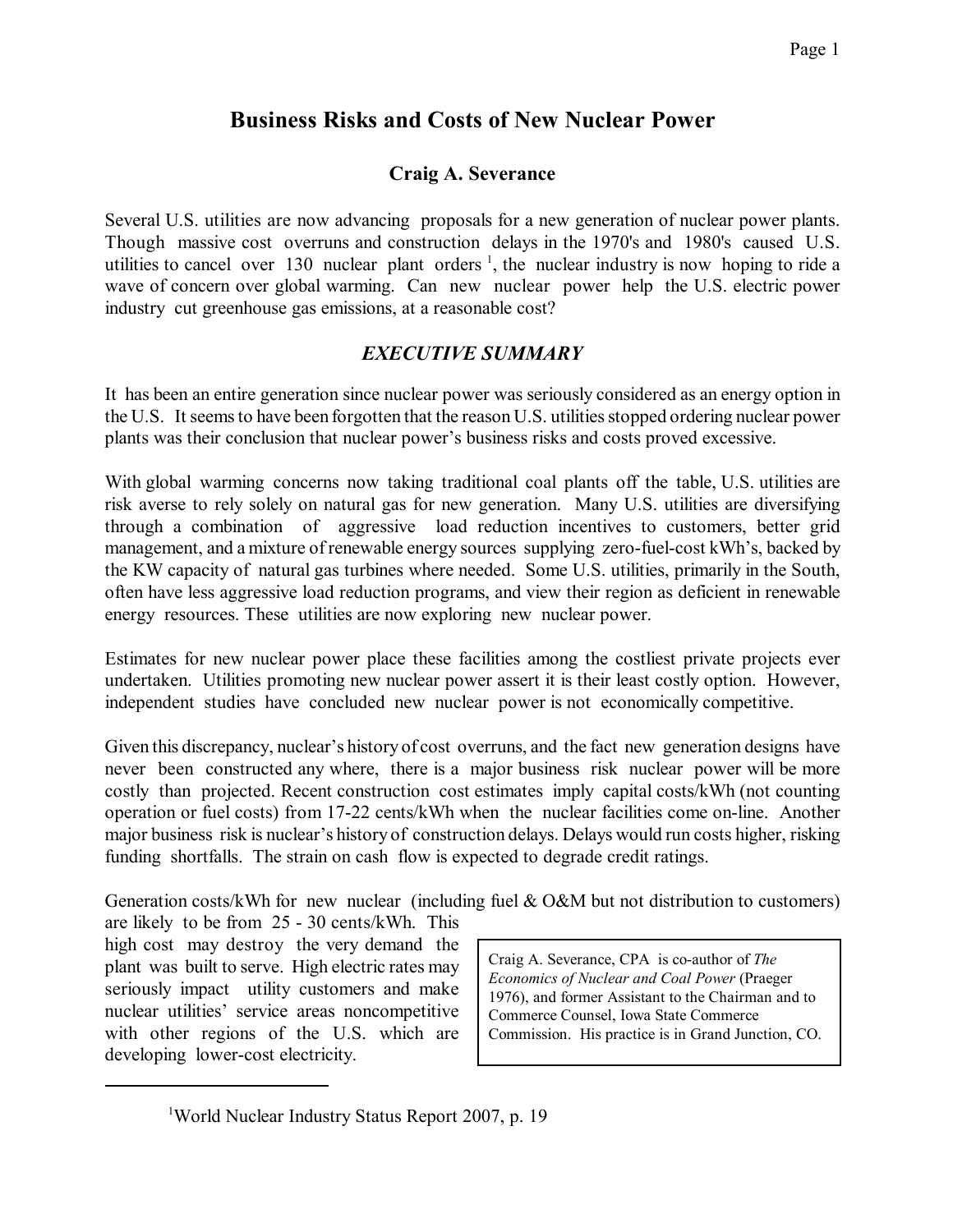### *Business Risks and Costs of New Nuclear Power Craig A. Severance - January 2, 2009 Contents*

|                                                                                    | $\mathbf{1}$   |
|------------------------------------------------------------------------------------|----------------|
|                                                                                    | 3              |
|                                                                                    | 4              |
|                                                                                    | 5              |
|                                                                                    | 6              |
|                                                                                    | 7              |
|                                                                                    | $\overline{7}$ |
|                                                                                    | $\tau$         |
|                                                                                    | 9              |
| Business Risk #1: Costs to Build the Nuclear Plant May Exceed Estimates<br>11      |                |
| 11                                                                                 |                |
| 12                                                                                 |                |
| 12                                                                                 |                |
| 13                                                                                 |                |
| 14                                                                                 |                |
| 15<br>Estimate of Nuclear Power Capital Costs Using Realistic Escalation Rates     |                |
| 15                                                                                 |                |
| 15                                                                                 |                |
| 16<br>Range of "Overnight" Cost Estimates for New Nuclear Power                    |                |
| 16                                                                                 |                |
| 17                                                                                 |                |
| 17<br>The Rest of the Story: Other Costs to Complete Construction                  |                |
| 18<br>"All-In" Cost Estimate for New Nuclear Power Cost to Build                   |                |
| 18                                                                                 |                |
| 19                                                                                 |                |
| 19                                                                                 |                |
| 20                                                                                 |                |
| 20                                                                                 |                |
| 20                                                                                 |                |
| Business Risk #3: Downgrading the Utility's and/or Customers' Credit Ratings<br>21 |                |
| "Fixing" Problem by Charging Ratepayers Early Just Transfers Risk<br>22            |                |
| Business Risk #4: New Nuclear Will Require Very High Electric Rates.<br>24         |                |
| 24                                                                                 |                |
| 25                                                                                 |                |
| 25                                                                                 |                |
| Fuel Cycle Costs Per KWh<br>26                                                     |                |
| 28                                                                                 |                |
| Business Risk #5: Higher Electric Rates May Destroy Projected Demand<br>29         |                |
| Business Risk #6: High Electric Rates' Impact on Economy of Service Area<br>31     |                |
| 32                                                                                 |                |
| 33                                                                                 |                |
| 35                                                                                 |                |
|                                                                                    |                |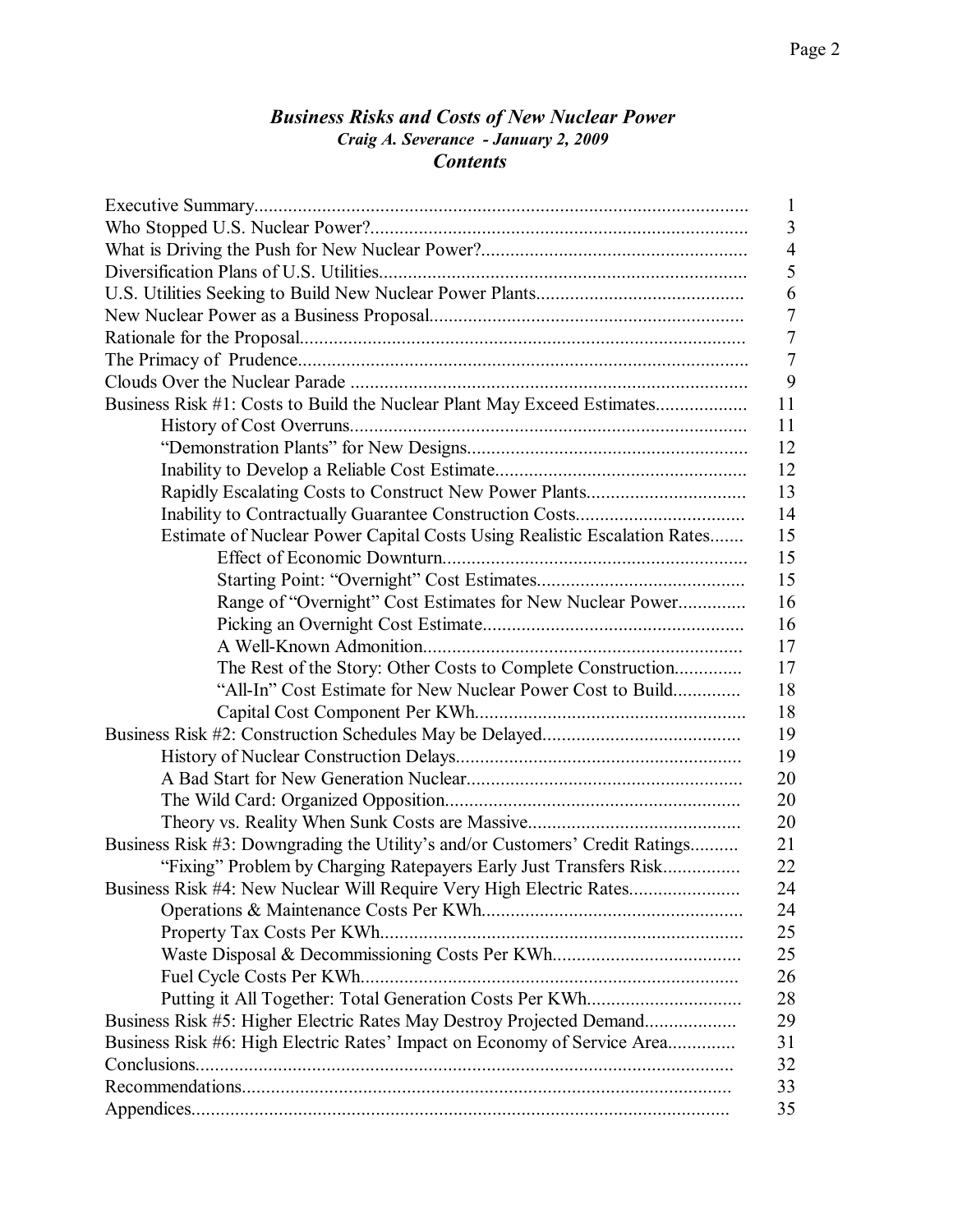### **Who Stopped U.S. Nuclear Power?**

An entire generation has passed since nuclear power has been seriously considered in America. New faces are now on utility boards, and new reporters are covering the energy beat. After so much time, a particular amnesia about the record of the nuclear industry is evident in discussions.

Contrary to historical revisionism now promoted by some, it was not the environmentalists who stopped the growth of U.S. nuclear power. Environmentalists were uniformly ineffectual, as government policies at both the Federal and state levels continued to favor nuclear power.

It was also not the Three Mile Island accident that caused the nuclear industry's collapse. By the time Three Mile Island happened in 1979, a wave of cancellations of new nuclear plant orders was already underway. If anything, the accident simply capped off a trend which was already occurring.

Utility executives and Wall Street financiers were the ones who stopped nuclear power's expansion in the 1970's. As more evidence of the business risks and the costs associated with nuclear power became clear through utilities' own experiences, utility boards across the country, and the financial houses who fund them, stopped considering nuclear power a serious future option. Orders for new plants that had already been advanced, were quietly withdrawn.

The nuclear industry simply failed to compete against other available options, whose risks and costs were significantly lower.

Has this situation now changed? What is different in today's world? Can a new nuclear plant pass evaluation as a business proposal?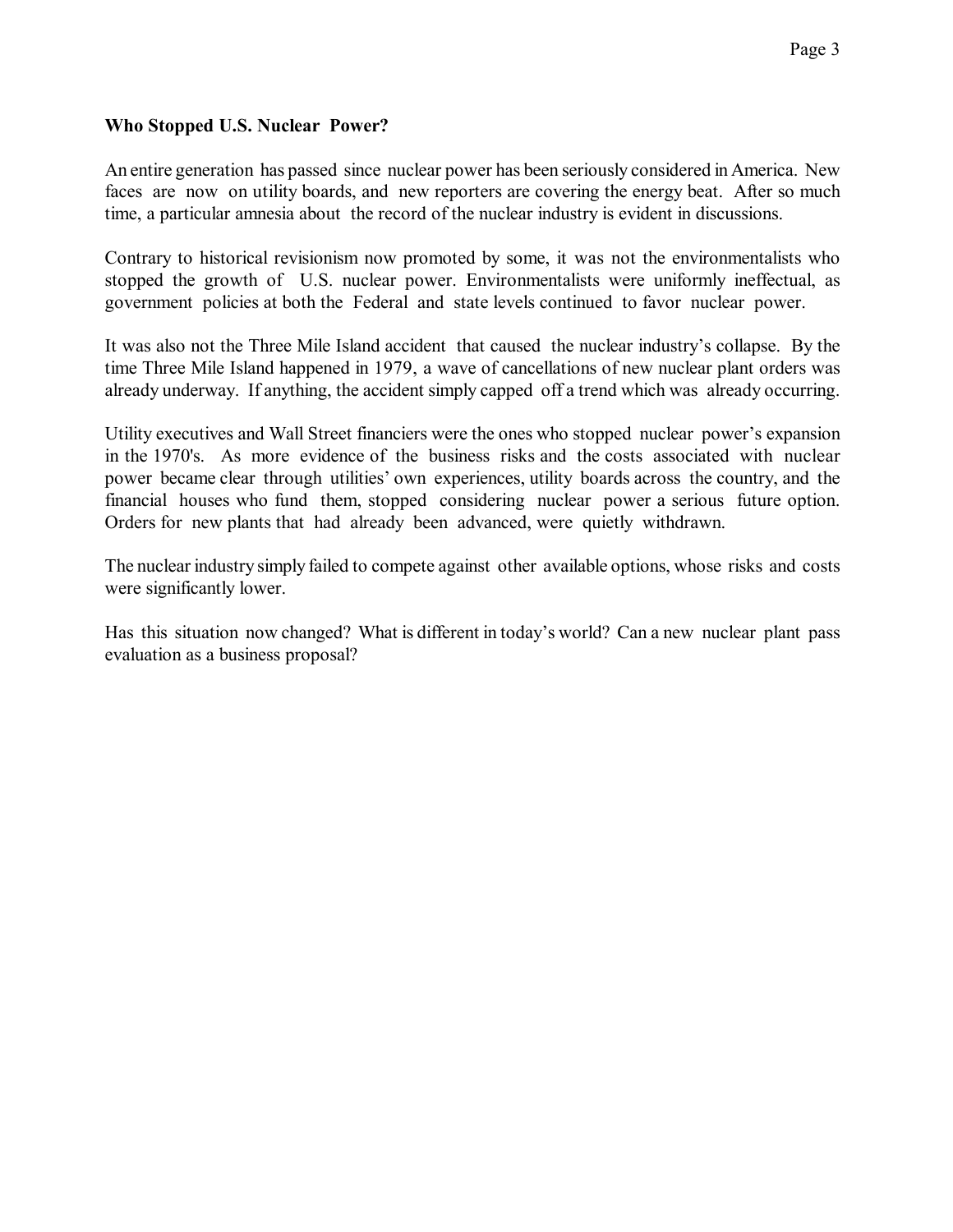## *What is Driving the Push for New Nuclear Power?*

The major competitors to nuclear power as a potential source of electricity have traditionally been coal and natural gas. Both of these fossil fuels have served U.S. utilities well, as economical and reliable fuels. They both also have the advantage of being obtained primarily from domestic sources, thus contributing to U.S. energy self-sufficiency.<sup>2</sup>

As global warming concerns have risen to the fore, however, fossil fuels in general and coal in particular have come to be seen as major contributors to greenhouse gas emissions. In the recent election, both Presidential candidates announced support for reductions in  $CO<sup>2</sup>$  emissions. Although Federal regulations are yet to be adopted, there is growing consensus they are likely.

As a result of this expectation, it is an "inconvenient truth" that it has become more difficult for a utility to build a new coal-fired power plant. Some states have already enacted regulationsrestricting carbon dioxide emissions of new power plants to effectively preclude the building of new coal plants unless they employ carbon sequestration. Environmental groups are also now routinely questioning new coal-fired plants, citing global warming concerns. If coal is "taken off the table" until such time as carbon sequestration technologies are available  $3$ , the choices for electric utilities become difficult.

Natural gas is still a viable option, generally not opposed by environmentalists or expected government regulations, because ofthe excellent efficiencyof naturalgas combined cycle gasturbines (CCGT's). Roughly only half the carbon dioxide is emitted per kWh, compared to the carbon dioxide emissions from a coal plant.<sup>4</sup> New gas discoveries have also expanded supply.

Nevertheless, the removal of coal as a new generation option has been a major shock to utility planning, when one considers that roughly 50% of all U.S. electricity is now obtained from coal.

As utility managers are generally risk adverse, they see a reduction from two available main fuel sources for new construction (coal or natural gas) down to only one (natural gas) as unacceptable. Until mid-2008, when new natural gas resources from domestic shale gas began to alleviate concerns, natural gas was seen as having significant price and supply issues. A desire for more options, therefore, is opening a door for alternatives, including nuclear power.

<sup>3</sup> For a full discussion see "The Future of Coal", MIT Interdisciplinary Study, 2007

<sup>4</sup>Because of combined cycle efficiency, some utilities are including combined cycle gas turbines as part of strategies to lower greenhouse gases , e.g. by replacing older coal-fired plants with natural gas CCGT's, to achieve approx.. a 50% reduction in  $CO<sup>2</sup>$  per kWh for those kWh.

<sup>2</sup>While coal and natural gas are primarily domestic fuels, the opposite has proven true for uranium. For example, per the Energy Information Administration Annual Energy Review 2007, "Table 9.3, Uranium Overview, Selected Years 1949-2007", in 2007 the U.S. purchased imports of 54.1 million lbs uranium oxide vs. only 4.53 million lbs of domestic concentrate production.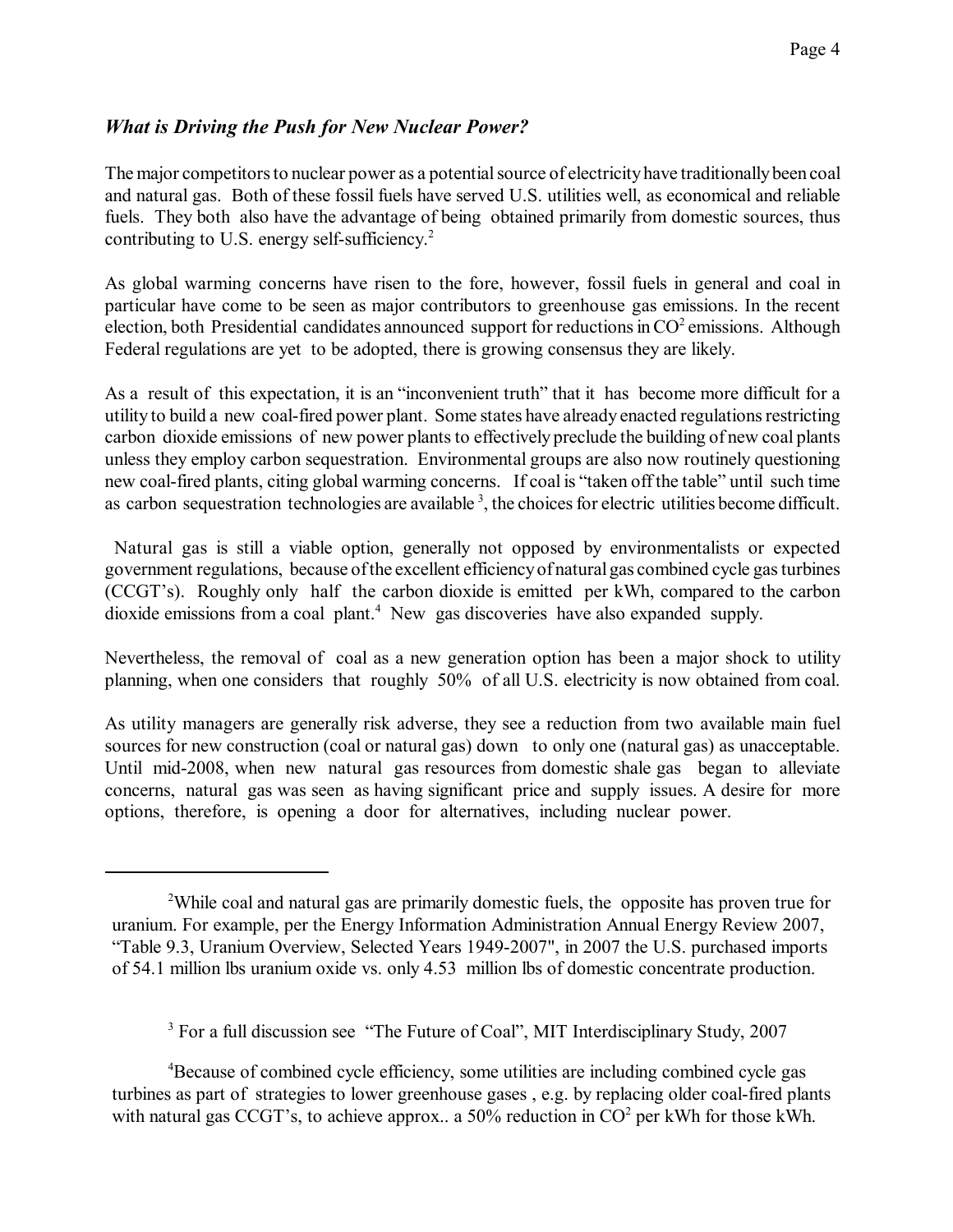### *Diversification Plans of U.S. Utilities*

Adopting a "Least Cost" approach, manyU.S. utilities noware taking cost-effectivemeasuresto *avoid* the need for new power plants. Going beyond mere information booklets, these utilities are now paying customers to be more energy efficient. Significant utility rebatesinclude payments for more efficient air conditioners, insulation, Energy Star appliances, etc. These measures are known to reduce demand for power, and the "negawatts"<sup>5</sup> gained eliminate or defer the need for new generating stations, at a cost per kilowatt an order of magnitude lower.

Energy storage and load management offer additional solutions to reduce, shift and better manage loads. Pumped-water and compressed-air energy storage as well as utility-scale batteries are now being implemented. A system approach utilizing both hardware and software, called "The Smart Grid", employs utility-scale energy storage, smart meters which can modulate consumer load centers, plus consumer interfaces in the home or business that display instantaneously how a customer's behavior is affecting their energy bill and their demands on the grid.<sup>6</sup>

To promote a more diverse (and thus more stable) energy mix for new generation, most U.S. utilities are also adopting renewable energy. Wind, solar, biomass/trash, and geothermal electricity generation are now being adopted at scale, as part of a total solution that may also include new gasturbines. If demand reduction has been implemented and new KW capacity is still needed, the low-cost KW capacity of the gas turbines assures grid reliability, while renewable-source kWh's cut natural gas use<sup>7</sup>, and help mitigate concerns about natural gas price and supply.<sup>8</sup> One of the advantages of this approach also is that these new generation units come in small MW capacity increments, allowing a utility to closely match its building program with its need curve.

The majority of U.S. utilities are effectively managing future growth needs through a combination of these technologies. They have gone well beyond replacing the loss of coal as an option, by expanding available options to include a wide range of cost effective technologies.

<sup>6</sup>See, for instance, this in-depth recent article on Smart Grid technologies: <http://ecoworld.com/features/2008/10/07/smart-grid-enablers-gridpoint>

<sup>7</sup>The Pickens Plan, promoted by oilman billionaire T. Boone Pickens, envisions freeing up most of the natural gas resources now used by U.S. utilities to generate over 20% of U.S. electricity, by replacing these kWh with wind and solar electricity, see [www.PickensPlan.com](http://www.PickensPlan.com)

As 30% of U.S. natural gas resources are now used to generate electricity [www.NaturalGas.org/](http://www.NaturalGas.org/) replacing most of the kWh's now generated by natural gas with renewable kWh's helps avoid natural gas supply shortages, and reduces pressure on natural gas prices.

<sup>8</sup>Recent experience with worldwide oil prices being radically impacted by reductions in consumer demand (i.e.. dropping from a high of over \$147/barrel to less than \$60/barrel) shows the efficacy of managing price and supply concerns by reducing use of the fuel.

<sup>&</sup>lt;sup>54</sup>Negawatts" is a term promoted by Amory Lovins of the Rocky Mountain Institute for kilowatts of generating capacity need *eliminated* by efficiency measures.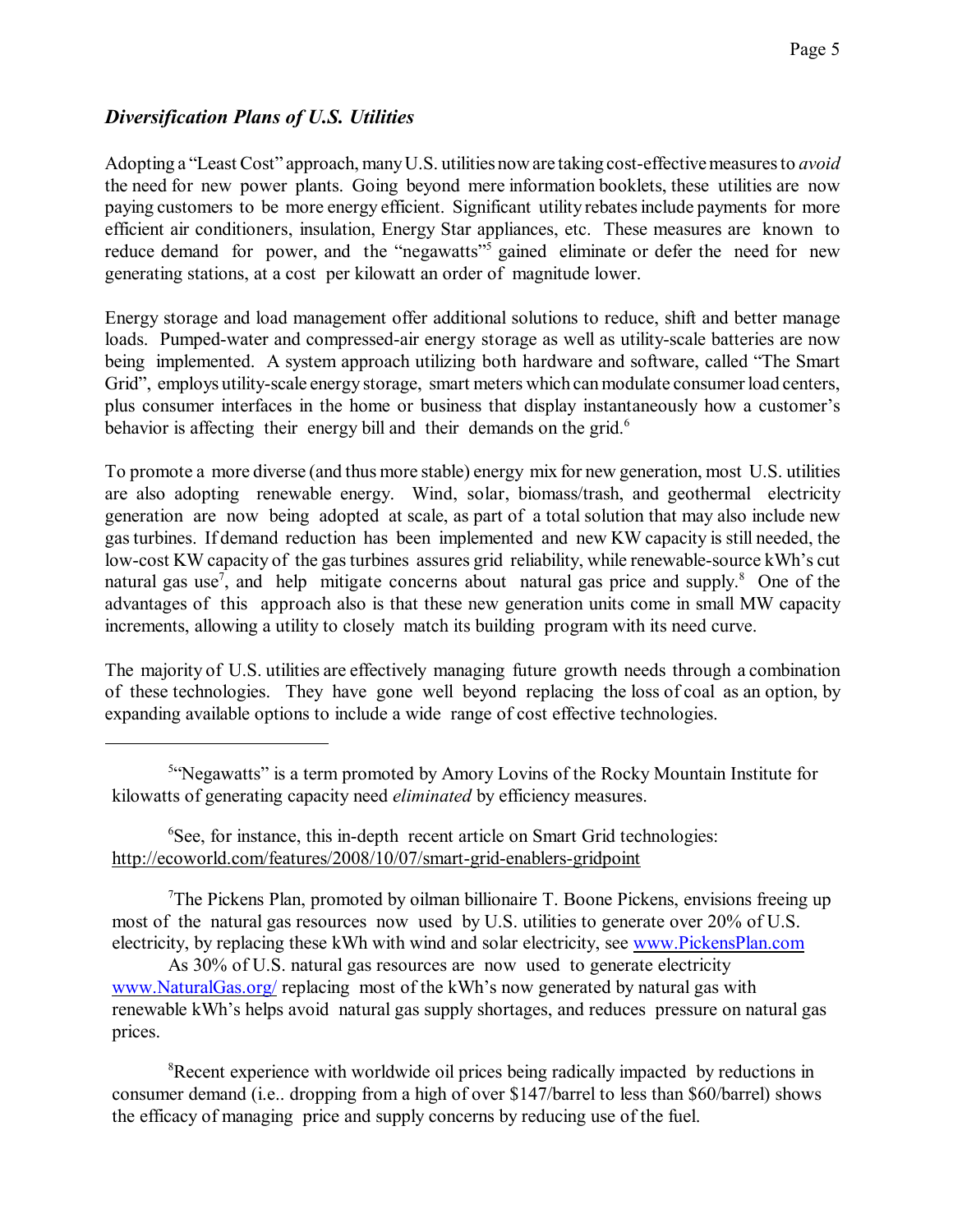### *U.S. Utilities Seeking to Build New Nuclear Power Plants*

Several U.S. utilities, located primarily in the Southern U.S., are now seeking to build new nuclear power plants. A total of over two dozen reactors are in some stage of exploration.

This is a region where, in general, the "Least Cost" approach, which includes efficiency rebates, load management technologies, and Smart Grid implementation, has yet to be aggressively pursued. While all of these utilities have information programs on energy efficiency, many have yet to implement significant rebates and other demand side management (DSM) programs that require greater investments, and more direct partnering with customers.<sup>9</sup>

Many of these utilities also see their own region's renewable energy resources as far less abundant. They compare themselves to the windy Midwest or the sunny deserts of Nevada and California, and see their own region's resources as far less abundant.<sup>10</sup> As there is currently no efficient national grid, they do not yet see an option to purchase significant power from other regions.<sup>11</sup>

The "closer" is when the utility also is in a high-growth area with rapidly expanding population, creating a projected surge in new demand for electricity in itsservice area. Where predictions ofrising electricity demand have met with a perception there are few if any options available to curb or to fulfill demand, these utilities have chosen to build new central generation power plants. For most, their first choice would have been coal – but that option is now seen as thwarted..<sup>12</sup>

Predicting a significant potential increase in demand for electricity a decade from now<sup>13</sup>, these utilities are now exploring new nuclear power.

<sup>11</sup>The deficiencies in the nation's electric transmission grid have been widely noted by the FERC, Congressional committees, the Pickens Plan, and renewable energy industries. The 2008 energy act (contained in the financial rescue legislation) included incentives to help jump start investments in new long-distance transmission lines.

<sup>12</sup>Florida P&L, for instance, cites denial of its Glades Power Park coal project as a reason for new nuclear. (FL PSC Docket 07-0650-EI, Armondo J. Olivera, October 16, 2007, Page 13).

<sup>13</sup> The long lead time for nuclear forces major decisions *now* for needs projected a decade or more away. Of course, the further the planning horizon, the more speculative the need.

<sup>&</sup>lt;sup>9</sup>Investing "serious money" in Demand Side Management requires state regulatory support to allow utilities to include these investments in the rate base, or its shareholders will be investing funds without the ability to earn a return. Many states have adopted such rate policies.

 $10$ For instance, in its recent application to the South Carolina Public Service Commission for a determination on two proposed nuclear power plants, South Carolina Electric & Gas noted it is "purchasing power from three customers on the system who have installed solar panels." (Testimony of Joseph Lynch, SC E&G, Docket 2008-196-E). This is in sharp contrast to utilities in California or Colorado which already have experience with thousands of distributed solar applications.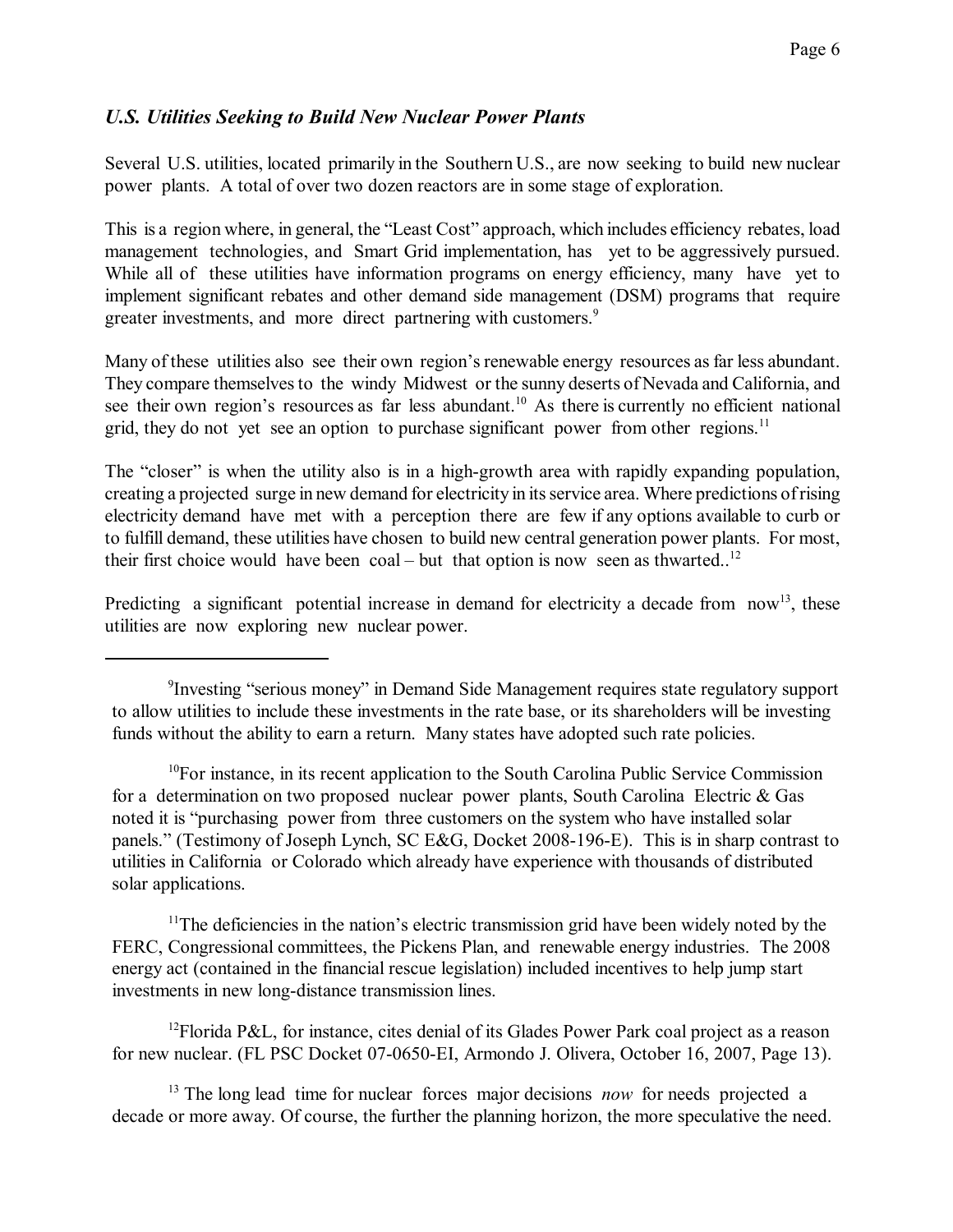### *New Nuclear Power as a Business Proposal*

A proposal to build a new nuclear power plant is a major business proposal involving commitment of literally billions of dollars. The cost estimates for new nuclear power plants put them among the most expensive private projects ever undertaken in the history of the world.

In the U.S., these projects are typically constructed by private utilities, which operate as businesses traded on the stock exchanges and whose bonds are subject to ratings in the bond markets. Failure of a major business proposal can adversely affect stock prices and bond ratings, thus increasing costs of capital and restricting the utility's access to capital markets. In the worst scenario, as a private company a utility can experience bankruptcy.

It is essential to consider a new nuclear facility as a *business proposal*, to judge what it may mean for the profitability, financial security, and survival of the utility company.

### *Rationale for the Proposal*

A utility proposing a nuclear plant cannot proceed on its own. It must win a vote of confidence from various players. The utility must obtain the approval of the financial community. It also must win state regulatory approval for inclusion of the costs of the facility in customer rates. As this is a public arena, the utility will often seek to win over public opinion.

This allrequires the adoption of a public argument for the nuclear facility. In today's economic crisis, it may not be convincing to admit the nuclear plant is *more costly* than other options, but is nevertheless being pursued . Utilities proposing new nuclear plants, therefore, have argued the nuclear option is the *least costly* of the options considered.

### *The Primacy of Prudence*

An electric utility serves a unique role, as it impacts the economy of its entire service area. If a utility chooses an option with significant risks of failure to meet its projected costs and timetable, severe consequences for its customers could ensue in the form of higher rates or, in the worst case, service interruptions. The credit rating of the utility could be seriously downgraded, affecting its ability to obtain financing for needed projects. Economic growth may be stymied in the local economy if electric rates end up significantly higher than other parts of the country.

If choices begin to prove more difficult because of changing world conditions, the utility must return to its primary requirement, which is to act with *prudence*. This is not only sound business practice, but for public utilities it is a matter of law. Utility rate-making law is founded on the principal that a utility is allowed to recover from ratepayers all costs which are *prudently* incurred. If costs are judged to be imprudent, they are excluded from recovery from ratepayers. For instance, Union Electric lost the ability to recover hundreds of millions spent on its Callaway nuclear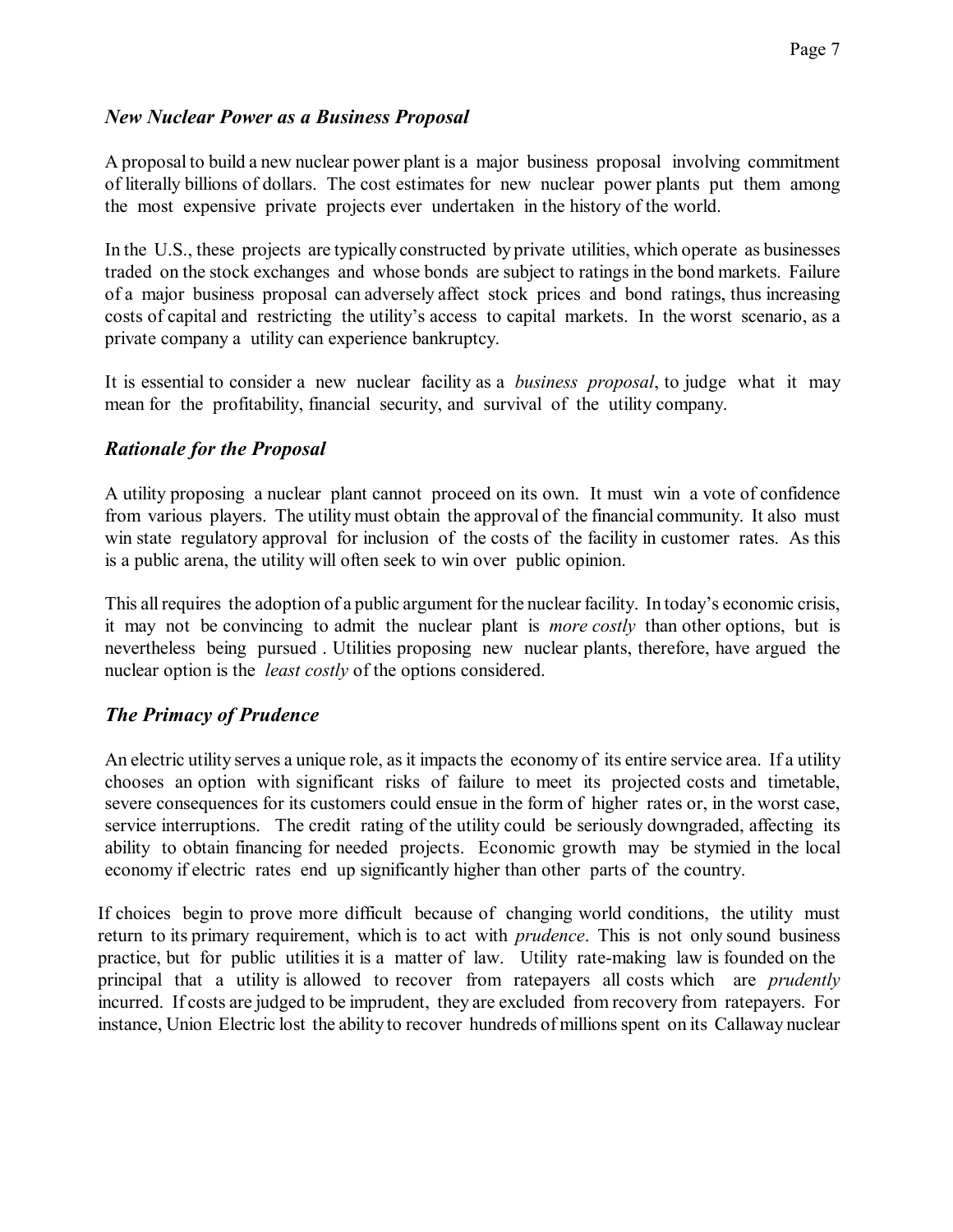plant when these costs were ruled *not* to be prudent.<sup>14</sup> In the 1980's alone, state commissions disallowed more than \$7 billion of nuclear costs from recovery in the utility rate base, due to construction imprudence. Another \$2 billion in nuclear costs were disallowed due to imprudence of building new capacity that was physically in excess of needs when completed.<sup>15</sup>

**The availability of Federally guaranteed loans, and/or a guarantee of the ability to charge ratepayers (often during construction) for the costs of a new facility, are no substitute for prudent business judgment. Simply shifting the burden of risks from the utility's shareholders and executives, to the taxpayers and ratepayers does not make any risks go away. It simply sets up yet another situation where profits are privatized while risks are socialized, allowing those who make bad decisions to walk away from the effects of their own imprudence. After hundreds of billions of such outcomes this year alone, the public has no stomach for more of this.**

What is prudent business judgment? In practice, prudence means avoiding the choice of high-risk options, when a lower-risk option will "get the job done". Most Americans have been conditioned to consider prudence, by the sports we enjoy. For instance, if it is the last minute of the football game and you are down by just 1 point, it is Fourth Down and you are on the 20 yard line, we all know the surest way to win the game is to kick a field goal. It would be *imprudent* to risk everything on a much riskier play. While the riskier play may be more glamorous, it has a far lower chance of success and the *prudent* decision is to pick the less glamorous but more predictable field goal.

While utility management should be a rewarding field, it is not good for the utility or for its customers for the management of the utility to become *too* interesting. Low cost and stability of utility rates and service are the outcomes most desired.

<sup>&</sup>lt;sup>14</sup>Union Electric Company Opinion #279, Docket No. ER84-560, July 20, 1987, Federal Energy Regulatory Commission (FERC)

<sup>15&</sup>lt;sup>ce</sup>The Risks of Building New Nuclear Power Plants", Presentation of David Schlissel, Synapse Energy Economics, Inc. before Utah State Legislature Public Utilities and Technology Committee, September 19, 2007.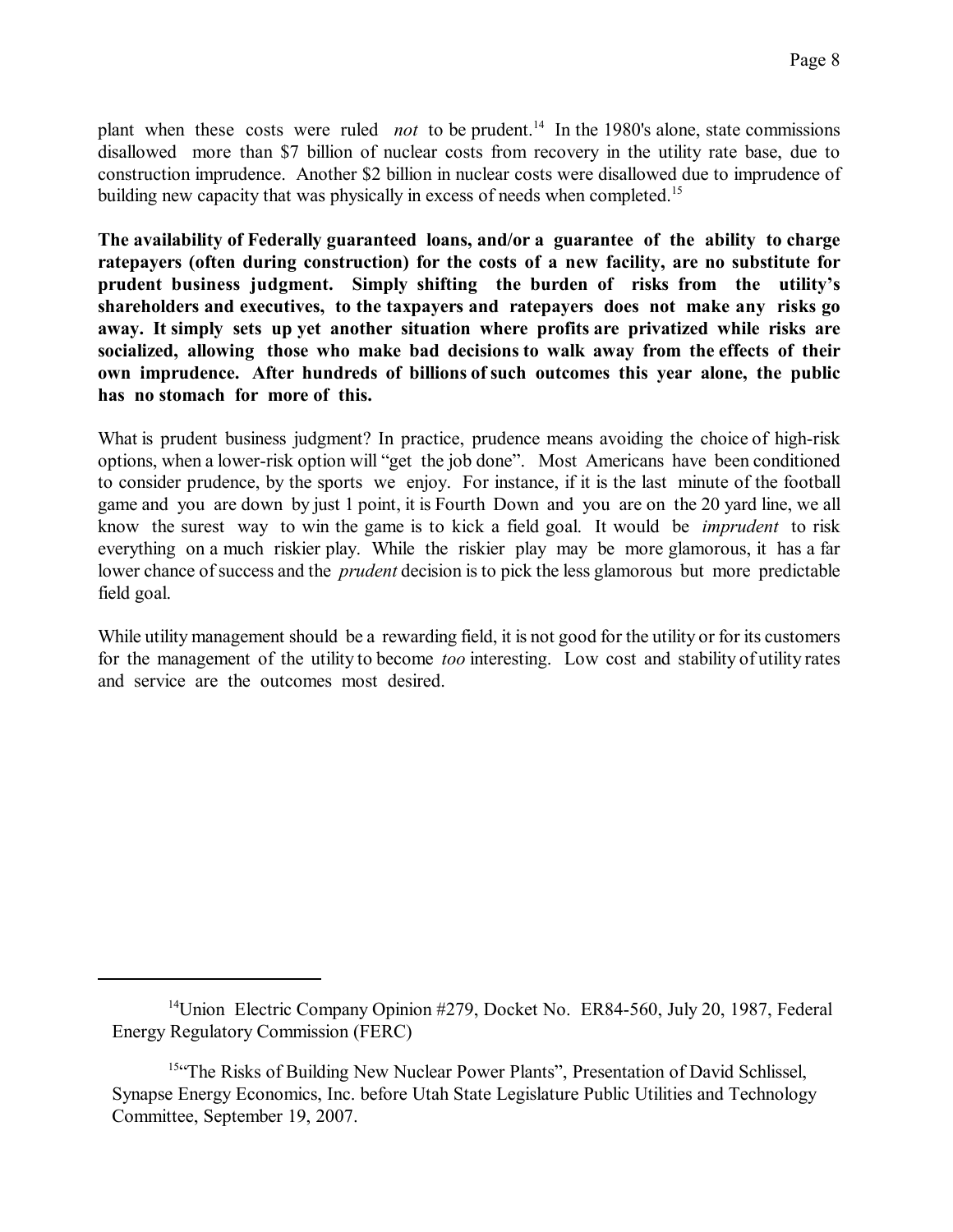## *Clouds Over the Nuclear Parade*

While utilities campaigning for new nuclear power claim it is the least expensive electricity source, independent evaluations of the economic competitiveness of new nuclear power have come to the opposite conclusion.

A major MIT study entitled "The Future of Nuclear Power" was published in 2003. Although it recommended "the nuclear option be retained" strictly because of globalwarming concerns, MIT also stated "Today, nuclear power is not an economically competitive choice. Moreover, unlike other energy technologies, nuclear power requires significant government involvement because of safety, proliferation, and waste concerns." The study outlined four challenges — costs, safety, proliferation, and wastes – that would all need to be overcome for nuclear power to be a viable option. Its economic analysis was done *before* recent capital cost escalations occurred, that now indicate much higher construction costs for nuclear plants. Nevertheless even with low capital cost projections, the MIT economic analysis found nuclear power to be a more costly method of power generation than coal or natural gas. (The study specifically did not consider other energy generation options such as wind, solar, or geothermal.) Only with a *combination* of very high carbon taxes *and* several "plausible but unproven" possibilities to *reduce* nuclear power costs did the study find the cost per kWh of nuclear power could be competitive with coal or natural gas.<sup>16</sup>

Although the MIT study advocated exploring whether nuclear power costs could decrease, what has in fact occurred since the study was published is a rapid increase in nuclear power plant costs.

The year 2007 was marked by nuclear industry leaders announcing new cost estimates, and declaring not a single new nuclear power plant could be built unless Federally Guaranteed Loans were available for construction costs.<sup>17</sup> The nuclear lobby did in fact succeed in obtaining authority for \$18.5 Billion in Federal loan guarantees. The need for government backing is extraordinary, as the utility industry is normally considered to be one of the safest of investments. We do not see industries constructing coal, natural gas, or even solar or wind generation facilities declaring they have been unable to obtain private financing and must now rely on Federally Guaranteed Loans.

Early in 2008, the *Wall Street Journal* and several other publications carried headline news stories about skyrocketing cost projections for new nuclear power plants, indicating new projections it may cost \$9 billion to \$12 billion to build a single new nuclear power plant<sup>18</sup> (the estimates were for different size reactors, therefore both translate into \$8000 - \$8500 per KW of capacity).

<sup>16</sup>*The Future of Nuclear Power, Overview and Executive Summary*, p.3, Massachusetts Institute of Technology, 2003, and Chapter 5, "Nuclear Power Economics".

<sup>17</sup>See, e.g., *The New York Times,* July 30, 2007: <http://www.nytimes.com/2007/07/31/washington/31nuclear.html>

18 "New Wave of Nuclear Plants Faces High Costs", *Wall Street Journal*, May 12, 2008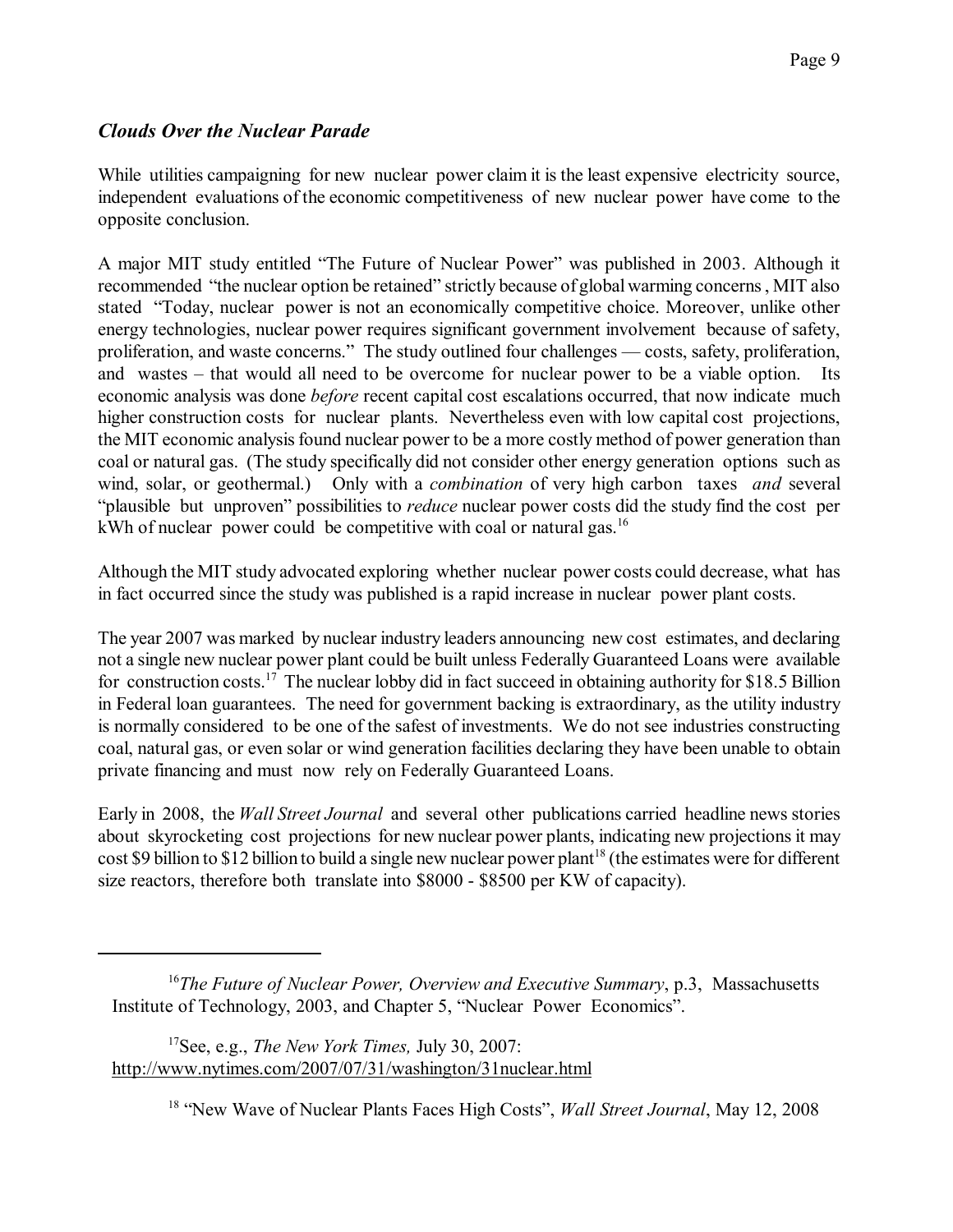In June 2008 Lazard, a preeminent financial advisoryand asset management firm, published "Levelized Cost of Energy Analysis – Version 2.0" comparing recent estimates ofthe cost/kWh of various power generation sources including renewables, coal, natural gas, and nuclear.

Lazard's analysis indicated the range of costs/kWh for new nuclear power plants, estimated by Lazard to be approximately 10 to 13 cents/kWh in 2007 levelized dollars, are now projected to be *higher* than the price available for virtually any other power generation option.

The Lazard analysis compared the costs of technologies already widely in service by U.S. utilities — wind power, natural gas combined cycle, and coal's current technology. Lazard's projections of 2007 levelized costs for these existing technologies, which already have well-known costs from actual experience, indicated new nuclear's projected costs were *significantly higher* than costs for wind power (4 to 9 cents/kWh), natural gas combined cycle (6 to 12 cents/kWh which includes a wide range of prices for natural gas fuel), and coal's existing technology (approximately 7 to 10 cents/kWh also incorporating a range of fuel prices for coal).

Lazard also examined costs/kWh in 2007 levelized dollars for several other generation technologies which are now becoming more widely utilized: geothermal electric power generation (4 to 7 cents/kWh), landfill gas (5 to 8 cents/kWh), biomass direct (5 to 10 cents/kWh), and solar thermal electric generation (9 to 15 cents/kWh).

Significantly, some new electric generation technologies are on *downward* cost curves because they are primarily *not* built on-site, but instead are mass produced in factories. For example, Lazard's analysis projected costs by 2010 for solar photovoltaic - thin film technologies should be in the range of 8 to 12 cents/kWh. Lazard also noted that solar manufacturing costs are actually projected to further *decrease* – indicating a projected generation cost in the range of only approximately 6 cents/kWh by 2012 for solar thin-film photovoltaic.

Because many are not yet ready to give up on America's abundant coal reserves , the Lazard analysis also examined the additional anticipated costs to a coal plant for 90% carbon capture and compression. According to the Lazard analysis, the total projected cost/kWh for "clean coal" (expressed as the "high end" for coal costs on Lazard's graphs) was in the same range, or only slightly higher (approximately 11 to 14 cents/kWh expressed in 2007 dollars levelized costs) than the projected cost/kWh for Lazard's nuclear scenario.<sup>19</sup>

Important studies have concluded that several already existing technologies have *significantly* lower cost per kWh than new nuclear power – including technologies fully compatible with a carbonreduced future, such as wind power, biomass, land fill gas, and natural gas combined cycle.

If there were a need for a utility to bypass these well-proven existing technologies, these same studies indicate that among the range of new technologies(new nuclear, new solar electric, and coal with carbon sequestration), new nuclear power is *not* expected to show a cost advantage, and is in fact projected to be at least as costly if not more costly than other new technologies.

<sup>&</sup>lt;sup>19</sup> Levelized Cost of Energy Analysis - Version 2.0", Lazard, June 2008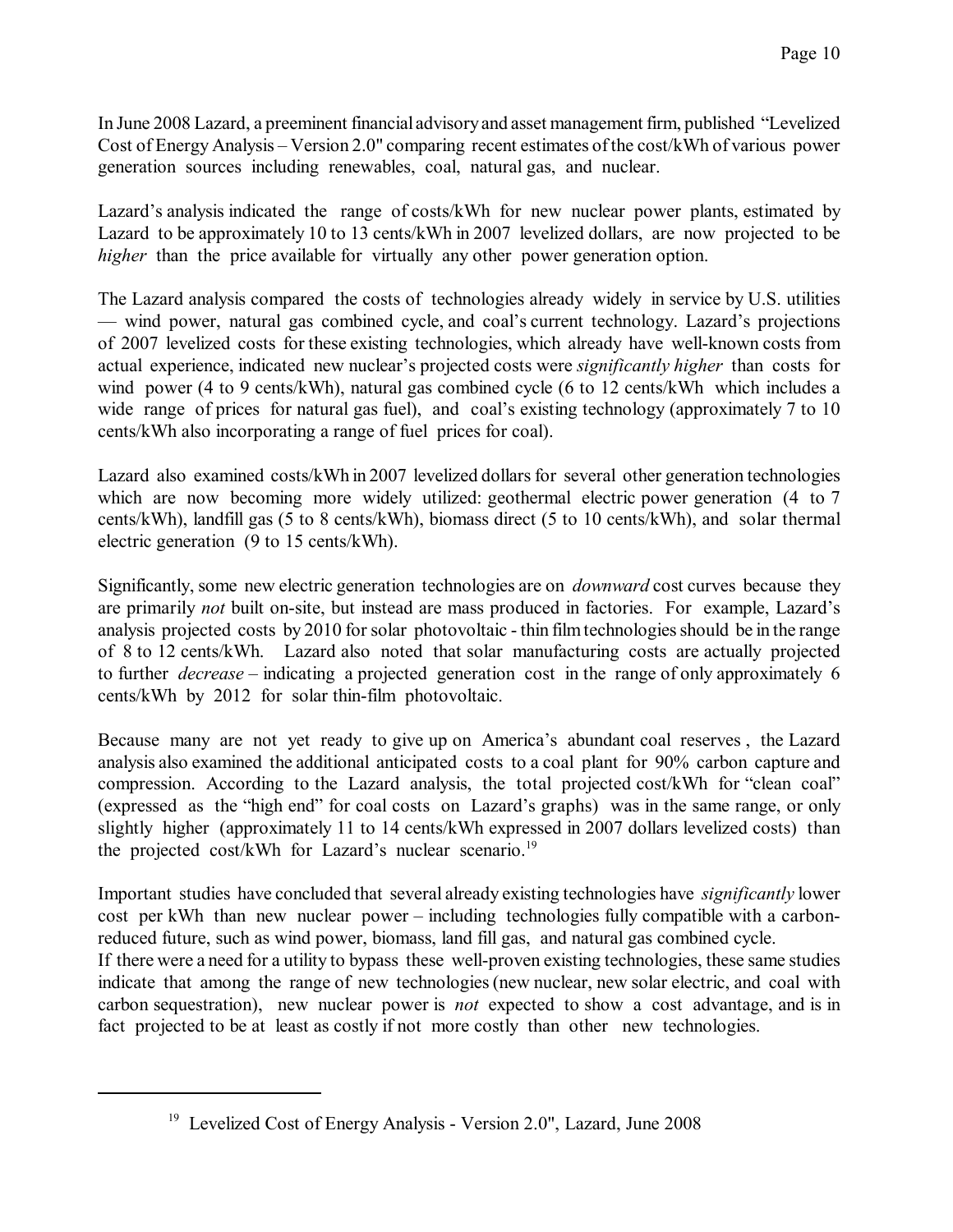## *Business Risk #1: Costs to Build the Nuclear Plant May Exceed Estimates*

There is a clear discrepancy between independent evaluations indicating nuclear power is *not* economically competitive, and utility company assertions that nuclear is their least cost option.

The first Business Risk, therefore, is that utility and nuclear industry cost estimates for new nuclear power plants may be understated.

#### History of Cost Overruns

It is more than legend that the original wave of U.S. nuclear power plants ordered in the 1960's and 1970's experienced massive cost overruns compared to original estimates.

The U.S. Energy Information Agency (EIA) studied the record of this generation of plants (but did *not* include the worst cases such as Comanche Peak, Seabrook, and Vogtle), breaking up the results into two-year periods. EIA set out to compare original estimates to actual costs (levelized to constant dollars), and the results were dramatic. It was not a few isolated cases, but a clear pattern of an industry that regularly and catastrophically underestimated its costs:

The EIA found average *actual realized* nuclear construction costs were 209% - 380% , i.e. over 2 to almost 4 times, the estimates originally presented at start of construction:

#### **Average Estimated and Realized Overnight Costs of Nuclear Power Plants By Year of Construction Start, 1966-1977 (1982 Dollars per Kilowatt-Electric)**

|                                             |                       | <b>Estimated Per-Plant Costs at Different Stages</b><br>of Completion |     |       |       |       |                          |
|---------------------------------------------|-----------------------|-----------------------------------------------------------------------|-----|-------|-------|-------|--------------------------|
| <b>Year of Construction</b><br><b>Start</b> | # of<br><b>Plants</b> | 0%                                                                    | 25% | 50%   | 75%   | 90%   | <b>Realized</b><br>Costs |
|                                             |                       | 298                                                                   | 378 | 414   | 558   | 583   | 623                      |
|                                             |                       | 361                                                                   | 484 | 552   | 778   | 877   | 1,062                    |
|                                             |                       | 404                                                                   | 554 | 683   | 982   | 1,105 | 1,407                    |
| 1972-1973.                                  |                       | 594                                                                   | 631 | 824   | 1,496 | 1,773 | 1,891                    |
|                                             |                       | 615                                                                   | 958 | 1,132 | 1,731 | 2,160 | 2,346                    |
| 1976-1977                                   | 5                     | 794                                                                   | 914 | 1,065 | 1,748 | 1,937 | 2,132                    |

**. Source: Energy Information Administration, An Analysis of Nuclear Power Plant Construction Costs, DOE/EIA-0485 (Washington, DC March 1986) p. 18, as quoted in "Commercial Nuclear Power in the United States**

**Problems and Prospects", U.S. Energy Information Administration, August 1994** 

If you hired a contractor to build homes for you and he regularly ran 2 to 4 times his budget, you would fire him. We know the utility industry did in fact walk away from the nuclear industry, for 30 years.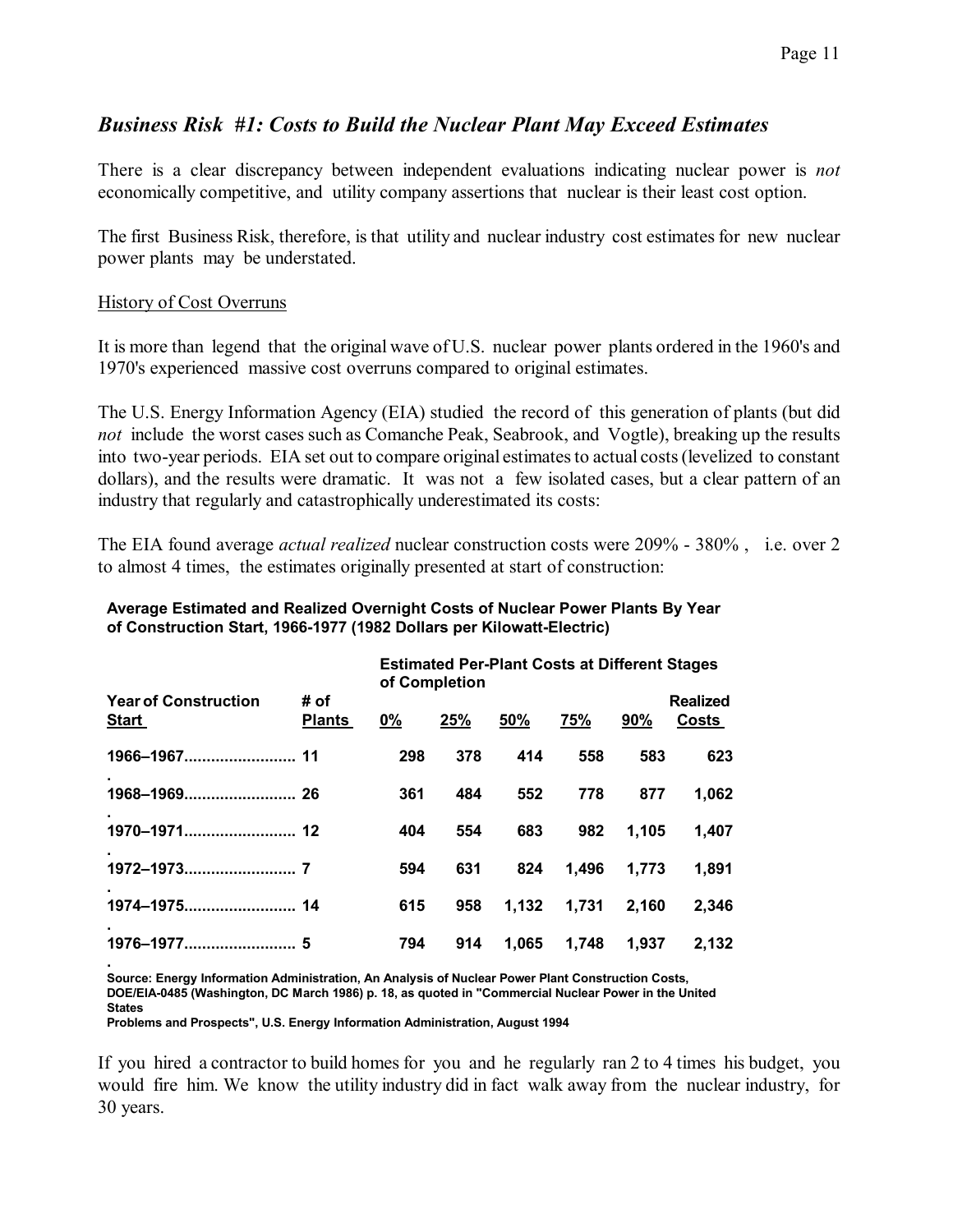### "Demonstration Plants" for New Designs

Proposals to build a new generation of nuclear reactors, with entirely new designs, mean each of these projects is essentially a "Demonstration Project", because no such reactors have yet been completed anywhere in the world. Therefore no one has real experience to know the actual costs.

Normally, when an industry develops a new product, a prototype is built. If that is too expensive, a Demonstration Plant may receive a research grant. Now, however, the nuclear industry is seeking to have utility ratepayers and shareholders fund this experiment.

*NuclearEngineering International* on 20 November 2007 commented directlyon the additionalrisks posed by *new generation* designs in its article "How Much?" regarding escalating nuclear construction costs (after first discussing TVA's efforts to finish abandoned old-generation nuclear plants): "While these [TVA restart] projects give some indication asto how much a utility is willing to spend on new nuclear capacity, the figures give no indication as to how highly TVA values the lower level of risk associated with these projects compared to so-called Generation III+ plant. Lowering the risk was also a main consideration behind NRG Energy's decision to choose the ABWR design in its ... application .. NRG spokesman David Knox told *Nuclear Engineering International* : "We chose the ABWR technology because of the certainty it provides."."<sup>20</sup>

### Inability to Develop a Reliable Cost Estimate

.

Those close to the nuclear industryargue that because the new generation of nuclear plants are entirely new designs, and it has been some three decades since anyone has started a new nuclear plant in the U.S., it is actually impossible at this time to develop a reliable cost estimate

When Moody's Investor Service produced its estimate in October 2007 of all-in costs between \$5000 - \$6000/KW they stated: "While we acknowledge that our estimate is *only marginally better than a guess;* it is a more conservative estimate than current market estimates.".**<sup>21</sup>**

*Nuclear Engineering International* (22 August 2008), in an article titled "Escalating Costs of New Build: What Does it Mean?" wrote "What is clear is that *it is completely impossible to produce definitive estimates for new nuclear costs at this time*. The fact that the USA and other leading nuclear nations have not been building plants for some time, and also that most current reactor designs have not yet been built to completion, suggests there is considerable uncertainty with respect to the capital cost of new nuclear and other generating technologies." (Emphasis added) This article went on to discuss several reasons for the rapid escalation, including "lack of skilled workers, supply bottlenecks for imported heavy components, significant increases in key

commodity prices and, in the case of the USA, perhaps the devaluation of the dollar ..."<sup>20</sup>

<sup>21</sup>*Nuclear Engineering International,* 22 August 2008, "Escalating Costs of New Build: What Does it Mean?" (Moody's analysis as quoted in this article.)(Emphasis Added)

<sup>20</sup>*Nuclear Engineering International*, 20 Nov 2007, "How Much?"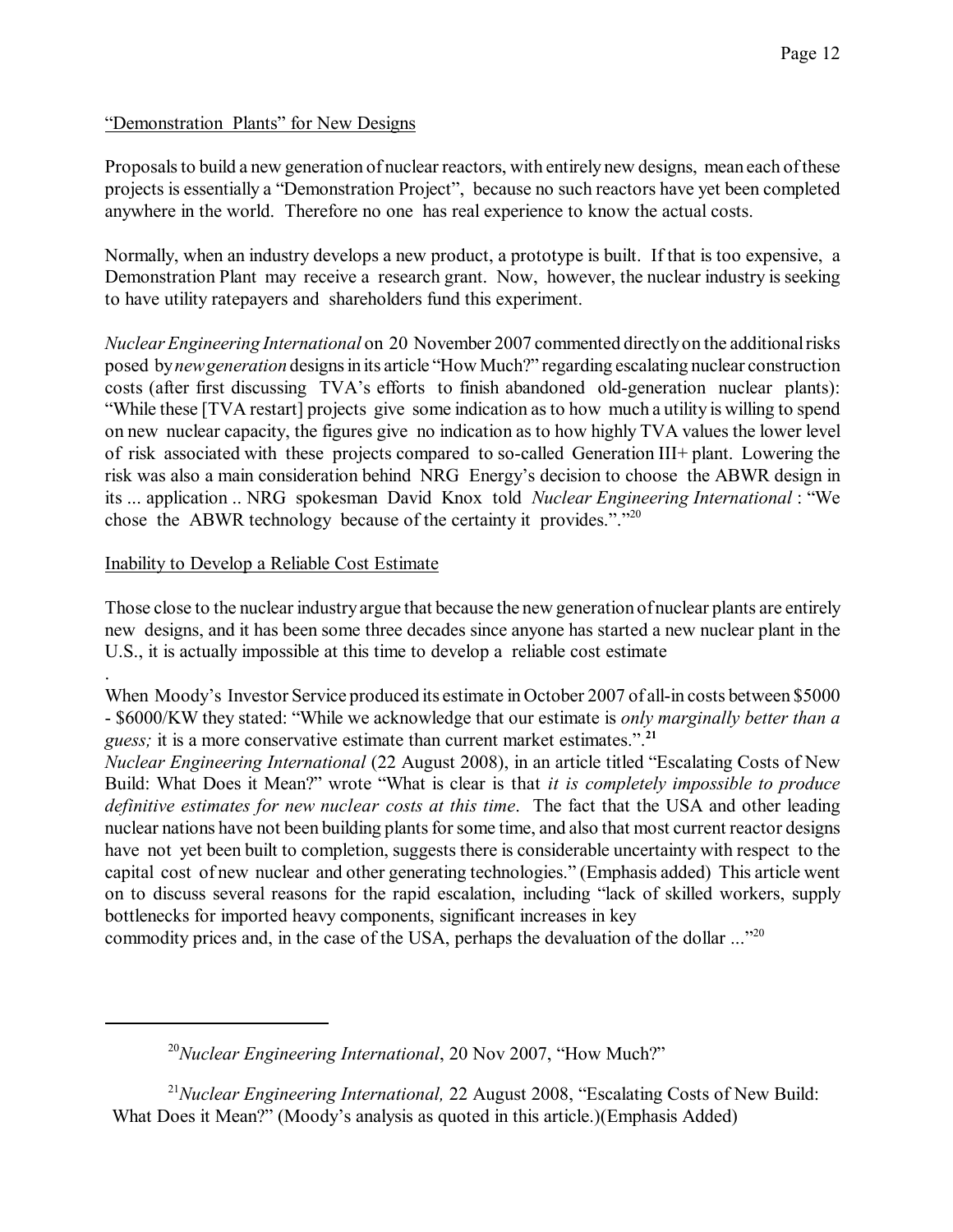### Rapidly Escalating Costs to Construct New Power Plants

The electric utility industry has been experiencing rapid escalations in the cost indicators to construct new power plants of all kinds, and particularly nuclear. The Power Capital Costs Index (PCCI), a product of Cambridge Energy Research Associates (CERA), an IHS company, shows a cost escalation from Year 2000 costs to first Quarter 2008 costs of 2.31:



CERA stated in its May15, 2008 Power Market Review and public release ofthe updated index, "This report of the Power Capital Costs Index (PCCI) registers a 131 percent increase in the cost to construct power plants since the year 2000. The latest release of the IHS/CERA PCCI for North America shows a new index point at first quarter 2008 of 231, indicating that a power plant that cost \$1 billion in 2000 would, on average, cost \$2.31 billion today. Costs, on an upward trend since 2000, have surged in recent years, rising 19 percent in the past year and 69 percent since  $2005.^{221}$ 

CERA's PCCI tracks a "virtual" portfolio of 30 power plants in North America at the time of proposal – just prior to the start of construction. It is a proxy for EPC (Engineering & Procurement Contract) "hard costs" (thus does not include EPC soft costs such as contingency, fees, risk premiums, etc., and non-EPC costs e.g. owner's costs, land costs, permitting costs, etc.) It tracks costs as of the year indicated, and shows how these have escalated over time.

While the costs of all power plants are rising rapidly, the PCCI indicates a higher cost escalation for nuclear plants**.**

Because U.S. utilityexperience (astracked byCERA's PCCI)shows veryhigh annual cost escalations**,** a proposal to build a new nuclear facility *cannot rely on "today's costs" to continue over the time period it will take to construct the nuclear plant*. It is very important to project the impact of construction cost escalations especially if construction extends over several years.

<sup>&</sup>lt;sup>21</sup>Cambridge Energy Research Associates website: <http://www.cera.com/aspx/cda/client/report/reportpreview.aspx?CID=9491&KID=209>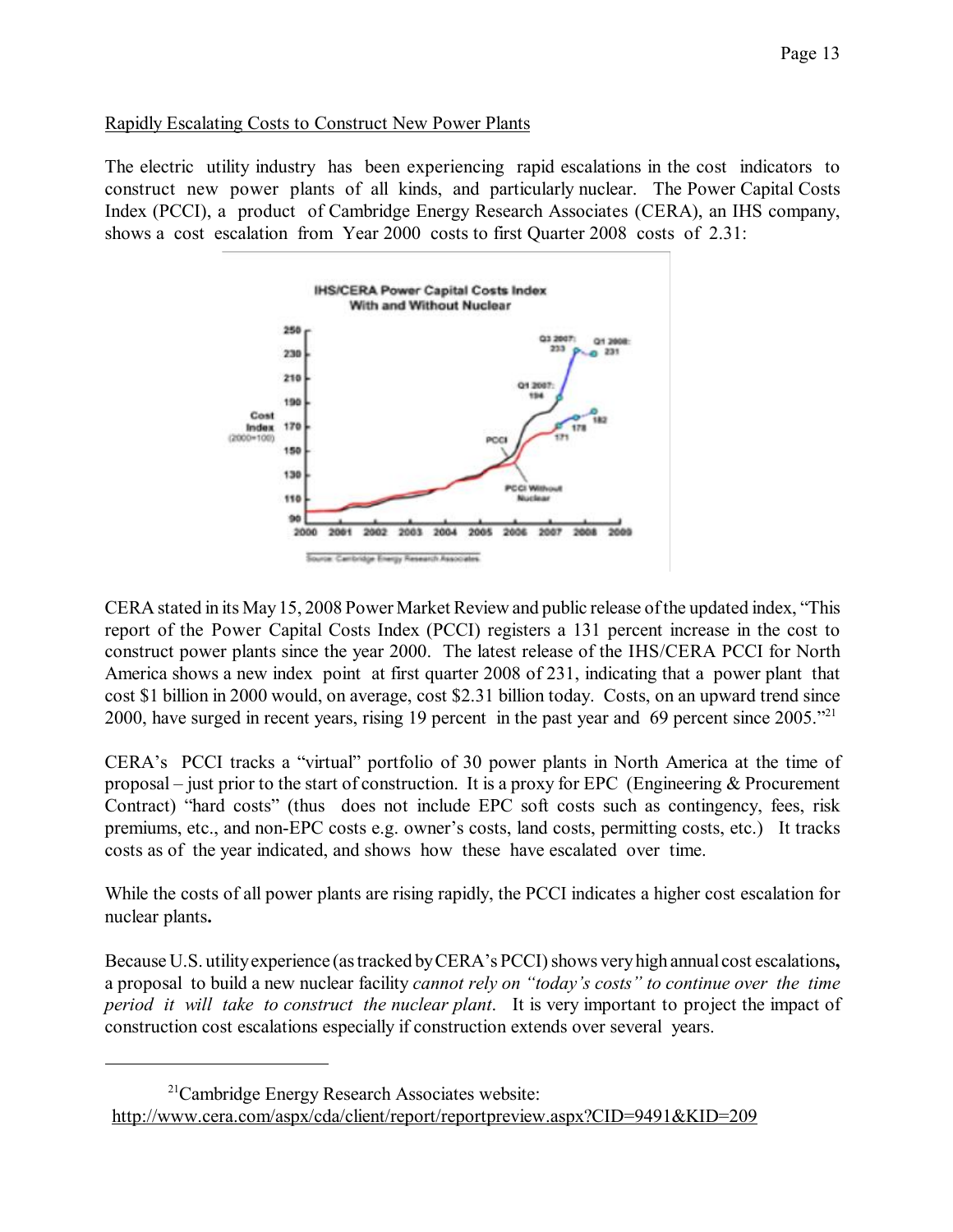A failure to project realistic escalations for construction costs can result in vastly misleading *completed* cost estimates for a new nuclear facility. For instance, in Florida Power & Light Company's recent Docket before the Florida Public Service Commission for a need determination on its proposal to build two Westinghouse AP-1000 reactors, FP&L projected an escalation rate of only 2.5%/year.<sup>22</sup> This is even lower than general economy inflation rates over the last several years.<sup>23</sup> Projecting such a low escalation in construction costs is highly misleading considering the vastly higher cost escalations tracked for *power plant construction costs*, e.g. by CERA's PCCI.

The U.S. Consumer Price Index from 2000 to 2007 increased by a factor of 1.2, while in the same period the Power Capital Costs Index increased by a factor of 2.3. If one were to rely on general economy inflation rates, you would think a power plant that cost \$1 billion to build in the Year 2000 would only cost \$1.2 billion to build in 2007. However, CERA has noted the same power plant would actually cost \$2.3 billion to build.Picking a realistic escalation rate is very important.

#### Inability to Contractually Guarantee Construction Costs

In the early 1960's, U.S. nuclear vendors wrote "turnkey" fixed-cost provisions for several of the first commercial reactors., and reportedly lost enormous sums of money. After that experience, they moved to firmly place cost overruns on the utilities. Today, French vendor AREVA is losing an estimated one billion euro on cost guarantees for its Finnish project now under construction.<sup>24</sup> Given these experiences, it is unlikely U.S. nuclear vendors will once again risk *losing* money on a nuclear contract.<sup>25</sup> The U.S. utility which has perhaps spent the most effort attempting to gain cost guarantees is South Carolina Electric & Gas. SC E&G reports in its application before the South Carolina PSC it spent over two years negotiating a contract with Westinghouse, including breaking off talks. Nevertheless, SC E&G obtained provisions reportedly covering just over half of EPC costs. The actual provisions are confidential, however their efficacy is questionable in that SC E&G also reports the contract contains a "profit minimum" provision for Westinghouse.<sup>26</sup>

While the contract may contain "incentives and penalties" for the vendor to meet cost goals, it is difficult to see how the vendor can be held responsible for significant cost overruns if the vendor is not at risk of *losing* money.

<sup>22</sup>Florida Public Service Commission Docket 070650-EI In Re: Florida Power & Light Company's Petition to Determine Need for Turkey Point Nuclear Units 6 and 7 Electrical Power Plant, Direct Testimony & Exhibits of Steven D. Scroggs, 10/16/07; p. 250 of 251 pg. PDF file

 $^{23}$ For instance, annualized rate for the Consumer Price Index 2000 - 2007 was 2.69%.

<sup>24</sup><http://www.bloomberg.com/apps/news?pid=20601090&sid=aNHcrUQUJmu0>

 $^{25}$ As a case in point, Westinghouse has said it will not bid on a new Finnish reactor (see previous footnote). The Finns required French vendor AREVA to commit to cost guarantees.

<sup>26</sup> SC E & G's Docket # 2008-196-E before the SC PSC, Exhibit C "Information" Concerning the Engineering, Procurement, and Construction Contract (EPC Contract)". That Exhibit notes (bottom of p. 3 - top of p. 4) there is a "profit minimum established" in the EPC.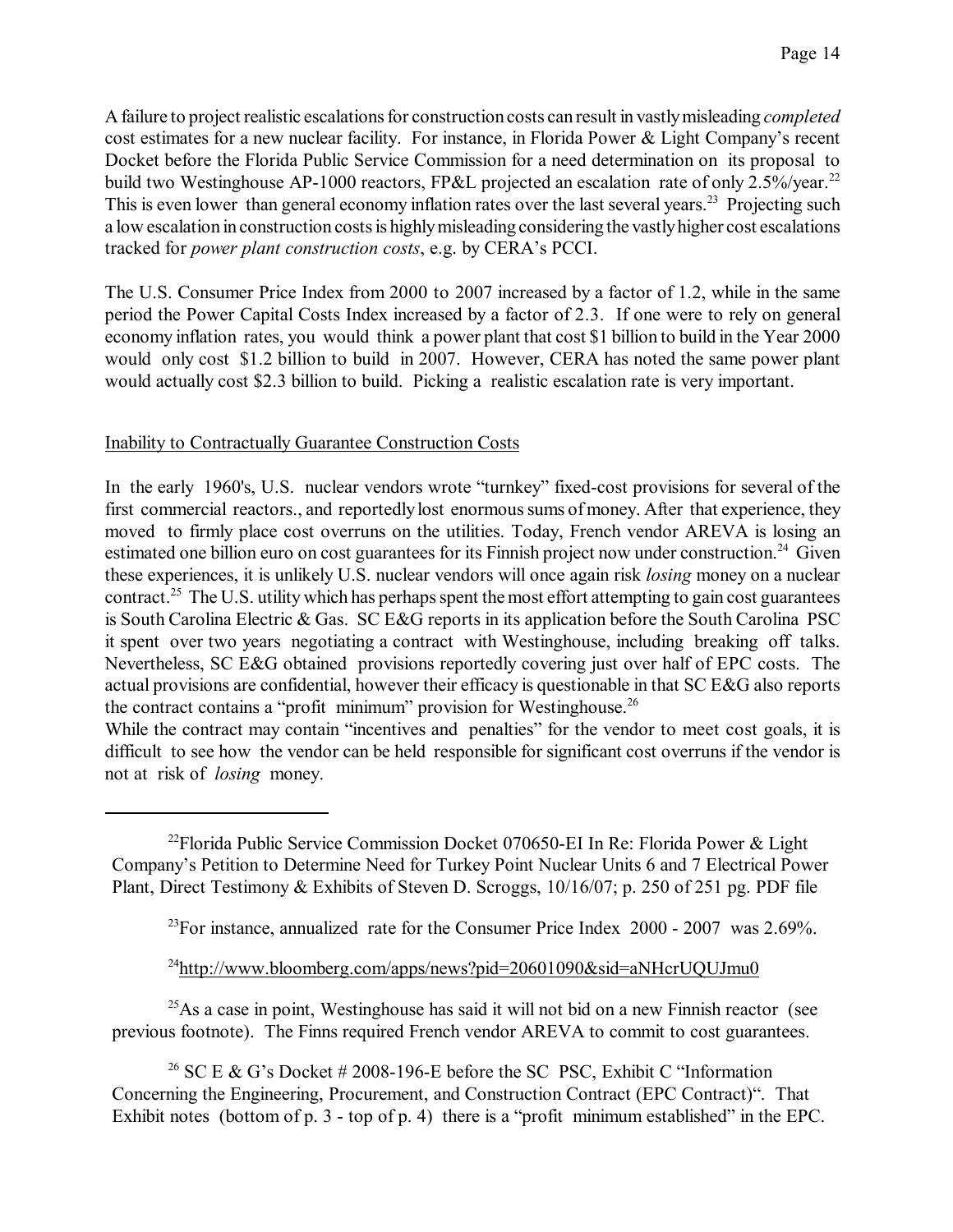**The prevalence of rapidly escalating coststo construct new power plantsindicatesthe longer the construction lead time, the greater the Business Risk that a proposed facility will exceed its estimated cost. Technologies with very short lead times (e.g. solar, wind, gas turbines) are exposed to the risk of cost escalations far less than power plants with long (e.g. coal or nuclear) construction periods. This is therefore a very significant additional Business Risk of nuclear power compared to other options available to a utility.**

## *Estimate of Nuclear Power Capital Costs Using Realistic Cost Escalation Rates*

It is useful to run an analysis of nuclear plant construction costs to completion, using power plant construction cost escalation factors more consistent with actual utility experience.

### Effect of Economic Downturn

One might say that with a severe U.S. recession and worldwide downturn apparently underway, that price escalations may cease. However, if there is a severe U.S. recession, then the proposal to build a new power plant *would need to be re-examined as a whole* because the projected growth in customer demand for electricity, which the plant is built to serve, may also evaporate during this downturn.

Both the increased demand for electricity, and the increased cost of those factors feeding power plant construction cost escalations are tied to a growing U.S. and world economy. In particular, the growth of the Chinese and Indian economies have been noted as major underlying factorsin the rapid cost escalations worldwide for a wide range of commodities, and increased competition for skilled labor and technical resources. No one expects these overall trends to abate, although they may certainly be slowed temporarily.<sup>27</sup>. Given nuclear's long lead time and the fact most nuclear costs occur after year 5, construction of a nuclear power plant will outlast any normal length recession. If other countries suffer less than the U.S., cost escalations may actually return even before the U.S. economy recovers.

#### Starting Point: "Overnight" Cost Estimates

The starting point for a capital cost estimate is the "overnight" cost – what it would cost to build the power plant "overnight"– i.e. at "today's prices" – with no further cost increases, and zero cost of capital(financing costs) during construction (since the plant is built "overnight"). Overnight cost estimates are developed, because we can best determine "today's prices". It is very important this "overnight" cost estimate not be confused with *total* capital costs. Rome wasn't built in a day, and a nuclear plant also takes considerably longer than a day to build.

<sup>&</sup>lt;sup>27</sup>CERA's Power Capital Costs Index for 2008  $3<sup>rd</sup>$  Otr has now slowed to a point of 224, a 3% decline since 2008  $1<sup>st</sup>$  Qtr's 231. However, during this same period most worldwide commodity, stock market etc. indices fell much more drastically, by double digits, indicating underlying forces pushing power plant construction costs upward are still strong.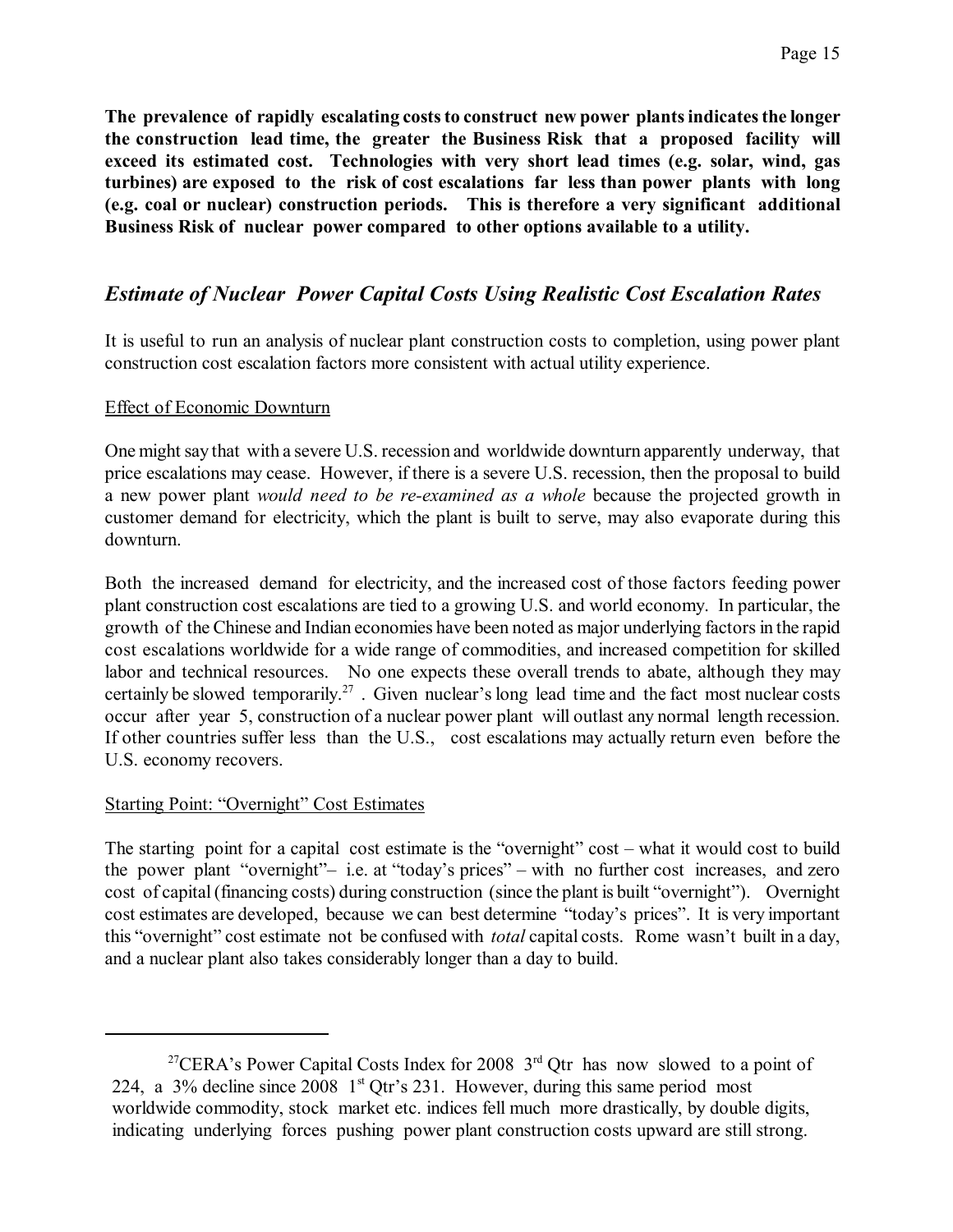#### Range of "Overnight" Cost Estimates for New Nuclear Power

A number of estimates of "overnight" costs to build a new nuclear power plant have been published in recent years:

|                                                                                           | <b>Estimates of "Overnight" Construction</b><br>Costs<br><b>For New Nuclear Power</b> |                            |  |  |
|-------------------------------------------------------------------------------------------|---------------------------------------------------------------------------------------|----------------------------|--|--|
| Source                                                                                    | Year of \$                                                                            | "Overnight"<br>Cost        |  |  |
| 2003 MIT Study "The Future of Nuclear<br>Power"                                           | 2002\$                                                                                | \$2,000 /KW                |  |  |
| Escalate MIT estimate to 2007 \$ using<br><b>CERA PCCI Index 2002 - 2007</b>              | 2007\$                                                                                | \$3,882 /KW                |  |  |
| <b>Actual Realized Cost of Last Generation</b><br><b>Nuclear Plants Started 1976-1977</b> | 1982\$                                                                                | \$2,132 /KW                |  |  |
| <b>Escalate Actual Realized Cost of Last</b><br>Gen. Nuclear Plants Started 76-77         | 2007\$                                                                                | \$7,697 /KW                |  |  |
| Keystone Center 2007 Study                                                                | 2007\$                                                                                | \$2,950 /KW                |  |  |
| Florida P&L October 2007 Docket - Case A<br>Florida P&L October 2007 Docket - Case C      | 2007\$<br>2007\$                                                                      | \$3,596 /KW<br>\$4,540 /KW |  |  |
|                                                                                           |                                                                                       |                            |  |  |

See below for footnotes on above sources<sup>28</sup>

#### Picking an Overnight Cost Estimate

With such a wide range of indicators of possible overnight construction costs for new nuclear, to be conservative we will use \$4,070/KW in 2007 Dollars – midway between FP&L's Case A and Case C estimates, for a "Most Likely " estimate, and FP&L's Case A estimate of \$3,596 for a "Low Cost" scenario.

<sup>&</sup>lt;sup>28</sup>The Future of Nuclear Power, Ch. 5, p. 39 of Study, MIT, 2003; escalated to 2007 dollars using CERA's Power Capital Costs Index; Actual Realized Cost last generation nuclear is from Energy Information Administration, "An Analysis of Nuclear Power Plant Construction Costs, DOE/EIA-0485 (Washington, D.C. March 1986) p. 18, as quoted in "Commercial Nuclear Power in the United States Problems and Prospects", U.S. Energy Information Administration, August 1994; actual realized costs were in 1982 dollars – escalated to "2007 Dollars" using a rough calculation 1982-2002 escalation equal to same multiplier as Consumer Price Index then 2002-2007 using CERA PCCI 2002-2007 multiplier; Florida P&L estimates quoted from Florida Power & Light, Docket 070650-EI, Direct Testimony & Exhibits of Steven D. Scroggs for FP&L before FLA Public Service Commission, Oct. 16, 2007; Exhibit SDS-8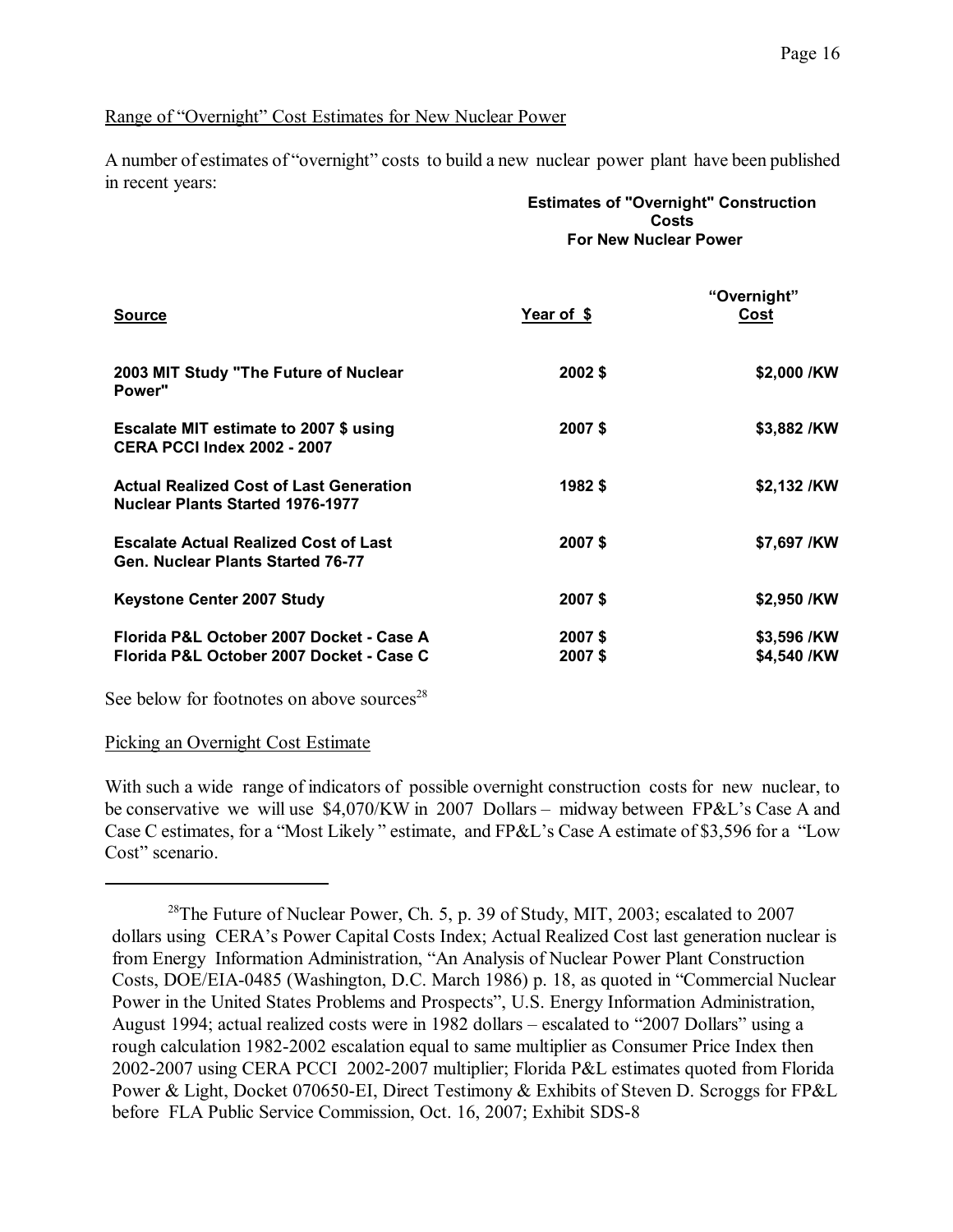### A Well-Known Admonition

Scripture tells the story of a man who began to erect a tower, but because he did not "count the costs" to finish the tower, had to abandon the project, to the ridicule of his neighbors. We are admonished: *"For which one of you, when he wants to build a tower, does not first sit down and calculate the cost to see if he has enough to complete it."<sup>29</sup>*

#### The Rest of the Story: Other Costs to Complete Construction

Explicit in the above description of "overnight" cost are the costs *not* included in "overnight" cost but which certainly become part of the project's capital costs. (The discussion below discusses details of the "Most Likely" estimate – see Appendices for details of "Low Cost" scenario):

*Construction Cost Escalations*: Clearly, it is too late to build a nuclear plant for "2007 Dollars" – as each year goes by, costs increase. As the PCCI tracks "hard costs" of construction covered in EPC's, the PCCI average cost escalation 2000 - 2007 of 12.76%<sup>30</sup> is used for future cost escalation for these costs, which comprise approximately 51% of the total "Overnight " Cost Estimate.

Other costs included in the "Overnight" Cost Estimate  $-e.g.$  fees, owners' costs, and transmission integration, may be less affected by rapid worldwide cost escalation. For 45% of the Overnight Cost Estimate, a moderate escalation, equivalent to the Handy-Whitman "All Steam Plus Nuclear Generation Plant" last 7 year average<sup>31</sup> of 4.85%/year may be more appropriate. The remaining  $4\%$ of "Overnight" Costs will be set to inflate at an assumed 3% general economy inflation rate.

*Cost of Capital:* If you wanted to build a house and it took 10 years to build it, you can easily see how the cost of interest during construction would be a major component of the construction cost. This is exactly the situation with the costs of building a new nuclear power plant. As both equity and borrowed funds are used, and both expect requisite returns, an average weighted cost of capital of 14.5% is assumed . 32 The Cost of Capital *never goes away* – money always has its cost. Some utilities propose to "lower costs" by charging financing costs to ratepayers *during* construction. However, "early recovery" charges simply force *ratepayers* to pay extra financing costs to make ends meet. You can hide, but not eliminate the Cost of Capital.

<sup>29</sup>Luke 14:28

<sup>30</sup>Note the PCCI showed low cost escalation from 2000 to 2002, and much higher cost escalations in more recent years. Using the full 7 years avg. may thus approximate a 2 year recession followed by a resumption of rapid cost escalations.

<sup>31</sup>Handy Whitman "All Steam Plus Nuclear Generation Plant" index was 353 for 2000 and had risen to 490 by 2007. This is equivalent to avg. escalation factor of 4.85%/year.

 $3215\%$  after-corporate-tax ROE (As assumed by the MIT study, which includes a 3% "risk premium" on equity for nuclear utilities), payout from facility before 39% corporate taxes is thus 24.59%; 6.25% interest on debt portion; 45% equity/55% debt. Avg. Weighted Cost is thus = (.2459 x .45) + (.0625 x .55). Note the 6.25% interest rate is *below* recent bond rates.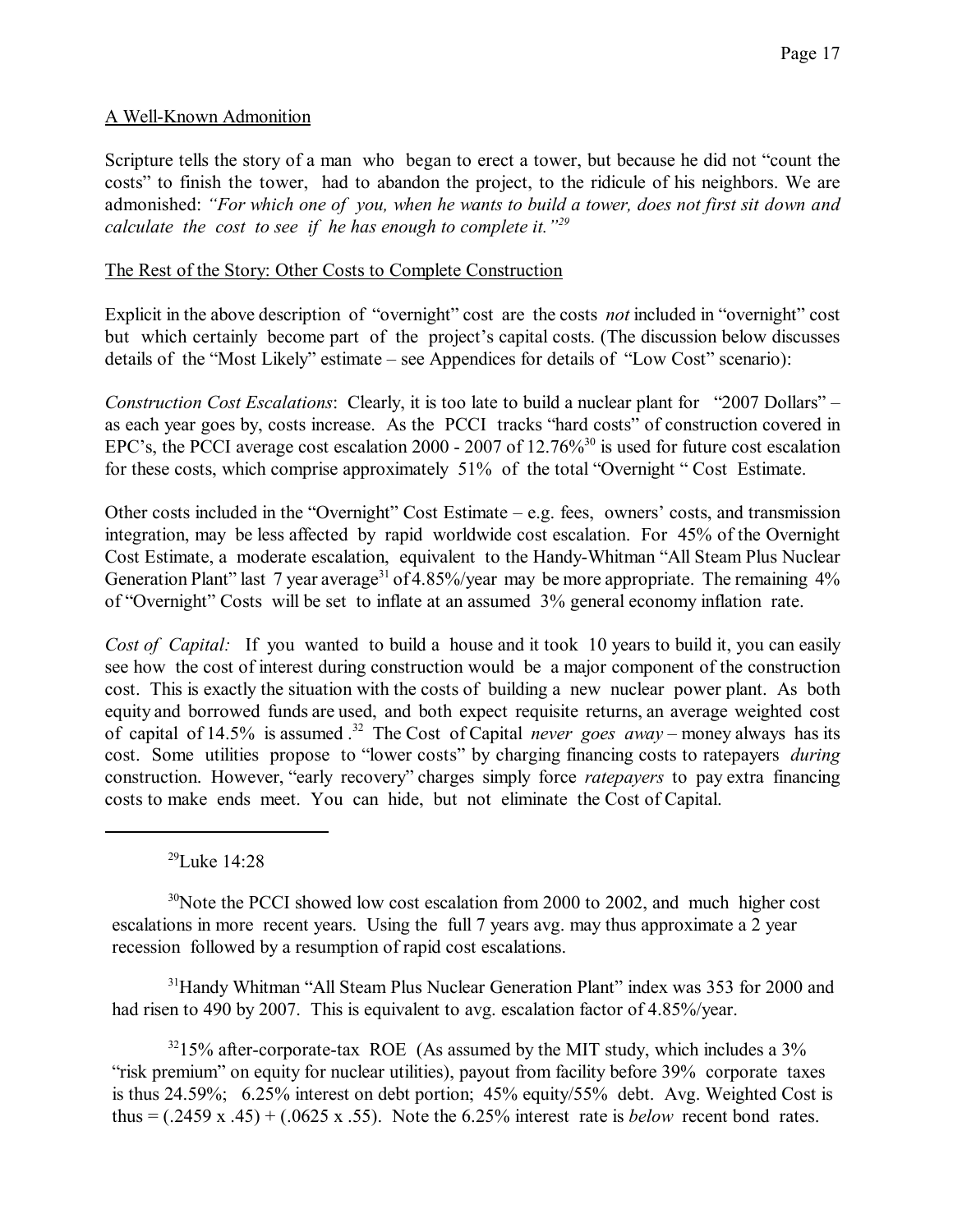### "All-In" Cost Estimate for New Nuclear Power Cost to Build ("Most Likely" Case)

As noted previously, an "Overnight" cost estimate is not intended to be an indication of total costs to build a nuclear plant. Since construction takes place over a long period, annual cost escalations and the Cost of Capital each become major components of the total capital costs $33$ :

| <b>Total Estimated "All In" Capital Costs:</b> | \$10,553/KW |
|------------------------------------------------|-------------|
| Cost of Capital Used During Construction:      | \$3,114/KW  |
| <b>Construction Cost Escalations</b>           | \$ 3,370/KW |
| "Overnight" Cost Estimate (in 2007 Dollars):   | \$4,070/KW  |

Capital Cost Component Per KWh ("Most Likely" Case)

Converting the total Capital Costs into the Capital Cost Component in cents/kWh requires the application of a "Capital Cost Recovery Factor" to the total capital costs – effectively converting the total Capital Costs into a "mortgage payment".<sup>34</sup> It is then necessary to spread this "payment" over the number of kWh's expected to be generated<sup>35</sup>, to arrive at a Capital Cost Component/kWh:

|                             | <b>CAPITAL RECOVERY PERIOD YRS: 40</b><br><b>WEIGHTED AVG COST OF CAPITAL 14.50%</b><br><b>CAPITAL COSTS COMPONENT PER KWH- NOMINAL DOLLARS</b> | ESTIMATED CAPITAL COST/KWH NEW GENERATION NUCLEAR POWER                                    |
|-----------------------------|-------------------------------------------------------------------------------------------------------------------------------------------------|--------------------------------------------------------------------------------------------|
|                             |                                                                                                                                                 | \$10,553 PER KW COST MULTIPLIED TIMES CAPITAL RECOV. FACTOR = .1457 = \$1,537.40 PER KW/YR |
| DIVIDE BY:                  |                                                                                                                                                 | NUMBER OF KWH's GENERATED PER YEAR/PER KW CAPACITY                                         |
|                             | AVG. CAPACITY FACTOR OVER PERIOD                                                                                                                | 80%                                                                                        |
| NUMBER OF HOURS IN ONE YEAR |                                                                                                                                                 | <b>X 8,760 HRS/YR</b>                                                                      |
| <b>EQUAL KWH/YR</b>         |                                                                                                                                                 | 7.008 KWH/YR                                                                               |
|                             | <b>CAPITAL COST COMPONENT</b>                                                                                                                   | <b>\$0.22 PER KWH</b>                                                                      |

<sup>33</sup>**See detailed Appendices. A = "Most Likely"(\$0.22/kWh) (above), B = "Low Cost" (\$0.17/kWh)**. This is just the Capital Cost Component.

<sup>34</sup>Application of a Capital Cost Recovery Factor is one method commonly used by state utility regulators. This is essentially equivalent to a mortgage payment formula, using the cost recovery period as the "term", and the avg. weighted Cost of Capital as the "mortgage interest". An alternative method is to record annual depreciation expense, and apply the Cost of Capital to the remaining un-depreciated balance. Both methods result in similar amounts.

<sup>35</sup> The MIT Study's 85% C.F. in their "low cost" case is used here also for the "Low" Cost"case; MIT used a 75% C.F. for their "High"cost. "Most Likely" case here uses an 80% midpoint. While U.S. nuclear plants have recently reached higher capacity factors, this was only after decades of "tinkering & training" on last generation units, which began with 50-60% C.F.'s.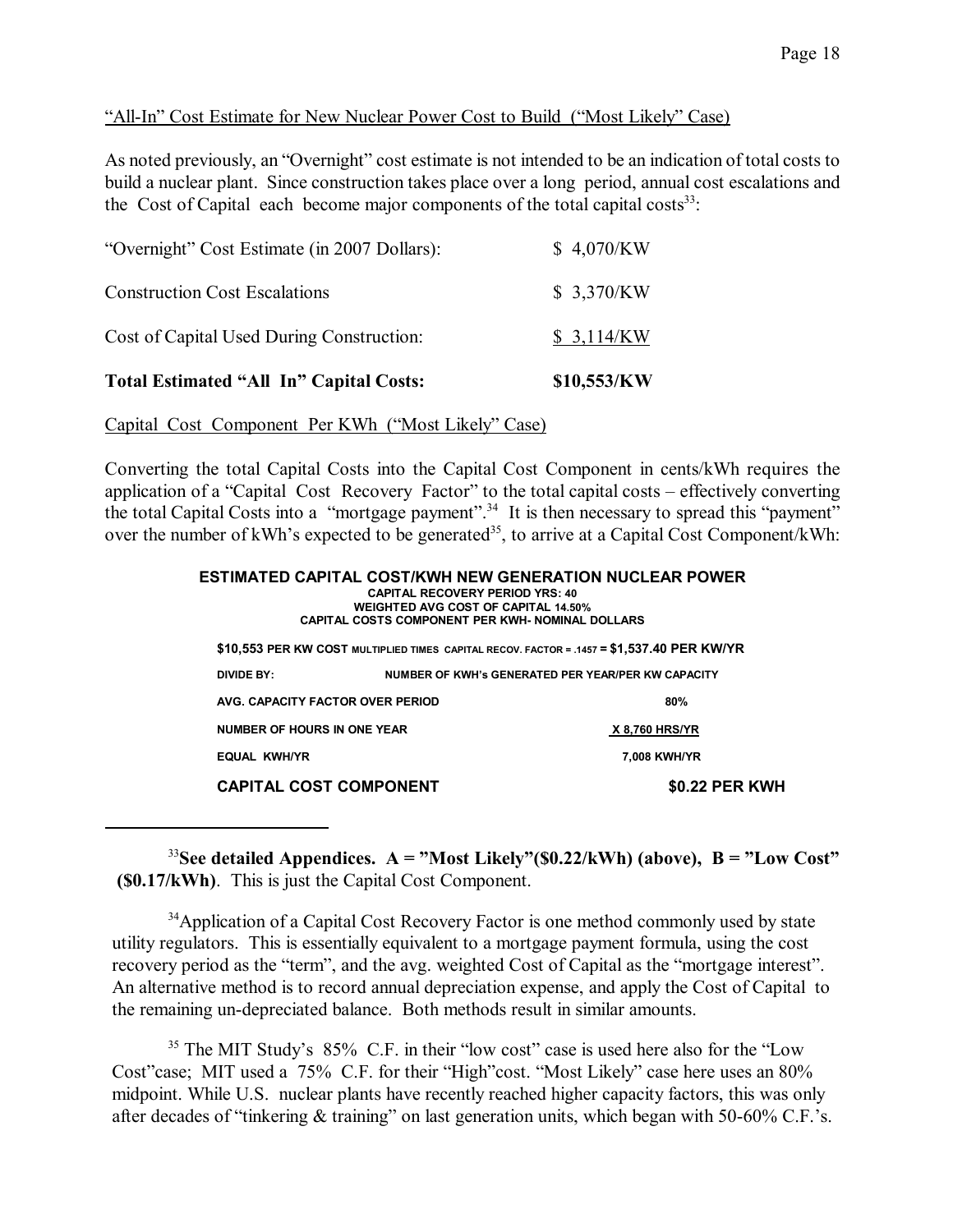# *Business Risk #2: Construction Schedules May Be Delayed*

The capital cost estimate above assumed the same beginning and ending dates asthe most optimistic schedule put forth in new U.S. nuclear plant applications. It is therefore still a very conservative cost estimate.

If the project were to be delayed for any reason, "brick & mortar" costs would rise significantly, as every year that goes by brings more increases in construction costs, and these cost escalations have been running very high for power plant construction costs. As noted by CERA in its May 2008 Press Release on the PCCI data, "a power plant that cost \$1 billion in 2000 would, on average, cost \$2.31 billion today."

The Costs of Capital for funds used during construction (financing costs) would also dramatically increase, as each year of delay involves more financing costs, for a project that is still unproductive until it comes on line.

As overall costs spiral upward, they may materially exceed available funding lined up to finance a project. It could then become impossible to raise enough funds to complete the project, and the project may need to be abandoned partway after billions have already been spent. This actually happened with several nuclear projects in the last generation.

### History of Nuclear Construction Delays

The nuclear industry's long delays in the 1970's and 1980's are legend. Nuclear plants typically took at least 10 years and in some cases almost 15 years to complete. A classic example was the Vogtle facility near Augusta, GA whose 2 Westinghouse plants (2400 MW total) took over 14 years to complete, and cost \$8.87 billion by the time they were finished in 1989 . 36

Many utilities did not even finish their projects. After literally spending billions, those utilities abandoned or suspended their nuclear projects, as allocated funds ran out, and it proved more feasible to find alternatives than to finish the nuclear projects. The worst example was the Washington Public Power Supply System (WPPSS) which experienced massive cost overruns and scheduling delays. At the same time, load growth came in lower than projected. WPPSS abandoned construction on 4 of the 5 reactorsit had begun, and defaulted on \$2.25 Billion in bonds, the largest default in the history of the municipal bond market.<sup>37</sup>

<sup>36</sup>*New York Times*, "Atomic Balm?", 16 July 2006. <http://www.nytimes.com/2006/07/16/magazine/16nuclear.html>

<sup>37</sup>HistoryLink.Org, "Washington Public Power System" [http://www.historylink.org/index.cfm?DisplayPage=output.cfm&File\\_Id=5482](http://www.historylink.org/index.cfm?DisplayPage=output.cfm&File_Id=5482)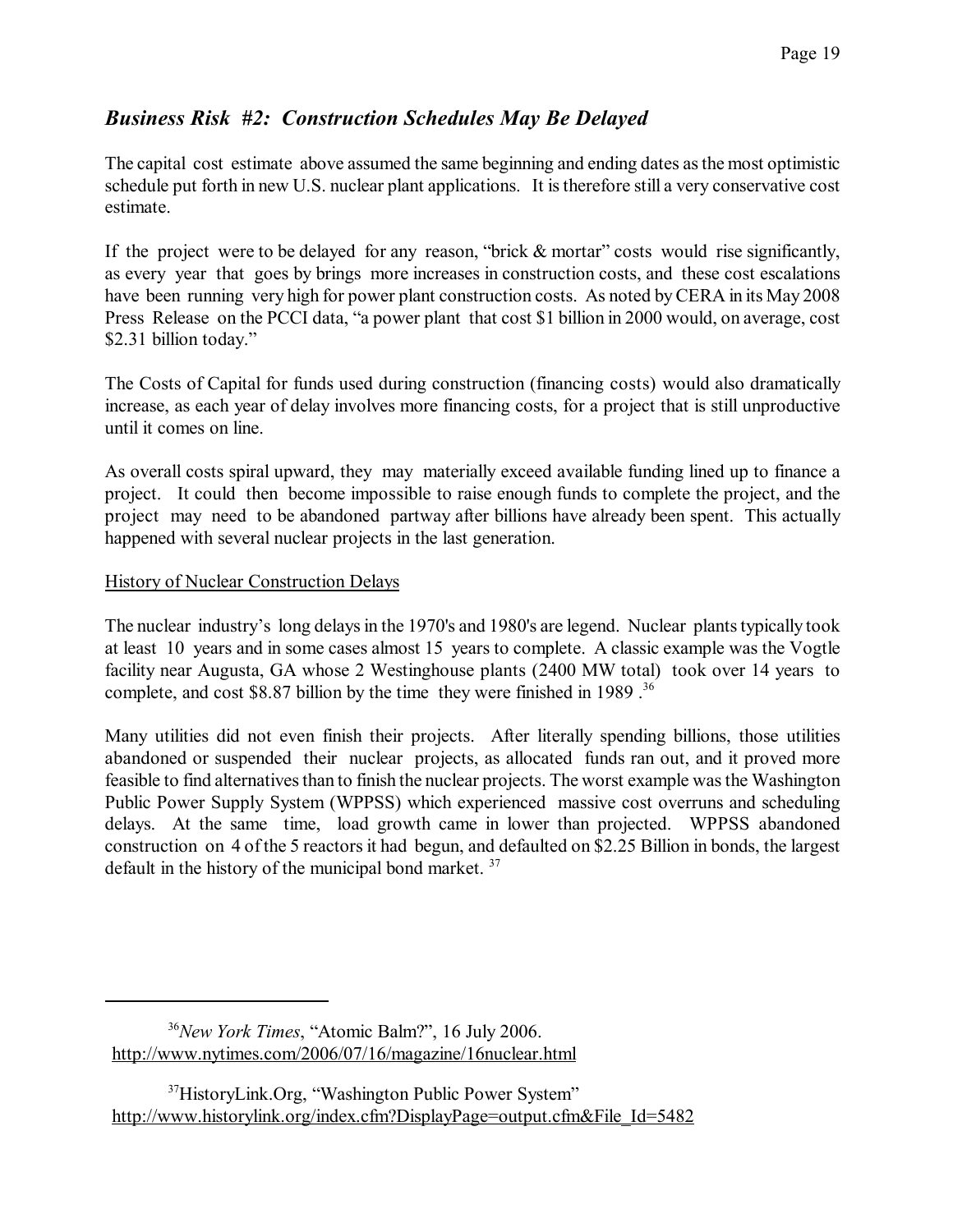### A Bad Start for New Generation Nuclear

Will it be any better for new generation reactors? Current experience with projects now underway indicates the nuclear industry's pattern of extensive delays may be repeating itself. Finland's effort to build the world's first new generation nuclear reactor at Olkiluoto is now over 2 years behind schedule after beginning in 2005, and construction cost estimates have already overrun by at least one billion euro. The recently-released "2008 World Nuclear Industry Status Report – Global Nuclear"(16 Sep 2008) surveyed the current global status of all new nuclear projects, and states "two thirds of the under-construction units have encountered significant construction delays, pushing back officially announced start-up dates." <sup>38</sup>

### The Wild Card: Organized Opposition

An unpredictable but highly significant factor that has historically affected nuclear plant construction schedules is the existence of organized opposition. Moody's Investor Services has stated "We believe the first COL filing will be litigated, which could create lengthy delays for the rest of the sector." If organized opposition once again uses all available avenuesto try to stop nuclear power, this may pose a highly significant Business Risk of delay in project schedules.

### Theory Vs. Reality When Sunk Costs are Massive

Economic theory says when making a decision about what to do next (e.g when you realize the project is coming in much more costly than planned), you should ignore "sunk costs" because regardless of what you do now, you cannot "unspend" those monies. The reality, however, is that abandoning a project you have already spent a lot of money on can be next to impossible. As a nuclear reactor is all one unit, you cannot build 'half a reactor" and ever get any electricity. Pressure to continue the uneconomical course is therefore intense, precisely because so much money has already been spent which will all be wasted if the project is not finished.

Contrast this to a Demand Side Management/Renewables scenario, whose costs are modular and short-term. If course corrections are needed, it is possible to quickly change course, without abandoning an expensive asset that will never produce any electricity. A utility might build 100 MW of solar, which will produce electricity whether or not the utility builds another 100 MW.

**Nuclear power's greatest costs are its capital costs, which are highly sensitive to construction delays. The prospect that nuclear construction schedules will prove to be optimistic therefore poses a significant Business Risk. If delays or other reasons cause significant cost overruns, the cost to complete a nuclear project may materially exceed funds lined up to finance the project. Yet, an unfinished reactor produces zero kWh's. A utility may not be able to withstand the impact of such a failure and remain a viable business entity.**  39

<sup>38</sup>2008 World Nuclear Industry Status Report, 16 Sep 2008, Bulletin of Atomic Scientists <http://www.thebulletin.org/web-edition/reports/2008-world-nuclear-industry-status-report>

<sup>39</sup> "Bankruptcy Filed by Leading Utility in Seabrook Plant", *NY Times*, Jan 29, 1988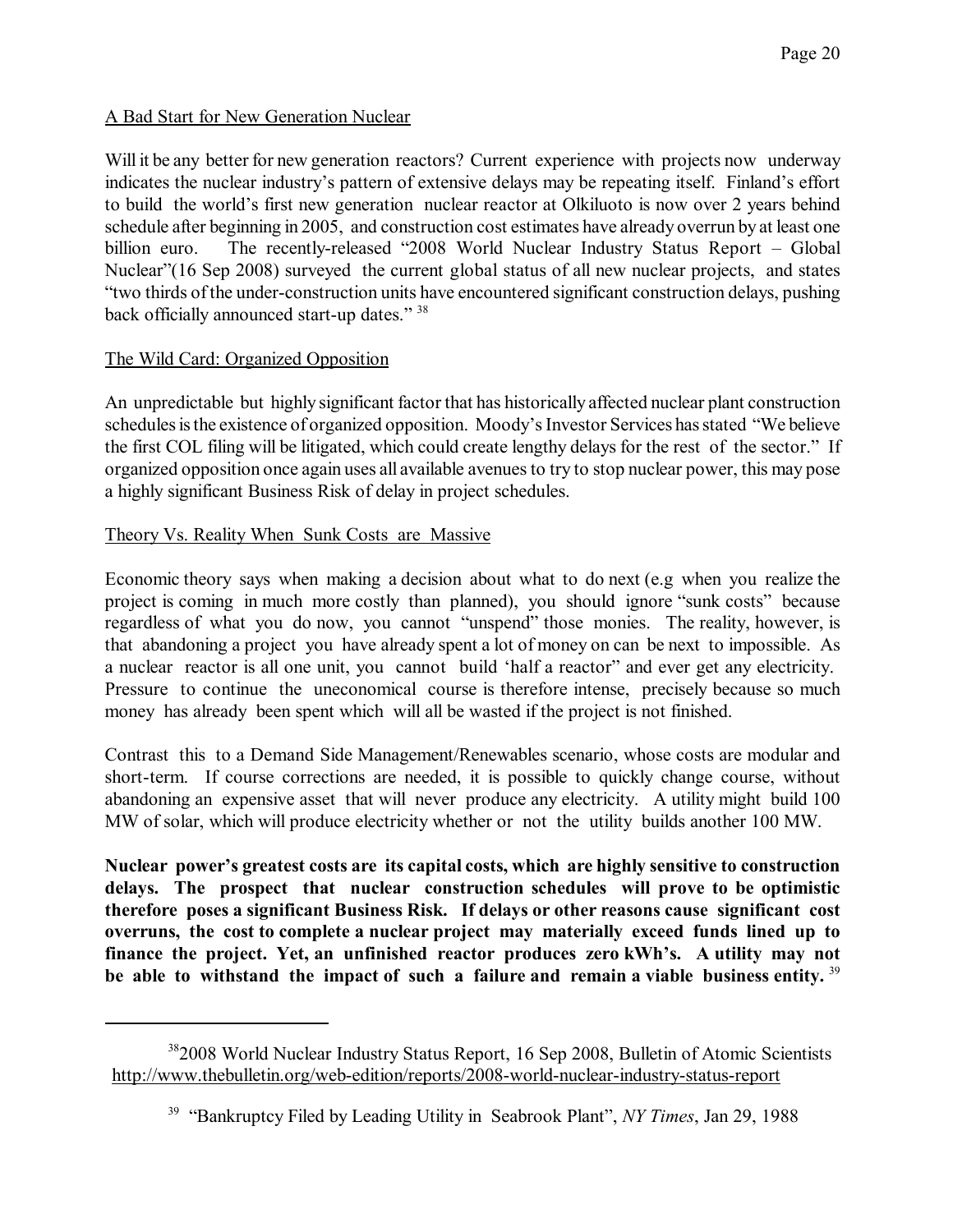## *Business Risk #3: Downgrading the Utility's and/or Customers' Credit Ratings*

In its 2003 study "The Future of Nuclear Power", MIT included a 3% risk premiumin its calculations of projected Cost of Capital for nuclear projects, because of the extra business risks projected for nuclear.<sup>40</sup> MIT's concerns were valid.

Florida Power & Light has stated: "In general, the rating agencies (such as Moody's Investor Services) view new nuclear construction as a higher risk than other technologies. This view is primarily driven by the long approval and construction process associated with new nuclear construction as well as the size of the capital requirements in relation to the utility as compared to capital requirements for other generation technologies. Rating agencies also recall the difficulties of the 1970's and 1980's."<sup>41</sup>

On June 2<sup>nd</sup> of this year, Moody's Investor Services Global Credit Research issued a public Announcement entitled "Moody's: Nuclear Plant Construction Poses Risks to Credit Metrics, Ratings". <sup>42</sup> Per the Announcement: "Moody's examines the effects of a new nuclear facility on the credit metrics of "NukeCo", a hypothetical electric utility. Through this illustrative model, Moody's suggests that a utility that builds a new nuclear power plant may experience an approximately 25% to 30% deterioration in cash-flow-related credit metrics. In the case of "NukeCo", cash flow from operations as a percentage of debt falls from roughly the 25% level to the mid-teens range."

The Moody's simulation begins with the fictional utility "well-positioned within the single-A ratings categorybefore building a nuclear plant....", however "... in years 5-10, when construction costs reach their peak and key credit metrics begin to deteriorate significantly, the fictional company would be better positioned in Baa-rating category."

In today's nervous credit climate, downgrading a corporation to a more risky Baa rating (the lowest tier of investment grade debt) may carry serious consequences. Moody's Seasoned Baa Corporate Bond Yield: Percent <http://www.economagic.com/em-cgi/data.exe/fedstl/baa+2>, shows that in October 2008 the Baa yield climbed to 8.88 percent, compared to only 7.31 percent in September 2008, the highest relative monthly jump since the table began in 1919, indicating investors have extreme default risk concerns. The fact a Baa bond will have a higher effective interest rate is not even the biggest concern. The very ability to sell downgraded bonds in a credit market already termed "dysfunctional" may be the more critical factor.

<sup>42</sup><http://www.amicidellaterra.it/adt/images/stories/File/downloads/pdf/Energia/Energia%20> Nucleare/rassegna%20stampa%20nucleare/Moodys-Nuclear-risks-to-credit-metric-ratings.pdf

<sup>&</sup>lt;sup>40"</sup>The Future of Nuclear Power", MIT, Chapter 5, Table 5.3

<sup>41</sup>Florida Power & Light, Docket 070650-EI, Direct Testimony & Exhibits of Steven D. Scroggs for FP&L before FLA Public Service Commission, Oct. 16, 2007, pp 66-67.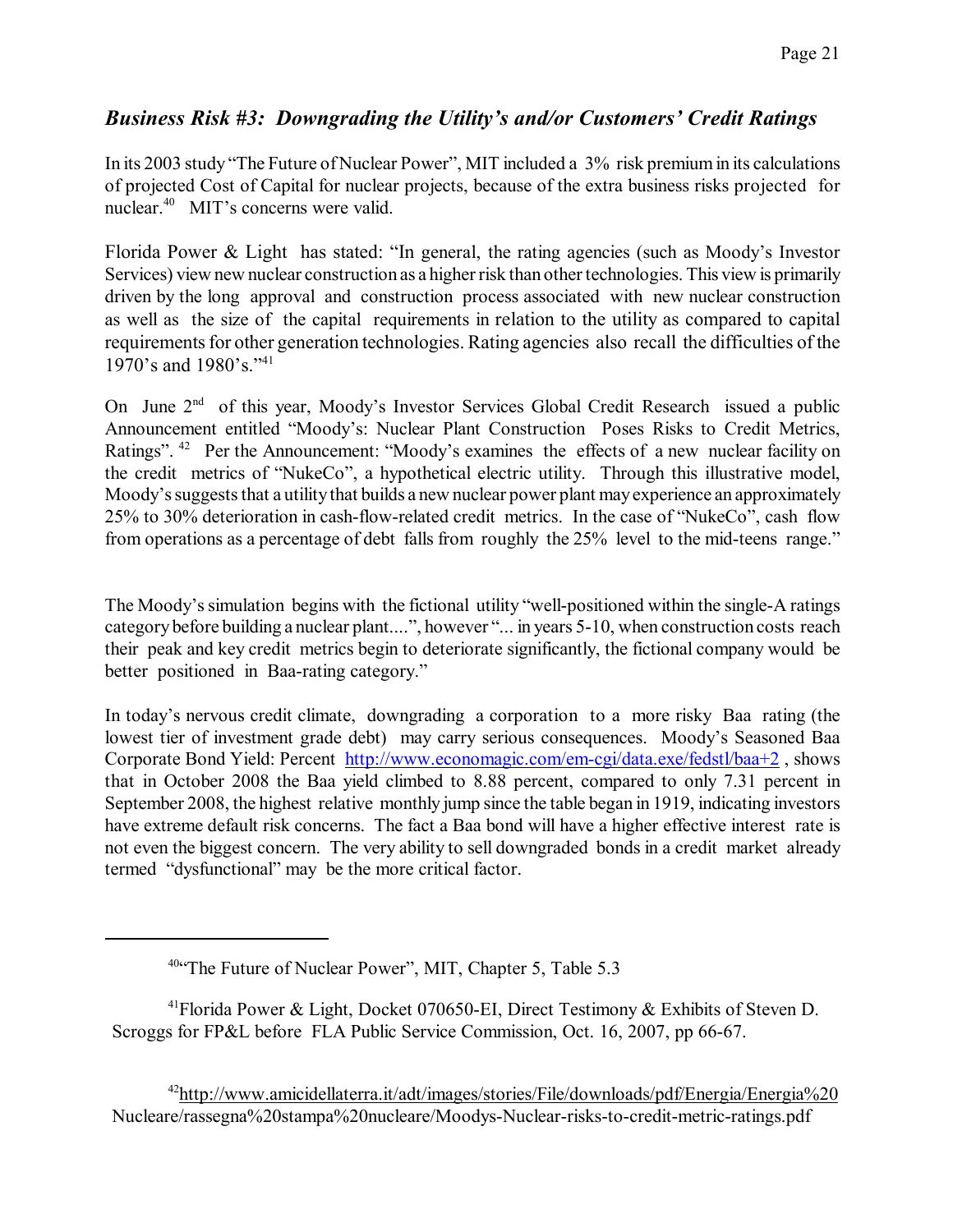The Moody's Announcement also notes a risk to the shareholders of the utility: "The technology is very costly and complex, and the 10- to 15-year duration of these construction projects can expose a utility to material changes in the political, regulatory, economic and commodity price environments, as well as new alternatives to nuclear generation. These potential changes in the landscape could prompt regulators to disallow certain cost recoveries from ratepayers after a plant is built<sup>43</sup>, or lead to market intervention or restructuring initiatives by elected officials."

Industry commentators have also noted these financial risks. *Nuclear Engineering International* noted on 22 August 2008: "Companies that build new nuclear plants will see marked increases in their business and operating risks because of the size and complexity of these projects, the extended time they take to build, and their uncertain final cost and cost recoveries. To the extent that a company develops a financing plan that overly relies on debt financing, which has an effect of reducing the consolidated key financial credit ratios, regardless of the regulatory support associated with current cost recovery mechanisms, there is a reasonably high likelihood that credit ratings will also decline. So 'thinking caps' must now certainly go on amongst US boards of management – credit ratings are important and taking a punt on a new nuclear plant may not be the first priority of a CEO in his late 50s with a distinguished career behind him."<sup>44</sup>

#### "Fixing" Problem By Charging Ratepayers Early Just Transfers Risk

The "fix" that utilities and the nuclear industry have proposed for the negative impact on utility cash flow and its attendant effect on credit ratings is to implement substantial advanced charges to ratepayers *during construction* of the plant.<sup>45</sup> Typically such charges , variably referred to as Early Cost Recovery, or Construction Work in Progress (CWIP) charges, pass through, with immediate rate increases, the full Cost of Capital used during construction of the plant. (As noted previously this is roughly a third of the total Capital Cost, e.g. approximately \$7 Billion ("Medium" case) in recovery charges levied on ratepayers early, for a 2-unit 2,234 MW new nuclear facility.)

Note that such early charges to ratepayers are in exchange for *zero* kWh's delivered by the facility, as it is not yet in service *– nothing* but a hope of future kWh's is delivered. <sup>46</sup>

<sup>44</sup>*Nuclear Engineering International,* "Escalating Costs of New Build: What Does it Mean?", 22 August 2008

<sup>45</sup>It is telling that state laws allowing such early cost recovery charges have been adopted specifically to aid *nuclear* power plants, and in some cases "clean coal", while other types of power plants must actually deliver kWh before costs can be assessed on utility customers.

<sup>&</sup>lt;sup>43</sup>As previously noted this actually happened with Union Electric's Callaway nuclear plant and hundreds of millions spent on the plant were disallowed by FERC as not being prudent.

<sup>46</sup>Delivering "NoWatts" in exchange for billions in charges is a more radical idea than Amory Lovins' "NegaWatts". With "Negawatt" programs, customers at least receive *immediate* benefits in the form of energy efficiency improvements, greater comfort, and *reduced* utility bills.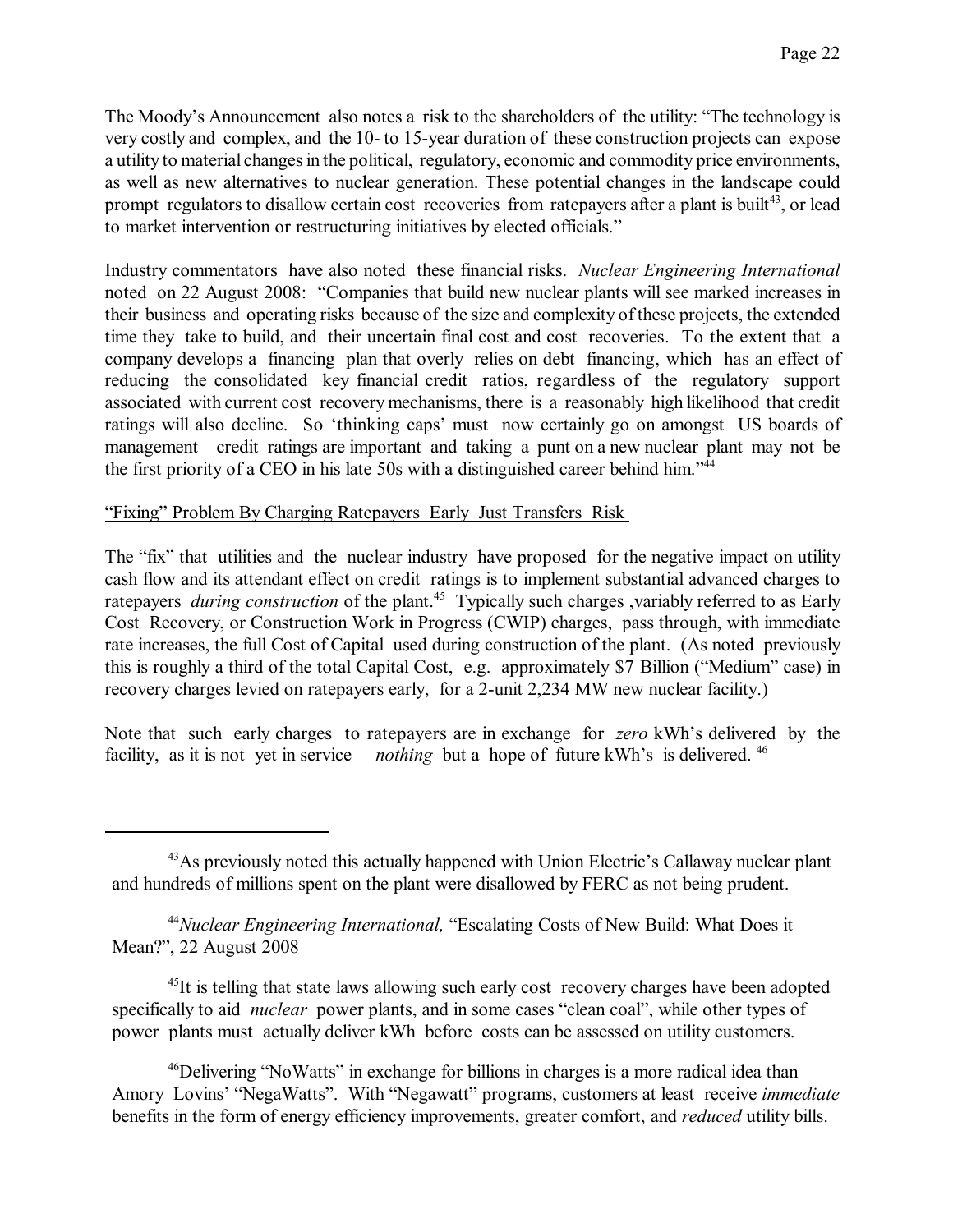Levying additional charges , with nothing at all yet delivered in return, places a financial strain on all the ratepayers in the service territory, similar in many ways to a tax increase. $47$ 

Virtually all households and small businesses are already carrying debt loads, including high cost debts such as credit cards. The average American household now carries  $$8,700$  of credit card debt,<sup>48</sup> much of it at interest rates from 18% to 29%. While consumers want to pay down their debts, every additional dollar taken from them is a dollar that cannot be devoted to debt payments, and therefore at a minimum will increase consumer interest costs. For many, a \$100/month increase in their home electric bill may make the difference between meeting or defaulting on an existing credit card's minimum monthly payment. This can destroy a family's credit rating.

In today's economic climate where homeowners are already struggling to make payments, and most businesses are in similar straits, imposing significantly higher electric charges now will likely increase consumer debt loads and interest costs. For those closest to the edge, or who have higher electric use, a rapid increase in electric rates may cause an increase in credit card payment defaults and home mortgage defaults. When businesses are affected similarly by increased demands on their cash flow, the effects can include employee layoffs and business bankruptcies.

### **Credit ratings are very important. The prospect that undertaking a single project could have such a major impact on a utility company's balance sheet and cash flow that company credit ratingswould be downgraded,should give pause to any executive, or oversight regulator, contemplating the wisdom of undertaking such a project.**

Attempting to "fix" this problemby levying billions of earlycharges on ratepayers during construction, with zero electricity delivered in return, simply shifts the cash flow and credit rating problems to the utility's customers. **This is the worst possible time to do so, given the precarious state of the economy.**

If these extra burdens cause already-strapped customers to damage their own credit ratings, it can take years to recover. A noticeable blow to the local economy could be felt, likely a significant multiplier of the direct charges levied**.** 49

<sup>49</sup>Note, for instance, the entire U.S. and world economy is now in crisis, initially set in motion because a small percent of homeowners experienced problems paying their home mortgages. A similar effect could occur on a local economy levied with billions in extra charges (with no benefits yet delivered in return) if high levies push even more homeowners and businesses into defaults on credit cards, mortgages, or other consumer and business debts.

<sup>&</sup>lt;sup>47</sup>Progress Energy, for instance, has recently requested a 31% electric rate increase for 2009 , approximately one third of which is for early cost recovery charges for future nuclear plants. These early charges will rise significantly as the project progresses.

<sup>&</sup>lt;sup>48</sup><http://www.money-zine.com/Financial-Planning/Debt-Consolidation/Credit-Card-Debt-S> tatistics/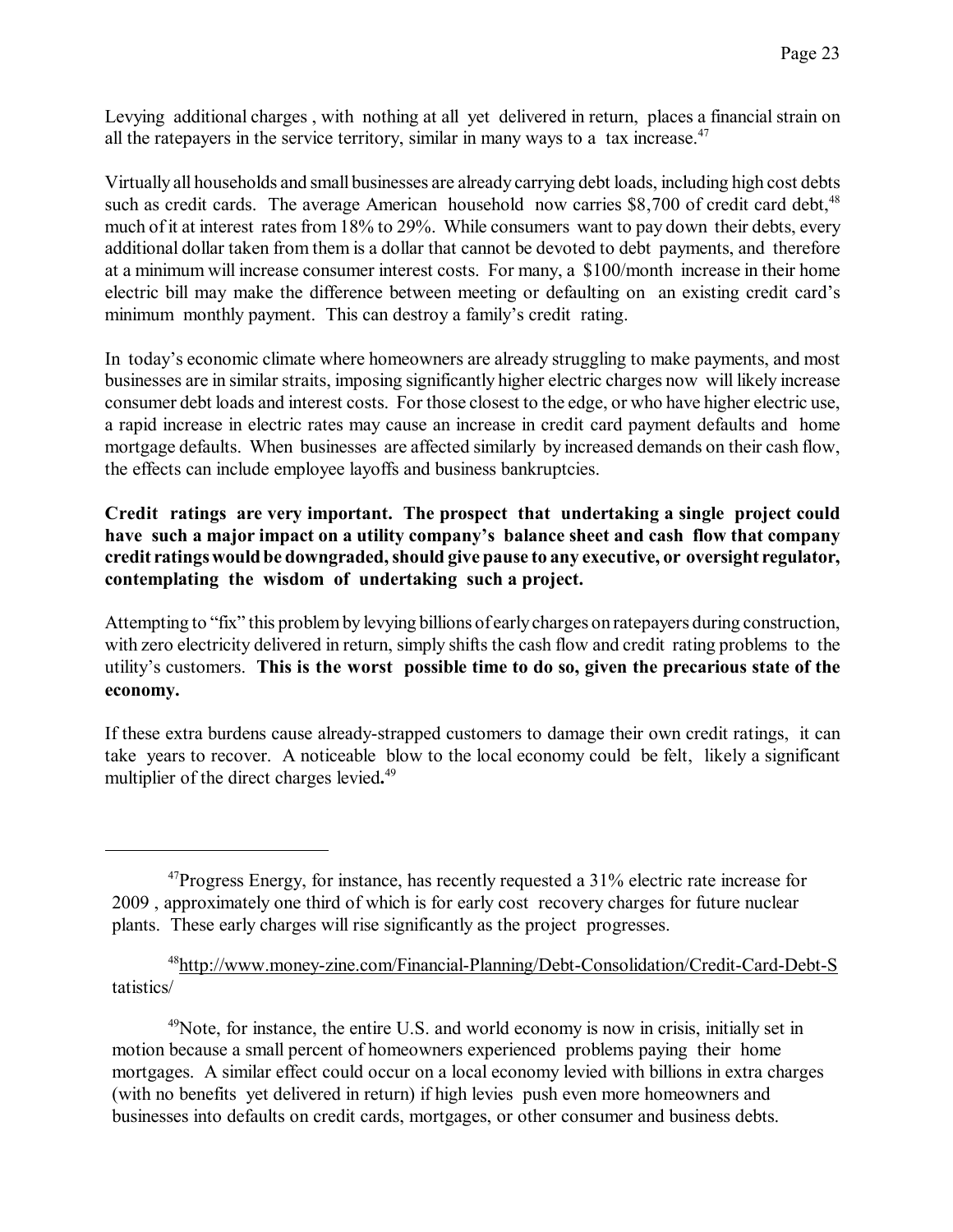## *Business Risk #4: New Nuclear Will Require Very High Electric Rates*

It was shown above, under Business Risk #1, that just the **Capital Cost** *component* **of new nuclear power's cost/kWh is likely to be from 17 cents/kWh to 22 cents/kWh** at the power plant<sup>50</sup> when a new nuclear facility comes on line.<sup>51</sup> This is not the full rate, however. We must also account for<sup>52</sup> operations and maintenance, property taxes, waste disposal and decommissioning costs, and fuel cycle costs to project the full cost/kWh of generation when the facility comes on line:

#### Operations & Maintenance Costs Per KWh

Operations & Maintenance costs include "Fixed O&M" costs such as plant staffing & security, and "Variable O&M" – costs that vary with output, such as supplies & chemicals. "Fixed" O&M costs are assumed to equal \$23/KW in 2007 dollars (e.g. \$51.4 M/yr in 2007 \$ for a 2,234 MW 2-unit facility– note at least \$8 M/year would be needed for annual NRC regulatory fees alone for a 2-unit facility), and escalate at 1% *above* general inflation, because of shortages of nuclear-trained personnel. It has been noted the current generation of nuclear operators is nearing retirement age, and there are not enough nuclear-trained personnel coming up through nuclear engineering programs to replace current operators, let alone expand the industry. Therefore, staffing a new facility may be a challenge involving extensive recruitment, scholarship, etc. costs. "Fixed" O&M in the first full year are thus estimated at \$0.005/kWh. Variable per kWh O&M costs other than fuel, plus return on working capital etc. are assumed to equal \$0.0035/kWh in 2007 dollars, and assumed to escalate the same as the general inflation rate, to equal approx. another \$0.005/kWh. Total first year **O&M costs (not including fuel) are therefore estimated at approximately \$0.01/kWh**.

<sup>50</sup> "A range of capital cost estimates, from 17 to 22 cents/kWh capital cost is presented in the Appendices. "At the power plant" (often referred to as "busbar" costs) do not include additional costs of the transmission and distribution network, running the company, etc,

<sup>&</sup>lt;sup>51</sup> These cents/kWh are stated in nominal dollars in the assumed first full year of operation (i.e. in "2018 dollars" which include an assumed general economic inflation rate of 3%/year). Note that previous cost/kWh estimates cited in this Paper from Lazard were in 2007 dollars of "levelized cost"/kWh, so the numbers are not directly comparable. The costs here stated are an estimate of the "actual" (nominal) dollars that would have to be charged to consumers on utility bills. PSC rate hearings, stock prices, contract pricing, government and corporate budgets, and essentially all normal economic activity actually takes place in nominal dollars.

 $52$  The assumptions used for all estimates in this Paper are specified. This is an open process – if evidence indicates a particular assumption is too optimistic or too pessimistic, reviewers can easily recalculate using a different assumption. However, as the *most optimistic* analyses (those presented by utilities now seeking approval in needs determination dockets) already have indicated a single new nuclear plant may cost \$9 billion to construct (over \$8,000/KW), it is doubtful any "playing around the edges" will affect the overall conclusions of this Paper.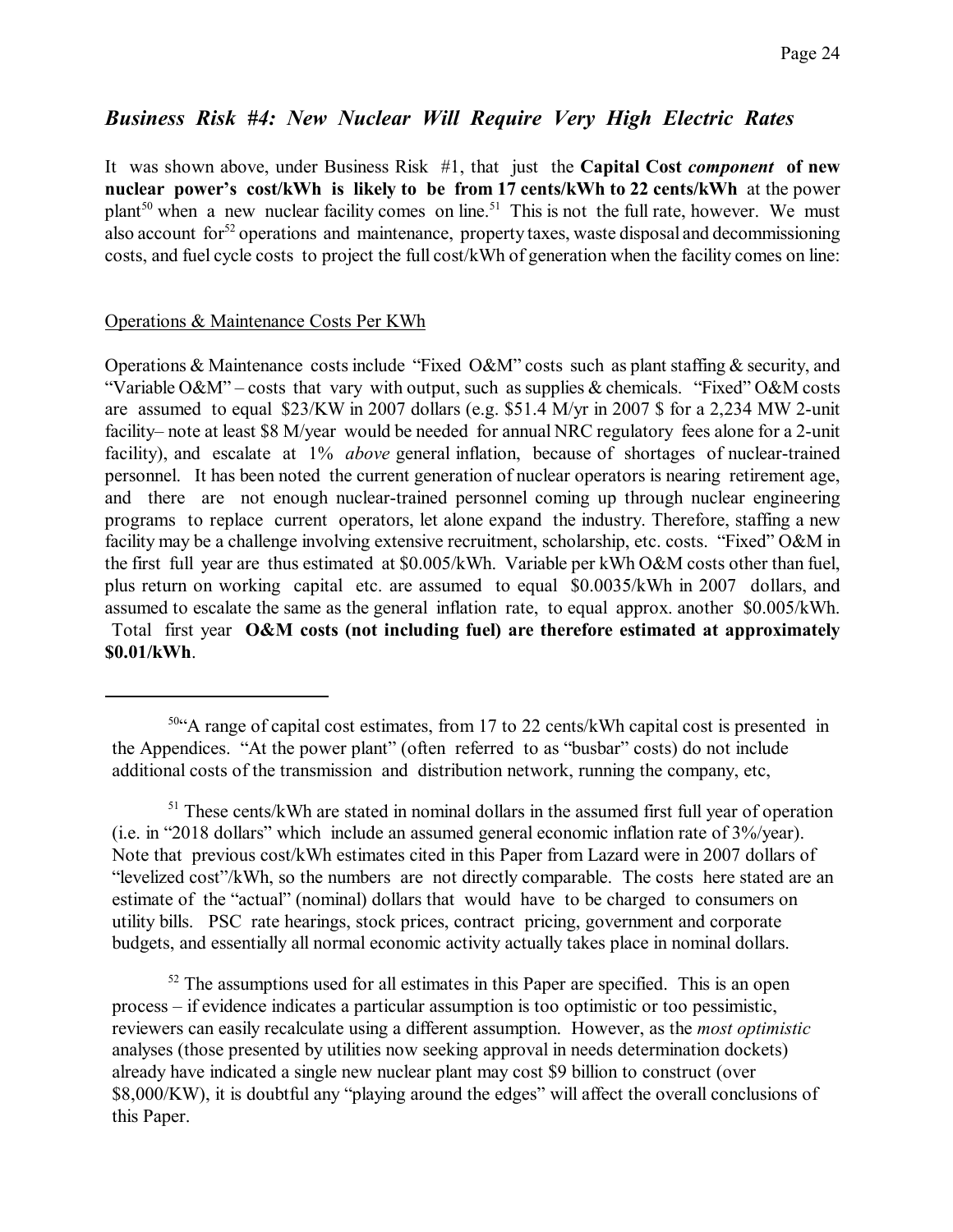#### Property Tax Costs Per KWh

Because property taxes are based upon value, as nuclear construction costs are now much higher than the previous generation of nuclear plants, property taxes should also run higher. Property taxes follow a serpentine logic wherein an "appraised value" is multiplied times an "assessment ratio" which is then multiplied times a "millage (1/1000 of a dollar) rate". We will assume \$10,500/KW (cost to construct) x  $65\%$  (appraised value/cost to construct) x  $6\%$  (assessment ratio) x \$.350 (millage rate of  $350$ ) = \$143/yr per KW. Using the  $80\%$  capacity factor assumed previously there are 7,008 kWh/yr per KW. So \$143/7,008 = **\$0.02/kWh property tax component.**

### Waste Disposal and Decommissioning Costs Per KWh

To proceed with a nuclear plant, one must *assume* that after decades of failure, *all* the technical and political problems in the way of nuclear waste disposal will be quickly resolved.<sup>53</sup> Failure to solve this problem is akin to building an apartment building, installing the toilets, and yet having no sewer available to carry away the waste.

Moody's Global Project Finance in a May 2008 report cited estimates equating to approx. \$1,000 per KW (approx. \$300/KW for the high level waste and approx. \$700/KW for decommissioning of the plant, in 2007 "Overnight" Dollars) for expected costs of disposal of high-level nuclear waste, and decommissioning of the nuclear plant.<sup>54</sup> This equates to a total of \$2.2 B in 2007 "Overnight" Dollars for a proposed 2,234 MW 2-unit nuclear facility. Note the bulk of this (70%) is for decommissioning of the reactor itself, which is considered the direct responsibility of the individual utility – which should be listed as an unfunded material liability on its Balance Sheet.

While many countries are requiring a specific fund be set aside at the outset to provide for the massive costs of plant decommissioning and high level nuclear waste disposal, in the U.S. no such requirements have been established. For instance, in its needs application before the Florida PSC, Florida Power & Light specifically stated : "Those costs were explicitly considered as costs that are accrued for or expended during facility operation ...". <sup>55</sup>

54 "Decommissioning and Waste Costs for a New Generation of Nuclear Power Stations", Moody's Global Project Finance, May 2008

<sup>55</sup>FP&L witness Scroggs testimony, p. 46 (p. 47 of PDF). Docket 070650-EI,  $10/16/07$ .

<sup>53</sup>This is a big *assumption.* After over 50 years there is still no approved facility for highlevel nuclear waste disposal. The U.S. government has for decades investigated disposal in Yucca Mountain in Nevada, however Senate Majority Leader Harry Reid from Nevada has consistently opposed the proposal, and is quoted as saying "Yucca Mountain is dead. It'll never happen."(UPI Intl, Dec 4, 2006). Also, an expansion of the nuclear industry will exceed Yucca Mountain's capacity and require even *more* "Yucca Mountains" (see, e.g.,"GNEP and Yucca Mountain, Victor Gilinsky at the American Association for the Advancement of Science San Francisco Meeting, February 17, 2007".) This is all inconsistent with Congressional mandates that *only* Yucca Mountain be considered – there is a clear impasse caused by NIMBY politics.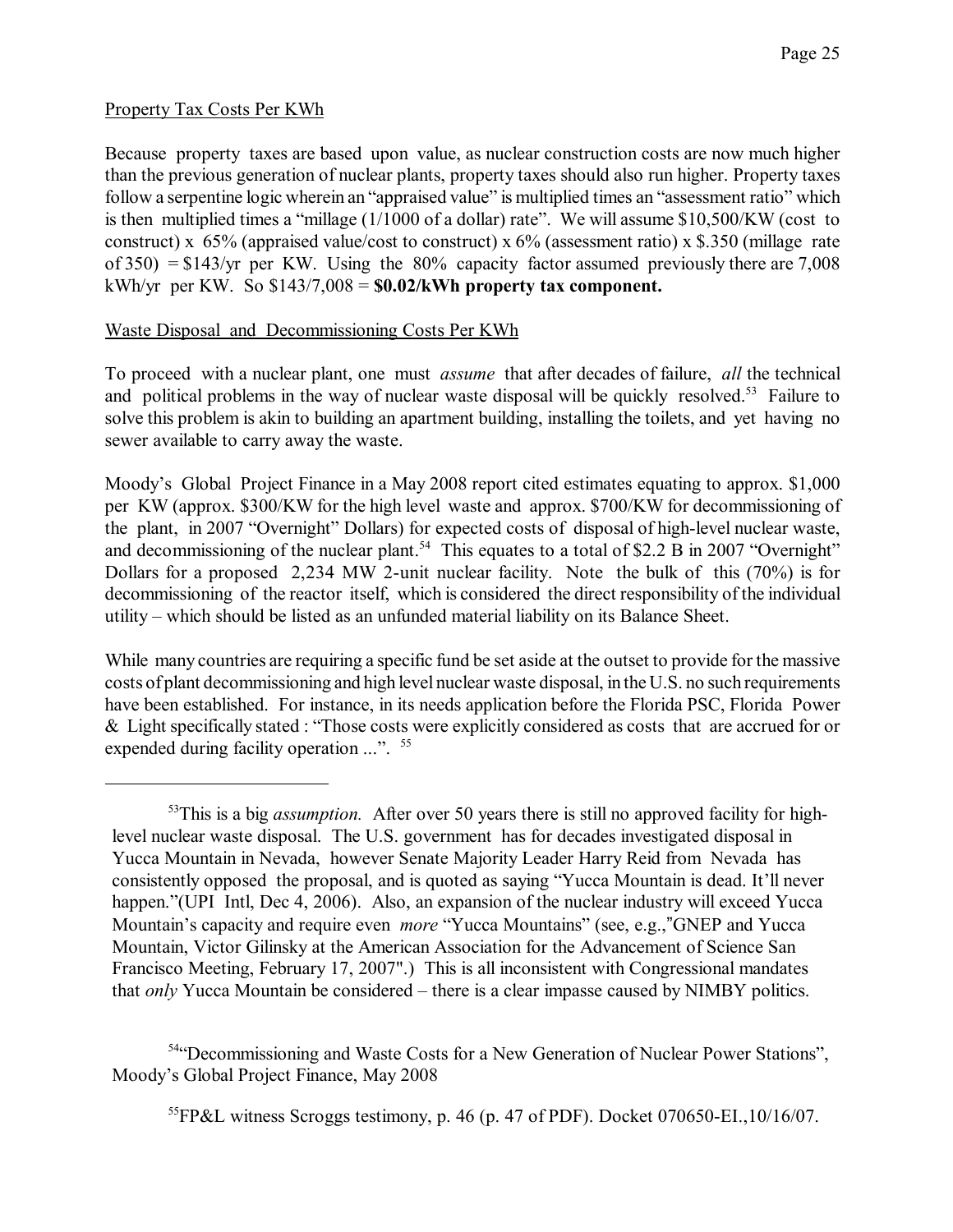U.S. utilities pay a fixed \$0.001/kWh to the U.S. government for nuclear waste disposal, however actual costs are expected to be much higher (see next paragraph), and therefore the current rate is a large Federal subsidy to the nuclear industry. (As national leaders go "line by line" through the Federal budget, thissubsidymaywell come under scrutiny.) Perhaps more significantly as a Business Risk, the utility itself is expected to be responsible for the (materially larger) decommissioning costs of the nuclear reactor, which itself becomes a form of nuclear waste. The reactor decommissioning process will require billions be spent on a highly complex process expected to take as much as 50 years to complete after the shutdown of the facility.

One approach cited by Moody's to fund such material future costs is a Trust Fund to accumulate funds for these purposes. If the estimates cited by Moody's are correct, and all other problems are quickly solved, an assessment of approx. **\$0.02/kWh (\$0.014 for decommissioning and \$.006 for nuclear waste) would be needed to fund both waste disposal, and plant decommissioning costs.**<sup>56</sup>

### Fuel Cycle Costs Per KWh

Estimates for each stage ofthe nuclear fuel cycle were originally delineated in detail, in the 1976 book *The Economics of Nuclear and Coal Power.<sup>57</sup>* For the elements of the nuclear fuel cycle apart from the price of  $U_3O_8$ , a modest cost escalation from 1976 to approximate 2007 costs, is here assumed, using the 1975-2007 Consumer Price Index multiplier.

In 2007 dollars, the minor elements of nuclear fuel cycle costs (i.e. *not* for mining  $\&$  milling of  $U_3O_8$ or enrichment) -- conversion of  $U_3O_8$  to  $UF_6$ , fabrication of fuel rods, and fuel inventory carrying charge – are estimated to total only \$0.003/kWh in 2007 dollars.

The largest elements of costs in the nuclear fuel cycle are the cost of the mined and milled  $U_3O_8$ , and the costs of uranium enrichment.

The  $U_3O_8$  price, expressed as "2007 Dollars" (Term Price as opposed to Spot Price) cost/lb for U<sub>3</sub>O<sub>8</sub>, of \$95/lb is quoted from a *Nuclear Engineering International* article "Mining the Supply Gap" dated 01 September 2008., which noted this \$95/lb term price "remained at that level for 11 months", i.e. a fair indication of  $U_3O_8$  prices in 2007 dollars. This portion of fuel cycle costs – for mining and milling of  $U_3O_8$  – is therefore approximately \$0.006/kWh in 2007 dollars.

The cost of enrichment typically accounts for about half the cost of uranium fuel, even though its cost is currently subsidized by the U.S. government. In *The Economics of Nuclear and Coal*

<sup>&</sup>lt;sup>56</sup>Assuming funds begin to be set aside when plant begins operation, earn 4%/year (because safe investments would be mandated), and costs to perform the disposal and decommissioning escalate at a nominal 5%/year from the "2007 Dollars" estimates.

<sup>57</sup>*The Economics of Nuclear and Coal Power*, Miller, Saunders assisted by Craig Severance, Praeger Special Studies in U.S. Economic, Social, and Political Issues, 1976. The analysis herein updates the major cost – uranium fuel – with current data; enrichment is not privately run so its unsubsidized cost is difficult to find. The remainder (small portion) of fuel cycle costs is very conservatively updated to 2007 using only general economy inflation factors.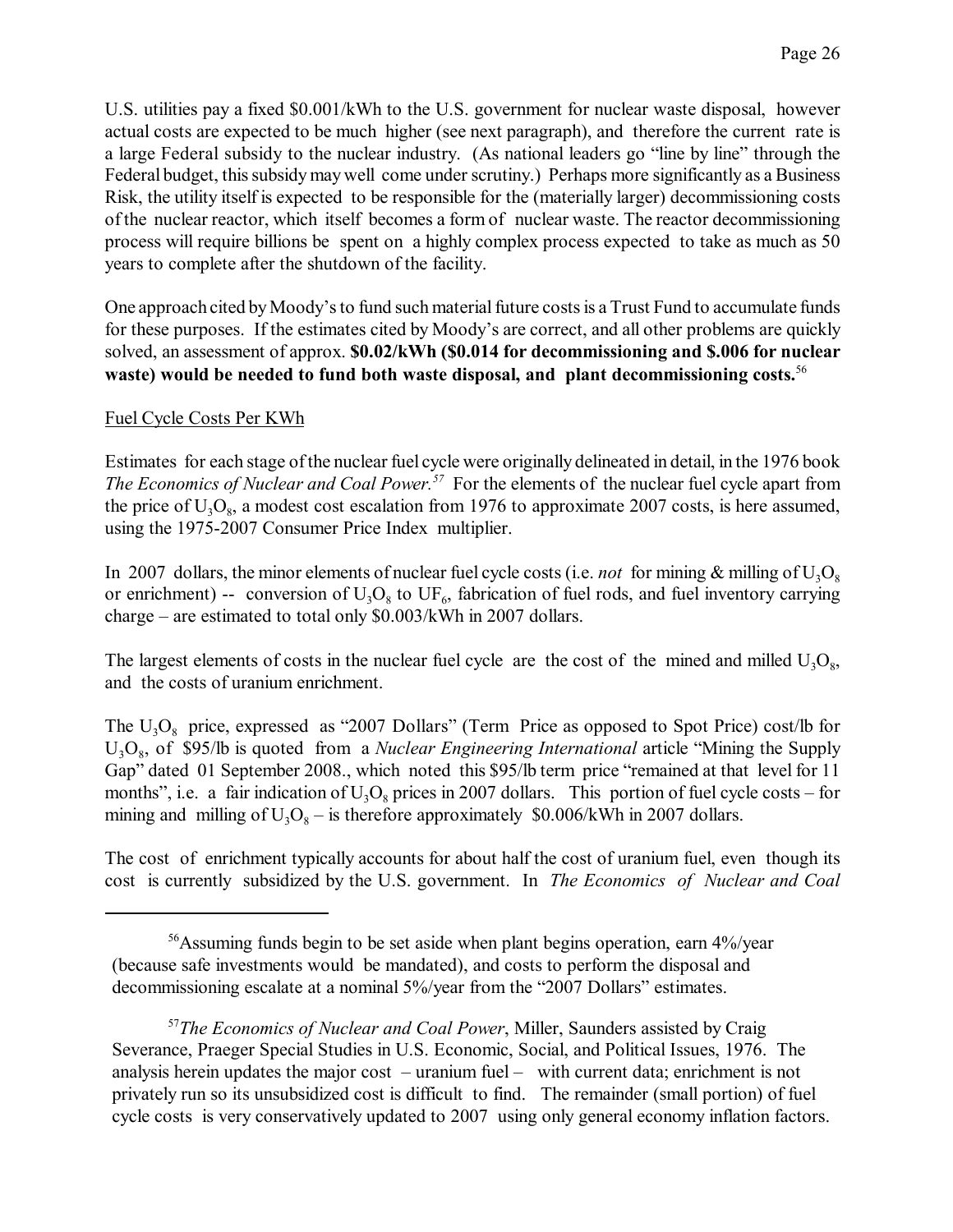*Power* an estimate of \$187.82 per Separative Work Unit (SWU), in 1975 dollars, was developed for a privately run gaseous diffusion enrichment facility if it were run without government subsidy, equivalent to \$0.0027/kWh in 1975 dollars. If this estimate were escalated very conservatively, using general economy (Consumer Price Index) inflation rates from 1975 to 2007, it would equal \$0.0104/kWh in 2007 dollars.

However, for this paper, an enrichment cost of only \$0.005/kWh in 2007 dollars is assumed – which assumes that at least in the near future the government will continue to heavily subsidize uranium enrichment costs, and/or that different uranium enrichment technology with potentially lower costs (e.g. centrifuges) will be employed. <sup>58</sup>

Recapping nuclear fuel cycle costs – in 2007 dollars -- there are a total \$0.006/kWh for mined and milled uranium, \$0.005/kWh for enrichment, and \$0.003/kWh for miscellaneous other costs of the nuclear fuel cycle. Thus, in 2007 dollars total fuel cycle costs (not including transportation & disposal of spent fuel) are estimated to total approximately \$0.014/kWh in 2007 dollars.

It is uniformly agreed uranium price increases will be necessary to stimulate new world uranium production. Current worldwide uranium mines are *now only capable of supplying 71% of 2008 reference requirements – i.e. to supply worldwide nuclear power plants already operational.*  Existing inventories, nuclear weaponsfissile materials, etc. are being utilized at present to meet this already-existent supply shortfall, but *new mining capacities will be needed* in the next decade after these stores have been exhausted, *just to supply existing demand.<sup>59</sup>* Expansion of nuclear power will require an even greater effort to open new uranium mines on an expedited schedule.

It is expected ongoing real price increases will be needed to continue to drive expansion of worldwide uranium mining capacity. Also, much of the new uranium supplies are of significantly lower grade ore, which will naturally require more expense to recover. Of note also is that large portions of the world's remaining uranium deposits (accounting for 24% of 2007 world uranium extraction) are in areas previously under Soviet rule (Uzbekistan, Kazakhstan, Ukraine), and it is therefore significant Russia has made it clear it expects to continue to exercise dominance over its "sphere of influence". Another area of major uranium deposits (Niger) is currently experiencing a significant local armed conflict which has already disrupted uranium mining activities, including the mining of railroad tracks serving the uranium mines, and the capture by rebels of a Chinese uranium mining official. <sup>60</sup> While these difficulties could be overcome, they imply potential instability of worldwide uranium prices and supply.

<sup>60</sup>See "The Second Tuareg Rebellion"

[http://en.wikipedia.org/wiki/Second\\_Tuareg\\_Rebellion#Niger:\\_Uranium\\_Mines\\_Crises](http://en.wikipedia.org/wiki/Second_Tuareg_Rebellion#Niger:_Uranium_Mines_Crises)

<sup>58</sup>Congress has already authorized a subsidy of \$2 billion in Federally guaranteed loan guarantees for a new private uranium enrichment facility utilizing centrifuge technology, however the plant promoters have announced this will be less than half the cost of the new facility, and since no private financing has been found, its future is currently uncertain.

<sup>59</sup> "Mining the Supply Gap", *Nuclear Engineering International,* 01 September 2008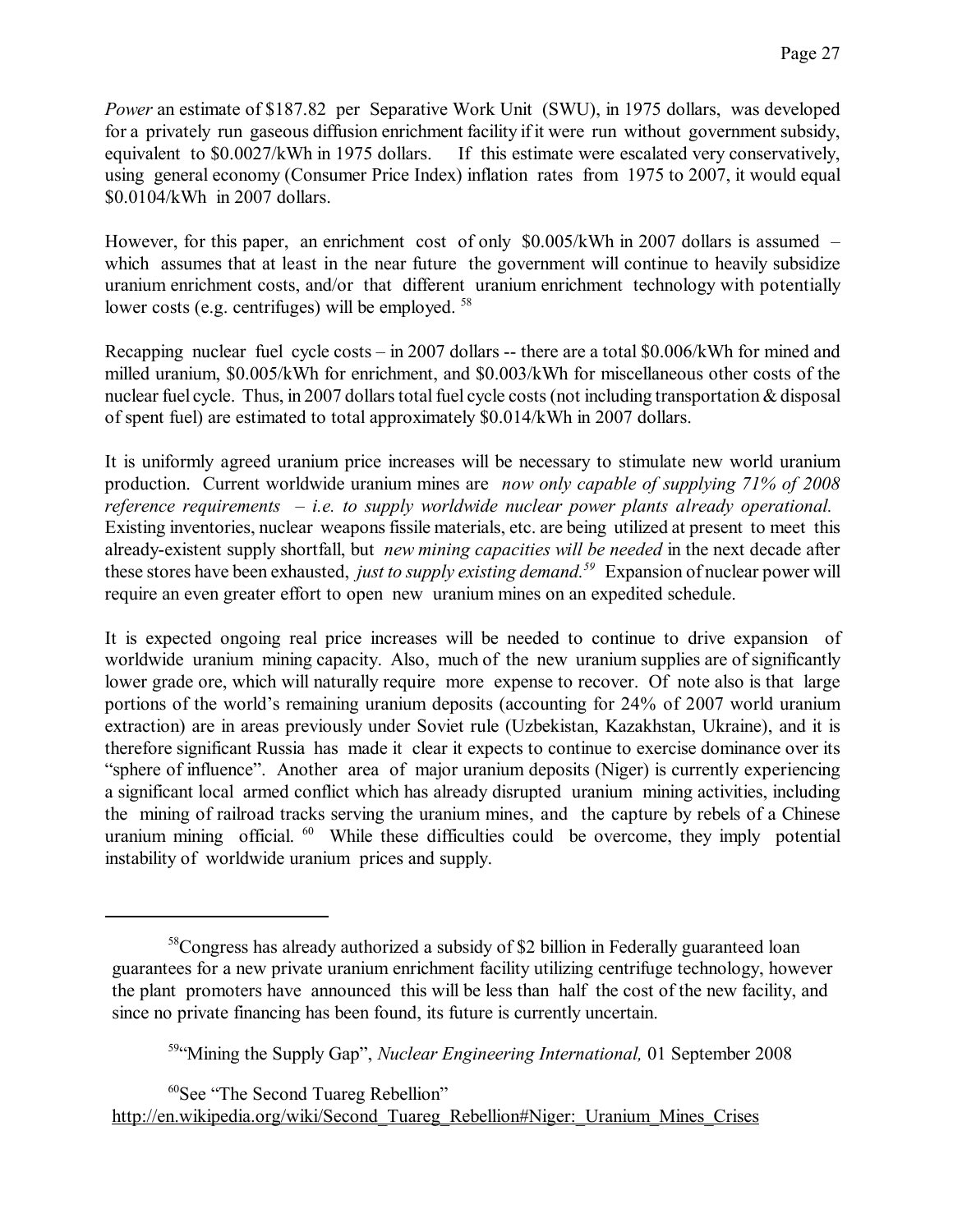Because of the continuing need for price escalations to drive suppliers to develop new uranium mines and other fuel cycle capacity, and an expected push to cut the Federal government's subsidy of uranium enrichment, price escalations for all components ofthe nuclear fuel cycle taken together, were assumed to equal an average weighted 8%/year nominal dollar escalation rate (5%/year "real" dollar escalation) until 2018, from the 2007 dollar estimates cited above.

### Therefore, **total uranium fuel cycle costs are estimated to equal approx. \$0.03/kWh in the first full year of operations.**

#### **Putting it All Together – Total Generation Costs/kWh**

#### **"MOST LIKELY" SCENARIO Projected Total Generation Cost/kWh of New Nuclear Power (In Nominal Dollars in Projected 2018 First Year of Full Operation)**

| <b>COST COMPONENT</b>                            | \$/KWH |
|--------------------------------------------------|--------|
| <b>CAPITAL COST</b>                              | \$0.22 |
| <b>OPERATION &amp; MAINTENANCE W/O FUEL</b>      | \$0.01 |
| <b>PROPERTY TAXES</b>                            | \$0.02 |
| <b>DECOMMISSIONING &amp; WASTE COSTS RESERVE</b> | \$0.02 |
| <b>FUEL CYCLE COSTS</b>                          | \$0.03 |
| <b>TOTAL DOLLARS/KWH</b>                         | \$0.30 |

The **"Lower Cost" Case** has Capital Costs of \$0.17/kWh, thus a total **\$0.25/kWh**.

Most ratepayers nationwide are now paying *retail* electricity rates (*including* distribution & transmission & G&A costs) equal to *6 cents/kWh to 15 cents/kWh current retail electric rates.<sup>61</sup>*

*Adding new nuclear power – with costs for generation alone, that are 2 to 5 times total retail electric rates now in place – will have a dramatic upward effect on electric rates.<sup>62</sup>*

<sup>&</sup>lt;sup>61</sup>See, e.g., U.S. Energy Information Administration, "State Electricity Prices, 2006", <http://www.eia.doe.gov/neic/rankings/stateelectricityprice.htm>

 $62$ The impact upon each utility's retail rates will vary. While distribution & G&A costs would be *added* to the "generation only" cost, making it *higher*, the utility will also have other generation sources, presumably at a lower cost/kWh, resulting in lower cost/kWh overall for ratepayers than if all kWh's were supplied by the nuclear plant. Nevertheless, *all* the costs of the new nuclear plant *will need to be charged to ratepayers* or the utility would risk bankruptcy.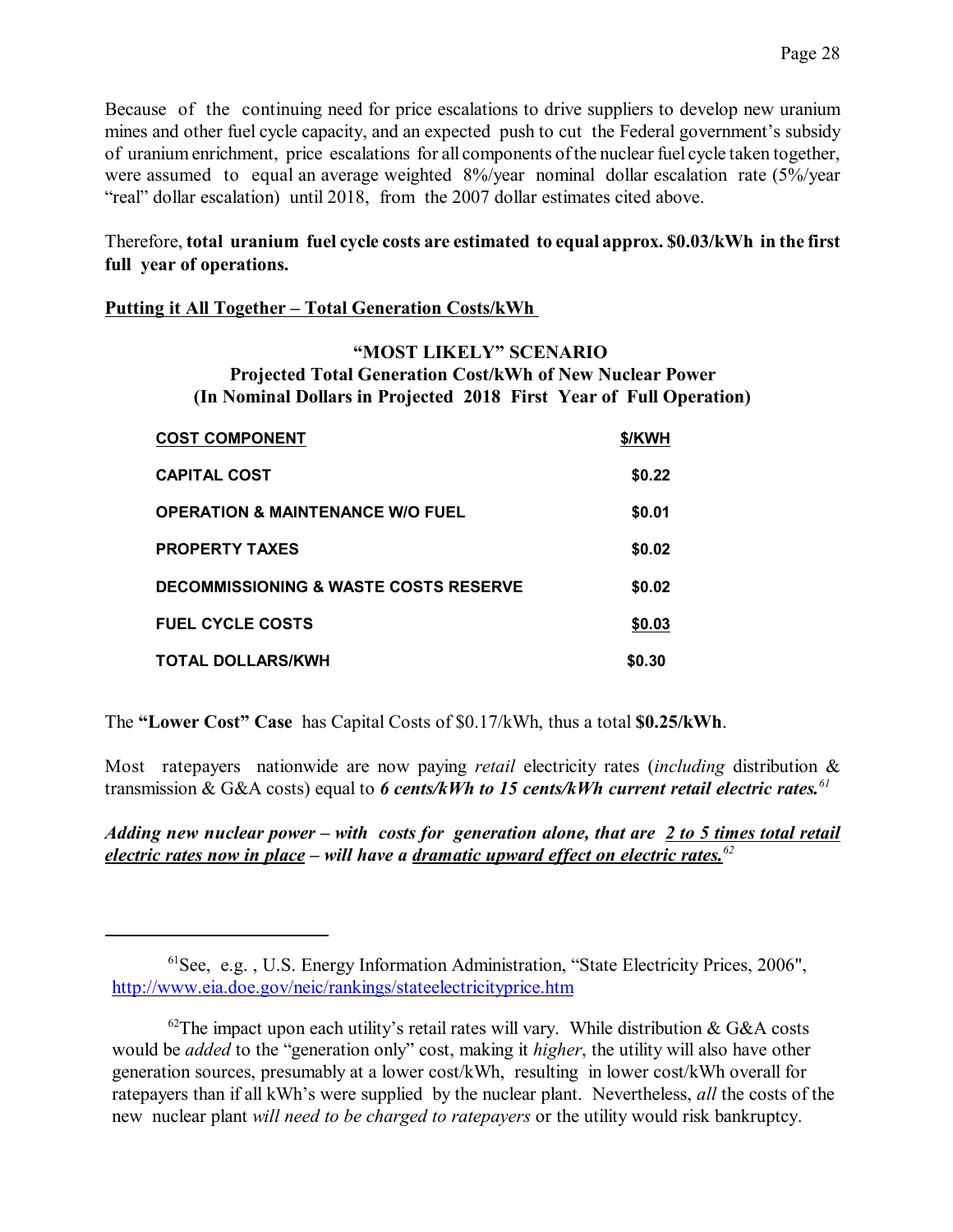## *Business Risk #5: Higher Electric Rates May Destroy Projected Demand*

Traditionally, every time an electric utility needed to raise new revenue, e.g. to fund a new power plant, it would simply go to its public service commission and justify a rate increase. Since electricity was a necessity people could not live without, and the utility had a complete monopoly on supplying electricity to its customers, a rate increase would bring in the desired revenue. As the only source of a needed commodity, the utility had a captive customer base – similar to the "Company Store" in the Merle Travis "16 Tons" song popularized by 'Tennessee' Ernie Ford.

*Almost nothing in the above paragraph is still true*, even for utilities in states that still practice traditional "cost of service" utility regulation.<sup>63</sup>

Electric customers from all sectors now have innumerable cost-effective options to *reduce* their electricity use. Energy efficiency is now a major growth market, pursued by corporate giants such as Chevron and IBM $^{64}$ , and local firms such as "house doctors"<sup>65</sup> Although some level of electricity use is certainly still a necessity, virtually all existing electric customers can find a very significant portion of their usage they can now quite comfortably "live without". <sup>66</sup>

The local electric utility is also no longer the only way a customer can purchase a *supply* of electricity. Distributed power generation (i.e., a source of electricity located on the customer's own site, and usually owned by the customer) is now widely available. Industries can efficiently supply their own electricity through co-generation facilities that also recapture heat for use in processing, hot water, or space heating.<sup>67</sup> All levels of customers, down to the single homeowner, can now purchase solar

<sup>65</sup>See, e.g.<http://www.frostbusters.com/>

<http://www.orionmagazine.org/index.php/articles/article/262/>

 $67$ The Lazard study cited earlier, estimated 2007 levelized cost/kWh for biomass co-firing co-generation ranging from approximately 1 to 4 cents/kWh.

 $63$ After the Federal Energy Regulatory Commission (FERC) deregulated the wholesale electricity market, several states followed suit and deregulated their electric markets, requiring vertically-integrated utilities to sell their generating plants – thereby creating a "wheeling" electric market with transmission/distribution companies vs. electric generation companies, similar to telephone service deregulation. For a discussion of the apparent failure of electricity deregulation see <http://www.citizen.org/documents/USdereg.pdf>

<sup>64</sup>IBM's energy efficiency tv commercials are well known, see, e.g. <http://www.youtube.com/watch?v=VSNFE6eUjfY>

<sup>66</sup>Typical savings advertised are 30-40% of existing usage. The Rocky Mountain Institute compiled a resource base of already existing technologies which if applied could eliminate 75% of current electricity usage in the U.S. (See e.g.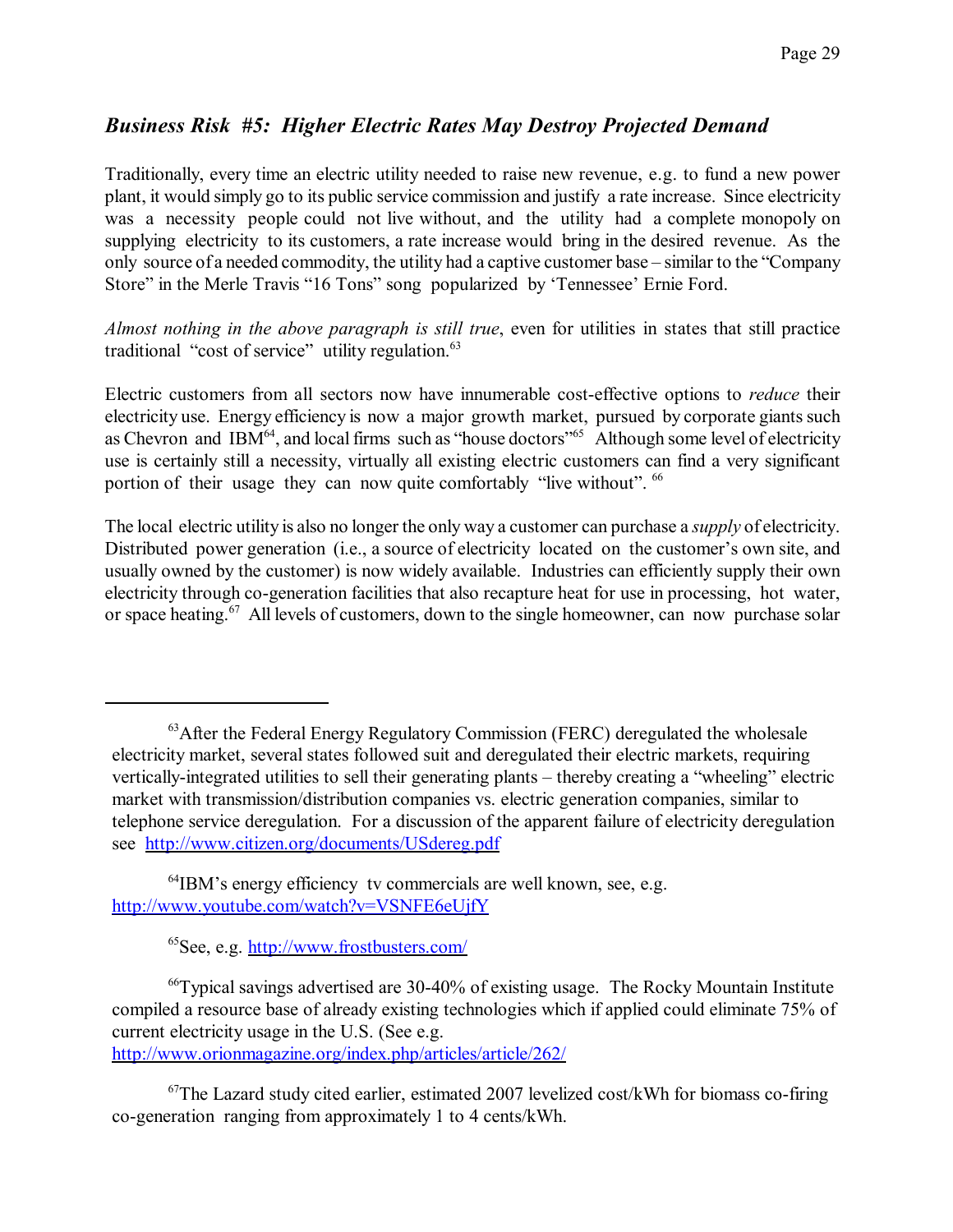photovoltaic panels to generate electricity from the sun.<sup>68</sup> Rural customers with micro hydro or wind resources can access those technologies to supply their own electricity. These are all massproduced products, many with costs still on a downward trend.

With options such as energy efficiency and distributed power generation now widely available to all electric customers, a utility no longer has a "Company Store". *Customers now can, so they will* reduce their purchases of electricity if high electric rates provide an incentive. You can't expect to run a "Company Store", if a Walmart has just moved in across the street.

This trend may already be underway, even with today's relatively low electric rates. The Wall Street Journal recently reported "An unexpected drop in U.S. electricity consumption has utility companies worried that the trend isn't a byproduct of the economic downturn, and could reflect a permanent shift in consumption that will require sweeping change in their industry.<sup>769</sup>

A nuclear power plant is built to serve a projected future *increase* in customers' demand for electricity. There is, however a "Catch-22", because of the high cost of the nuclear plant (capital costs of 17-22 cents/kWh , overall costs 25-30 cents/kWh): **The very act of building the nuclear power plant and increasing electric rates to attempt to pay for it, is highly likely to destroy the increased customer demand the plant was built to serve.** 

If the utility finds this out *after* they have already built the plant and committed themselves to pay for all its costs, a calamitous "death spiral" could ensue:

- Electric rates/kWh are increased in an attempt to raise the revenue to pay for the nuclear plant, based upon the originally projected base of kWh usage
- The increased electric rates, however, cause customers to *decrease* kWh's purchased
- As almost all of the costs for the nuclear plant are *fixed* costs, there is no option to cut costs if fewer kWh's are needed
- With fewer kWh's sold to customers than projected, the needed revenue is *not* raised<sup>70</sup>, so electric rates/kWh would have to be *increased again*
- With even higher electric rates/kWh, customers have even greater incentives to cut usage and *further decrease* their kWh usage
- Those who can afford to take measures to reduce the kWh's purchased from the utility will likely do so. However, poorer customers, who can least afford higher electric rates, will also likely be least able to invest in energy efficiency or alternative power sources.

<sup>69</sup>"Surprise Drop in Power Use Delivers Jolt to Utilities", Wall Street Journal, 11/21/08

 $70$ Either selling fewer kWh, or being forced to sell the excess kWh production from the plant at wholesale power prices in competition with cheaper sources such as wind farms, would have the same result – revenue needed to support the plant would fall short.

 $68A$  10 KW photovoltaic system in Grand Junction, CO, for instance, now supplies all the net energy needed by a 1,500 sq. ft. medical office owned by myself and my wife. The office utility bills are only \$9.94/month, which is for the metering & billing only, as the system actually is a net producer, feeding in slightly more kWh to the electric grid than it draws off the grid.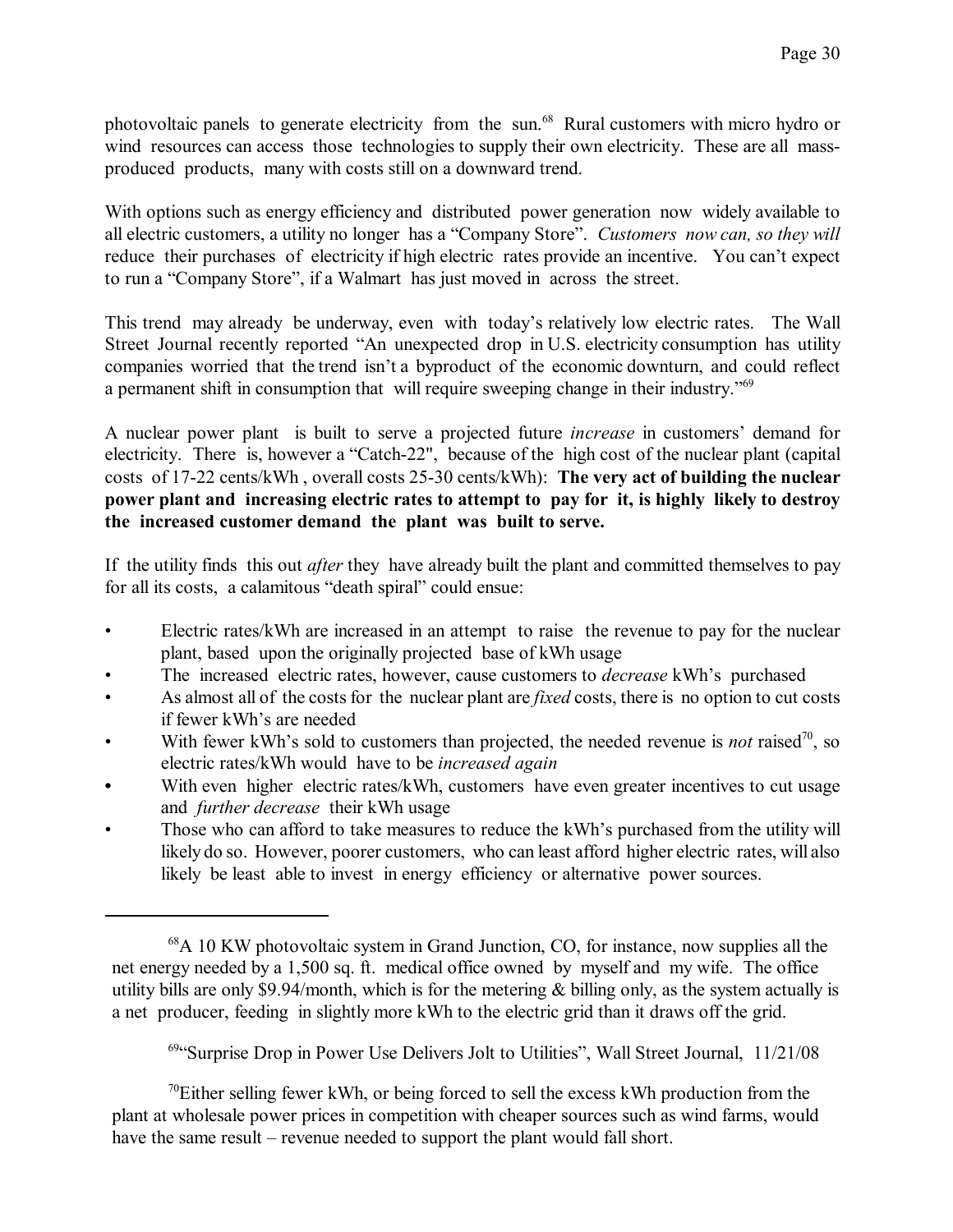• The utility may enter into a spiral where it attempts to collect higher and higher electric rates from poorer and poorer customers, who because they lack the resources, or do not own their own properties, can do nothing about it.

Normally, the addition of an incremental amount of higher-cost generation has not resulted in this downward spiral.<sup>71</sup> However, the magnitude of the rate increases that would be needed to pay for a new generation nuclear facility are so large, and the range of options now available to customers to cut their kWh purchases is so cost-efficient, that initiation of this downward spiral is now a distinct possibility.

**If a utility builds a nuclear plant, and then tries to recover costs in the range of 25-30 cents/kWh from its customers, what will these customers do***?* **Will they still buy the electricity from the utility in the quantities projected?** 

**If the utility does not know the answer to this question with any certainty, then the proposal to build a new nuclear power plant carries with it a high level of Business Risk. As almost all of the nuclear plant's costs are** *fixed,* **the utility has to pay them regardless of how many kWh's are sold. If the utility cannot sell enough kWh's at high enough rates to raise the revenue needed, it may face reduced returns on investment or even insolvency.** 

## *Business Risk #6: High Electric Rates' Impact on Economy of Service Area*

This Business Risk is simple to state, yet important especially regionally.

Many parts of the U.S. are now developing lower-cost sources of electricity, e.g. wind farms, which are now quite cost competitive. The electric rates in these areas are therefore *not* likely to increase as significantly as those for customers served by a nuclear utility. If trends continue, the total differences in electric rates could be dramatic over time.

While electric rates are just one of many factors that affect a location decision by businesses and families, they could become more important if they begin to take a noticeable chunk out of a family or small business budget. Existing businesses already located in the service area will have their costs of production impacted, in comparison with competitors in other, lower-cost regions.

**The competitiveness of the local economy in the nuclear utility's' service area could suffer, compared to other regions of the U.S. which are developing lower cost electricity.** 

<sup>&</sup>lt;sup>71</sup>The Washington Public Power Supply System (WPPSS) experience from the 1970's and 1980's was however an exception. WPPSS was so inaccurate with its demand forecasts that a significant decrease in kWh consumption compared to forecasts actually did occur. As previously discussed, enough had already been spent to cause WPPSS to default on \$2.25 Billion in bonds. See [http://www.historylink.org/index.cfm?DisplayPage=output.cfm&File\\_Id=5482](http://www.historylink.org/index.cfm?DisplayPage=output.cfm&File_Id=5482)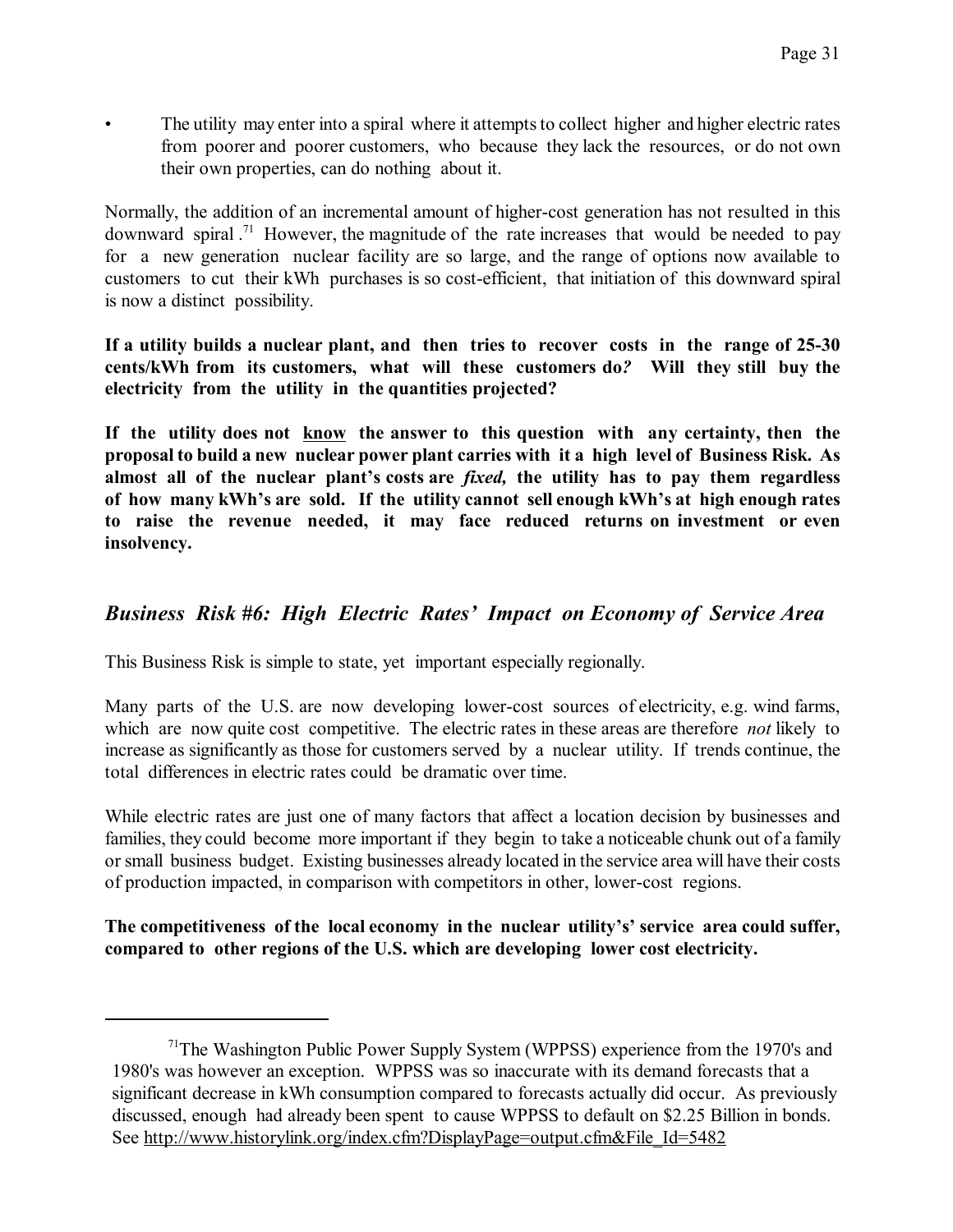## *CONCLUSIONS*

### **This Paper has identified the following significant Nuclear Business Risks:**

### **1.** *Costs to Build the Nuclear Plant May Significantly Exceed Estimates*

Capital costs to build all power plants have been rising much faster than inflation. A power plant with a long lead time (e.g. nuclear or coal) is exposed to much greater risks of cost overruns, than generation units with short lead times (e.g. natural gas, wind, or solar). Total "all-in" costs to build new nuclear are likely to equal approx. \$8,900- \$10,500/KW. Paying for this capital cost alone would cost approximately 17- 22 cents/kWh.

### **2.** *Nuclear Construction Schedules May Be Delayed*

The nuclear industry has a history of major construction delays causing billions in cost overruns. New generation nuclear has gotten off to a bad start, with delays occurring on facilities now under construction worldwide. The industry still faces substantial organized opposition. If costs exceed funds lined up to fund the project, a project may be abandoned after billions have already been spent, as has occurred with past nuclear plants.

## **3.** *The Utility's and/or Customers' Credit Ratings May be Downgraded*

The very high capital costs and long lead times to construct a nuclear facility are expected to result in a "risk premium"affecting the cost of capital for nuclear utilities. Attempting to "fix" the utility's cash problems by assessing billions on ratepayers years before any kWh's are delivered simply shifts the cash flow and credit rating problems to the utility's ratepayers. The cost of capital never goes away – money always has its cost.

### **4.** *New Nuclear Will Require Very High Electric Rates*

Costs at the power plant (not including distribution & G&A costs) of new nuclear power are likely to be 25-30 cents/kWh in the first year of full operation of the facility: 17-22 cents/kWh for capital costs; 1 cent/kWh O&M; 2 cents/kWh property taxes; 2 cents/kWh to fund plant decommissioning & nuclear waste; and 3 cents/kWh for nuclear fuel.

## **5.** *Higher Rates May Cut Customer Demands But Not Utility's Costs*

Energy efficiency and distributed power sources offer new ways for customers to buy fewer kWh's. High rates needed to fund a nuclear plant may drive customers to cut use. As almost all nuclear costs are fixed, the utility has to pay these costs even if demand falls. If the utility cannot sell enough kWh's at a high enough rate to pay these costs , it may face insolvency.

## **6.** *Local Economy Could Be Rendered Less Competitive*

High electric rates may make the local economy less competitive with other areas of the U.S., whose utilities are developing low-cost electricity sources (e.g. wind power).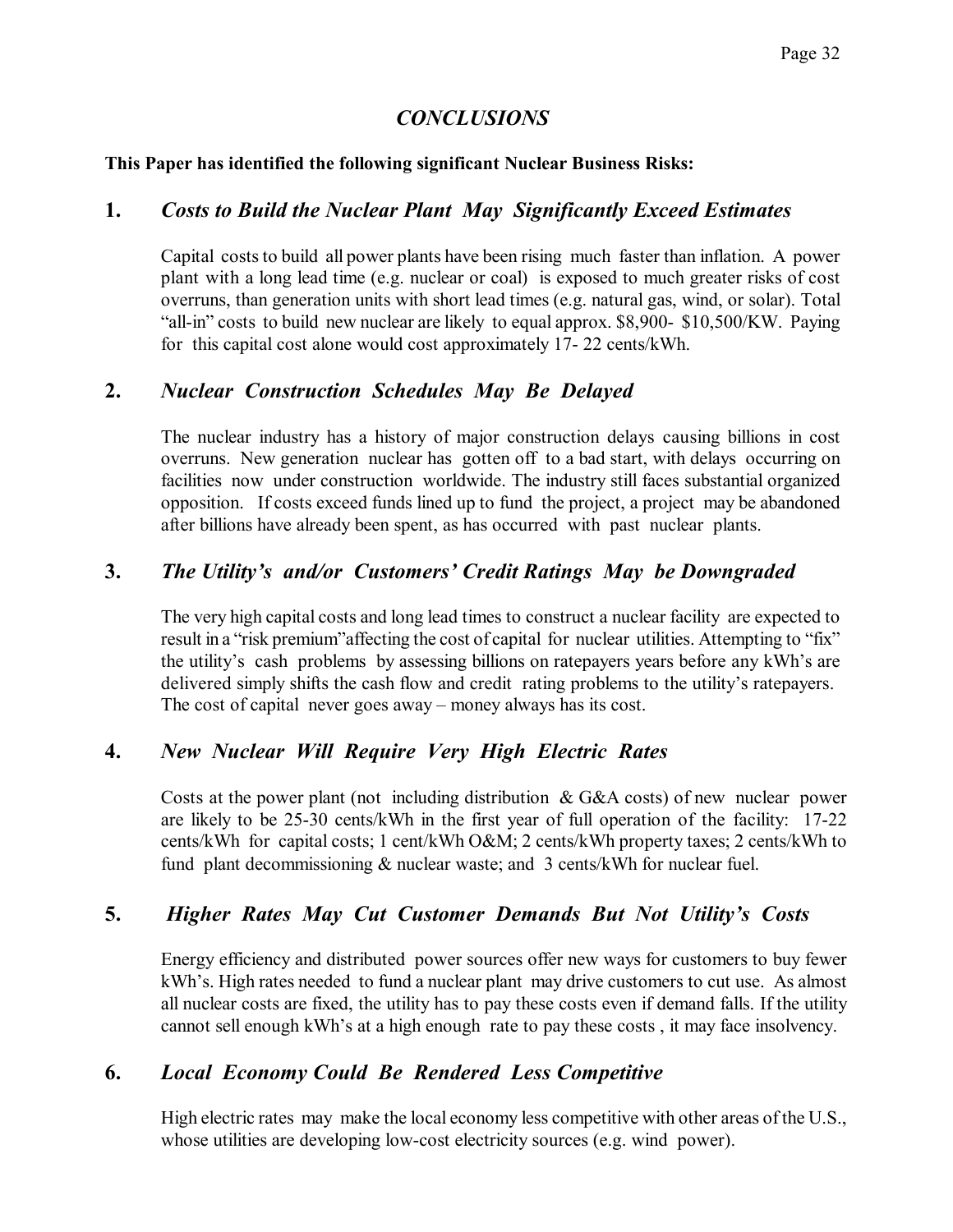## *RECOMMENDATIONS*

### **1.** *Pursue a Least Cost Approach to Meet Needs*

A "Least Cost" approach allowsthe utility to employ non-conventional methods to meet the needs of its customers, and save money for all ratepayers in the process.

For instance, 25 compact florescent light bulbs which save 40 watts each compared to a 60 watt light bulb, can eliminate 1,000 watts(one KW) for a total cost of approximately \$50. The same KW in new power plant capacity could cost over \$10,000 if it was nuclear.

Utilities employing the Least Cost approach ask themselves – which of these options has the Least Cost? Utilities nationwide employing this approach are now paying customers to implement measures which are known to decrease demand for new power plants – rebates for more efficient a/c units, insulation, solar panels, Energy Star appliances, etc.

The "Least Cost" approach also allows a utility to consider new technologies, or new combinations of technologies, as ways to meet needs, because they are more cost effective .

## **2.** *Switch to Shorter Lead Time Technologies*

The very long lead time to pursue a nuclear project forces utilities to make major commitments *now* , to meet projected customer needs at least a decade from now.

This very long lead time exposes the utility to uncertainties about the accuracy of the demand forecast. As new energy technologies are now aggressively entering the marketplace, if there was ever a time to avoid being forced to act on a 10 year forecast, it would certainly be *this next 10 years.* 

The long construction time also exposes the project to a severe risk of cost overruns, as utilities have been experiencing double-digit inflation in costs to build new power plants. A technology with a short construction time (e.g. wind, solar, natural gas) is far less exposed to cost increases than projects with long construction times (e.g. coal, nuclear).

## **3.** *Use the Strengths of a Diverse Portfolio of Technologies*

A combination of technologies, rather than reliance on one technology to do everything, may prove the best choice to meet future KW capacity and kWh generation needs.

For instance, it may soon become common to refer to a *system* of Combined Cycle Gas and Wind Turbines (CCGWT) which would employ wind turbines at zero fuel cost, supplemented by natural gas turbines as needed. Such a *system*, *taken as a whole,* would minimize fossil fuel consumption and total fuel costs. The total costs to construct would be moderate, and would be "modular", i.e. able to be deployed more closely in alignment with needs curves. This *system* may often have the lowest *overall* costs per kWh delivered.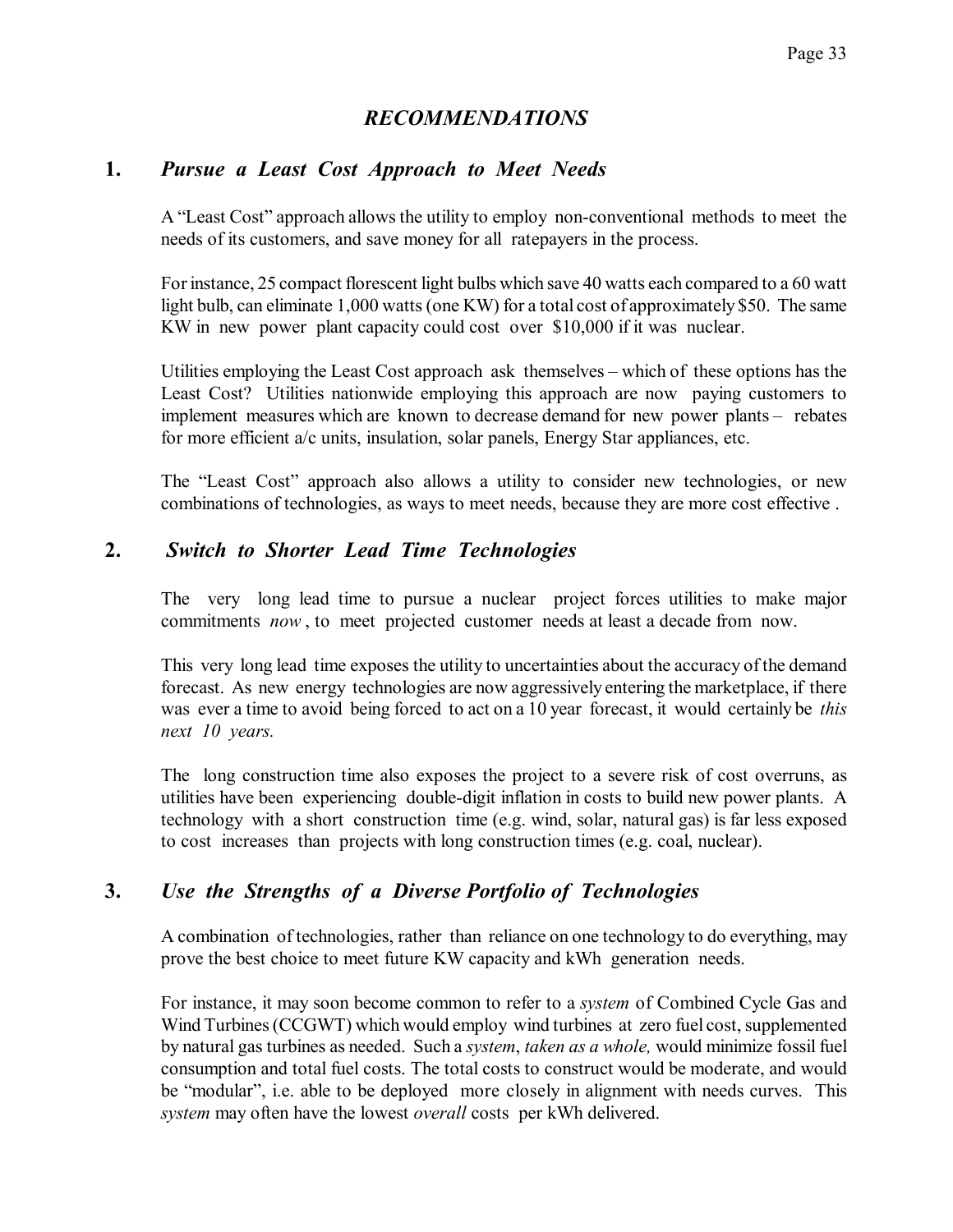The systems approach addresses the fact that with increasing fuel costs and environmental concerns, each technology has its strengths and weaknesses, and a combination may be necessary to achieve system reliability, lowest overall cost, and greenhouse gas reductions.

### **4.** *Share Resources Across the Country*

America has abundant solar, wind, and geothermal energy resources. However, the most abundant renewable energy resources are typically located in areas of low population, far from the load centers where the electricity is most needed.

An efficient national transmission grid is clearly needed, to carry electricity from areas with abundant zero-fuel-cost resources and deliver it to high-usage areas.

Even without this improvement, however, utilities can already take advantage of the existing *natural gas* distribution network. If a Midwest utility installs thousands of MW of wind farms, it will use less natural gas than it might have otherwise. If a Nevada utility installs solar farms, that Nevada utility will also use less natural gas to meet its needs. As these utilities in renewable resource-rich areas cut their natural gas usage, the natural gas "freed up" will be more available to be used by utilities elsewhere, helping to alleviate concerns about natural gas supplies and pricing.

## **5.** *Get the Job Done, With the Least Business Risks*

As noted earlier in this paper, an electric utility is in a unique position, with the critical responsibility to "keep the lights on" at the most reasonable cost, for everyone in its service territory.

Utilities must legally and ethically put a priority on *prudence,* and should therefore "get the job done" choosing the options and systems which pose the least business risks.

The goal should be a reliable and cost effective utility network. This is the goal – not a particular type of power plant or a particular set of plans to defend.

Utility management shouldn't be *too* exciting. If an idea starts to look like it could have excessive business risks and costs, it is best to re-assess and find less risky ways to meet the goals. The last generation of utility managers nationwide reached this conclusion about nuclear power. This Paper has shown reasons why these executives were right, even though they had to cancel nuclear plans they themselves, plus a powerful nuclear lobby and a pro-nuclear government, had at one point advanced.

If current-day utility executives and utility regulators will now consider these facts, the nation can proceed to address the energy challenges we face, with far less rancor and risks, and lower costs overall, than if a futile attempt is made at great cost to revive a nuclear industrythat has never kept its promisesto provide a competitive and viable generation source.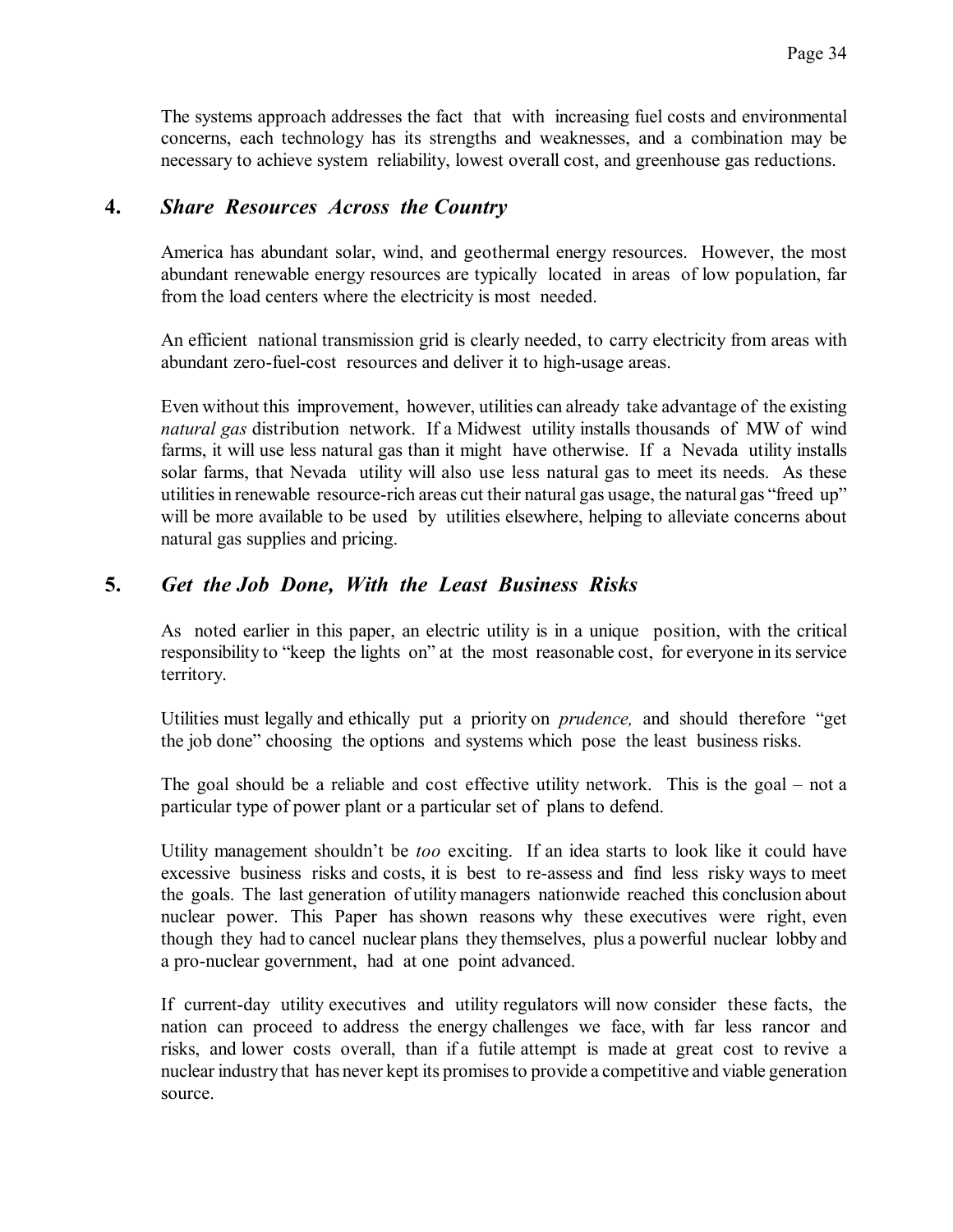# **APPENDIX A - "ALL IN" ESTIMATED CONSTRUCTION COST "MOST LIKELY" CASE**

### **New Nuclear Power 2 - 1,117 MW Units (Outlays in Thousands of Nominal Dollars)**

|                  |        |                        | <b>Escalation</b> |                                                                    |                        |                         |
|------------------|--------|------------------------|-------------------|--------------------------------------------------------------------|------------------------|-------------------------|
|                  | %      | % Factor-              |                   |                                                                    |                        |                         |
|                  | Unit 1 | Constr.<br>Unit 2      |                   | <b>Cumulative "Brick &amp;</b>                                     | <b>Cumulative</b>      | <b>Cumulative Total</b> |
| Year             | Const. | <b>Costs</b><br>Const. |                   | <b>Mortar" Costs</b>                                               | <b>Cost of Capital</b> | "All-In" Costs          |
| 2007             | 0.4%   | 0.4%                   | 1.00              | 35,460                                                             | 1,767                  | 37,227                  |
| 2008             | 3.0%   | 3.0%                   | 1.09              | 332,263                                                            | 20,086                 | 352,349                 |
| 2009             | 2.0%   | 0.0%                   | 1.18              | 439,914                                                            | 58,556                 | 498,470                 |
| 2010             | 3.0%   | 1.0%                   | 1.29              | 674,183                                                            | 114,059                | 788,242                 |
| 2011             | 5.0%   | 0.5%                   | 1.40              | 1,024,682                                                          | 198,696                | 1,223,378               |
| 2012             | 10.0%  | 0.5%                   | 1.53              | 1,960,793                                                          | 347,430                | 2,308,223               |
| 2013             | 36.6%  | 5.0%                   | 1.66              | 5,100,294                                                          | 699,210                | 5,799,504               |
| 2014             | 27.0%  | 10.0%                  | 1.81              | 8,137,916                                                          | 1,358,730              | 9,496,646               |
| 2015             | 10.0%  | 36.6%                  | 1.96              | 12,301,625                                                         | 2,377,016              | 14,678,641              |
| 2016             | 3.0%   | 27.0%                  | 2.14              | 15,217,653                                                         | 3,748,010              | 18,965,663              |
| 2017             | 0.0%   | 10.0%                  | 2.33              | 16,275,298                                                         | 5,316,970              | 21,592,268              |
| 2018             | 0.0%   | 3.0%                   | 2.53              | 16,620,545                                                         | 6,955,822              | 23,576,367              |
|                  |        |                        |                   | \$7,440                                                            | \$3,114                | \$10,553                |
| "OVERNIGHT" COST |        | \$4,070                |                   | <b>PER KW</b>                                                      | <b>PER KW</b>          | <b>PER KW</b>           |
|                  |        | <b>PER</b>             |                   | <b>BRICK &amp; MORTAR</b>                                          | <b>COST OF</b>         | "ALL-IN"                |
|                  |        | <b>KW</b>              |                   | <b>W/ESCALATIONS</b>                                               | <b>CAPITAL</b>         | <b>COST TO BUILD</b>    |
|                  |        |                        |                   | <b>ASSUMPTIONS ON COST ESCALATION RATES FOR CONSTRUCTION COSTS</b> |                        |                         |

| <b>COST ESCAL. FACTORS</b> |          | % OF<br><b>CONSTR.</b> | <b>NOMINAL</b><br><b>WGHTD AVG</b> |
|----------------------------|----------|------------------------|------------------------------------|
| <b>HW 00-07 AVG</b>        | 4.85%    | 45%                    | 2.18%                              |
| <b>PCCI 00-07 AVG.</b>     | 12.76%   | 51%                    | 6.51%                              |
| <b>GEN. INFLATION</b>      | $3.00\%$ | $4\%$                  | 0.12%                              |

**WEIGHTED AVG ESCALATION 8.81%**

#### **ASSUMPTIONS FOR WEIGHTED AVG. COST OF CAPITAL**

|                 | Net of<br>Corp<br><b>Tax</b> | <b>Before-Tax</b><br>Gross | % of Funding | Weight |
|-----------------|------------------------------|----------------------------|--------------|--------|
| <b>Equity</b>   | 15.00%                       | 24.59%                     | 45.00%       | 11.06% |
| <b>Interest</b> | 6.25%                        | 6.25%                      | 55.00%       | 3.44%  |

**WEIGHTED AVG. COST OF CAPITAL = 14.50%**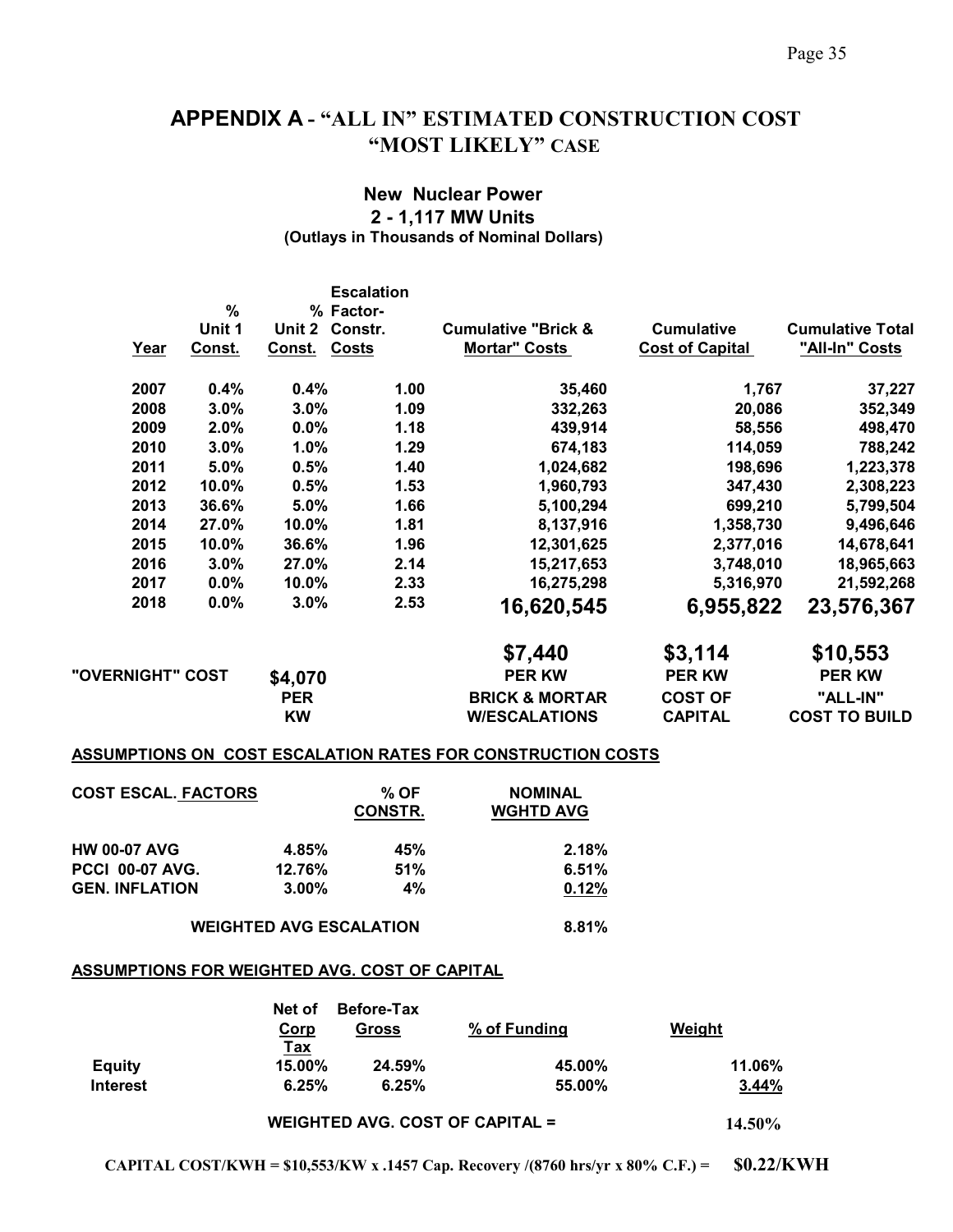# **APPENDIX B - "ALL IN" ESTIMATED CONSTRUCTION COST "LOW COST" CASE**

### **New Nuclear Power 2 - 1,117 MW Units**

**(Outlays in Thousands of Nominal Dollars)** 

|      |                    |               | <b>Escalation</b> |                                |                        |                         |
|------|--------------------|---------------|-------------------|--------------------------------|------------------------|-------------------------|
|      | %                  |               | % Factor-         |                                |                        |                         |
|      | Unit 1             | Unit 2        | Constr.           | <b>Cumulative "Brick &amp;</b> | <b>Cumulative</b>      | <b>Cumulative Total</b> |
| Year | Const.             | Const.        | <b>Costs</b>      | <b>Mortar" Costs</b>           | <b>Cost of Capital</b> | "All-In" Costs          |
| 2007 | 0.4%               | 0.4%          | 1.00              | 31,331                         | 1,561                  | 32,891                  |
| 2008 | 3.0%               | 3.0%          | 1.08              | 291,661                        | 17,652                 | 309,313                 |
| 2009 | 2.0%               | 0.0%          | 1.17              | 385,396                        | 51,383                 | 436,779                 |
| 2010 | 3.0%               | 1.0%          | 1.26              | 587,901                        | 99,872                 | 687,772                 |
| 2011 | 5.0%               | 0.5%          | 1.36              | 888,673                        | 173,434                | 1,062,107               |
| 2012 | 10.0%              | 0.5%          | 1.47              | 1,686,134                      | 301,709                | 1,987,843               |
| 2013 | 36.6%              | 5.0%          | 1.59              | 4,341,191                      | 601,987                | 4,943,178               |
| 2014 | 27.0%              | 10.0%         | 1.72              | 6,891,416                      | 1,161,589              | 8,053,005               |
| 2015 | 10.0%              | 36.6%         | 1.85              | 10,361,631                     | 2,021,126              | 12,382,757              |
| 2016 | 3.0%               | 27.0%         | 2.00              | 12,774,308                     | 3,173,745              | 15,948,052              |
| 2017 | 0.0%               | 10.0%         | 2.16              | 13,643,025                     | 4,489,841              | 18,132,865              |
| 2018 | 0.0%               | 3.0%          | 2.34              | 13,924,539                     | 5,863,241              | 19,787,779              |
|      |                    |               |                   | \$6,233                        | \$2,625                | \$8,858                 |
|      | "OVERNIGHT" COST = | \$3,596       |                   | <b>PER KW</b>                  | <b>PER KW</b>          | <b>PER KW</b>           |
|      |                    | <b>PER KW</b> |                   | <b>BRICK &amp; MORTAR</b>      | <b>COST OF</b>         | "ALL-IN"                |
|      |                    |               |                   | <b>W/ESCALATIONS</b>           | <b>CAPITAL</b>         | <b>COST TO BUILD</b>    |
|      |                    |               |                   |                                |                        |                         |

#### **ASSUMPTIONS ON COST ESCALATION RATES FOR CONSTRUCTION COSTS**

| <b>COST ESCAL.</b><br><b>FACTORS</b> |          | % OF<br><b>CONSTR.</b> | <b>NOMINAL</b><br><b>WGHTD AVG</b> |
|--------------------------------------|----------|------------------------|------------------------------------|
| <b>HW 00-07 AVG</b>                  | 4.85%    | 55%                    | $2.67\%$                           |
| <b>PCCI 00-07 AVG.</b>               | 12.76%   | 41%                    | 5.23%                              |
| <b>GEN. INFLATION</b>                | $3.00\%$ | 4%                     | 0.12%                              |

**WEIGHTED AVG ESCALATION 8.02%** 

#### **ASSUMPTIONS FOR WEIGHTED AVG. COST OF CAPITAL**

|                 | Net of    | <b>Before-Tax</b> |              |        |
|-----------------|-----------|-------------------|--------------|--------|
|                 | Corp Tax  | Gross             | % of Funding | Weight |
| <b>Equity</b>   | $15.00\%$ | 24.59%            | 45.00%       | 11.07% |
| <b>Interest</b> | 6.25%     | 6.25%             | 55.00%       | 3.44%  |
|                 |           |                   |              |        |

**WEIGHTED AVG. COST OF CAPITAL = 14.50%**

**CAPITAL COST/KWH = \$8,858/KW x .1457 Cap. Recovery /(8760 hrs/yr x 85% C.F.) = \$0.17/KWH**